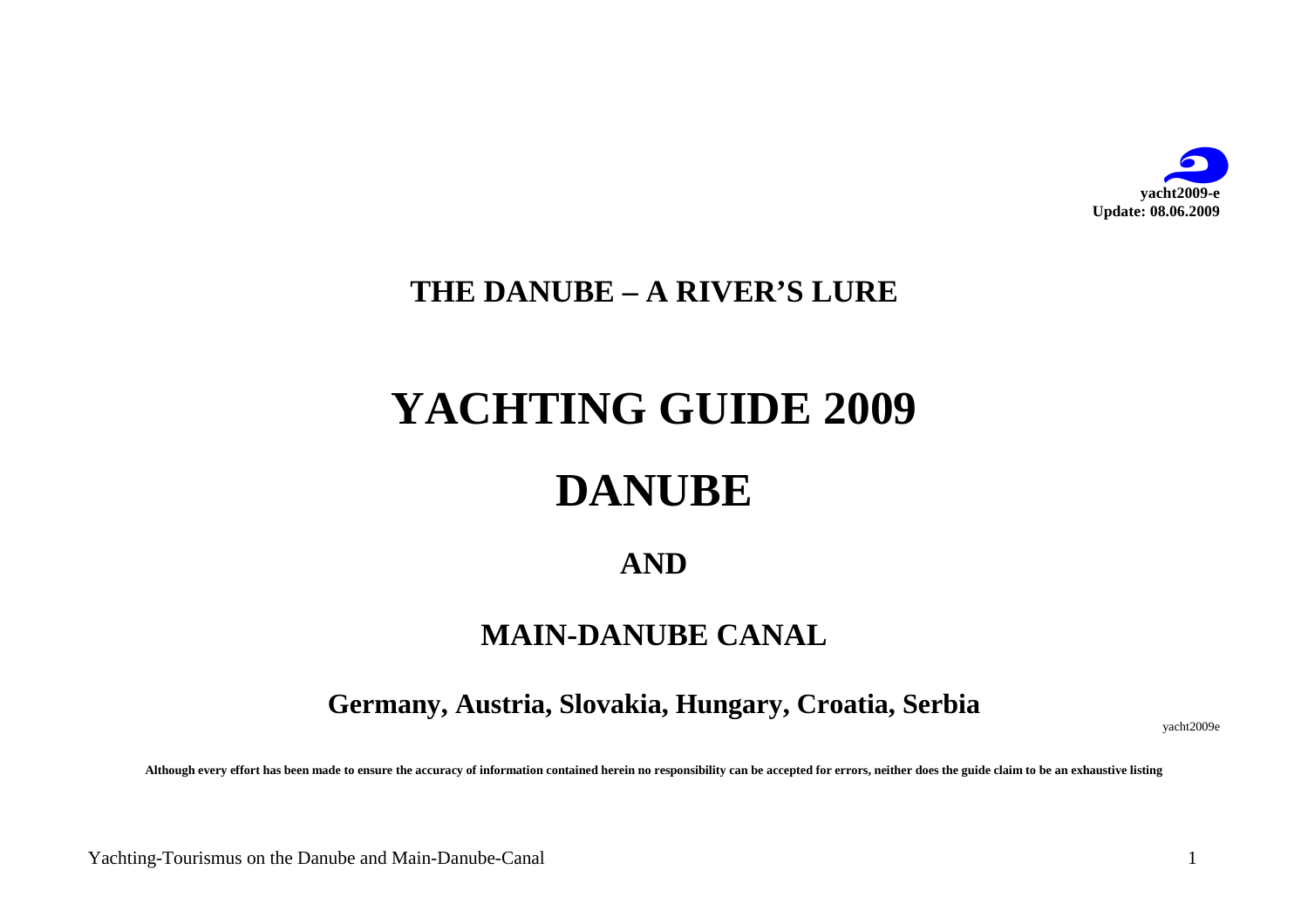# TABLE OF CONTENTS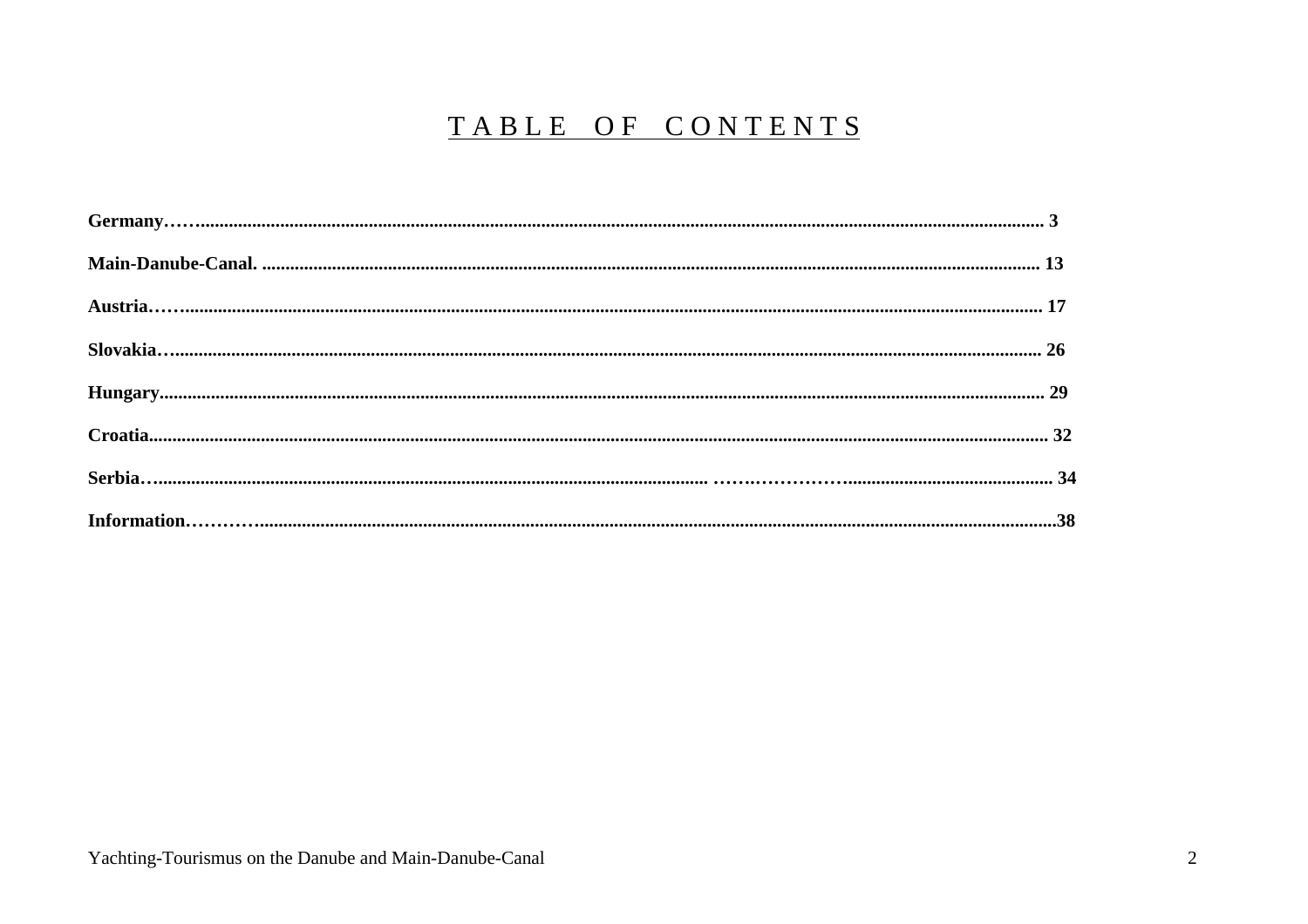# **G E R M A N Y**

The German stretch of the Danube is navigable for motor boats from kilometre 2414.6 near Kelheim. German citizens require a "Fahrterlaubnisschein" ("Travel Permit") for trips between Germany and other states along the Danube except Austria. The permit is issued upon application by the Wasserund Schiffahrtsamt in Regensburg.

#### ⇒ **VISAS / TRAVEL DOCUMENTS**

A visa is required for entry for a stay of up to three months except for citizens of the following states:

(a) Austria, other EU member states and Switzerland;

(b) U.S. Virgin Islands, American Samoa, Andorra, Argentina, Australia, Bermuda, Bolivia, Brazil, Brunei, Chile, Cook Islands, Costa Rica,

 Ecuador, El Salvador, Guam, Guatemala, Honduras, Hong Kong (China), Iceland, Israel, Japan, Canada, Korea (South), Croatia, Liechtenstein, Macao (China), Malaysia, Mexico, Monaco, New Caledonia, New Zealand, Nicaragua, Niue, Norway, Panama, Paraguay, San Marino, Singapore, Uruguay, USA, Vatican City, and Venezuela.

(c) Citizens of all countries not listed above require a visa valid for entry to a Schengen member state.

For additional information: http://www.worldtravelguide.net/country/99/passport\_visa/Europe/Germany.html http://www.embajada-quito.de/de/willkommen/visa/

#### **A. BOATING LICENSES**

The following regulations currently apply to the operation of motorised recreational craft on federal inland waterways: **Sportbootführerschein-Binnen** is required for the operation of craft less than 15 meters in length and having a motor output exceeding 3.68 kW).

 Also recognised as fulfilling this requirement are the following documents: **Motorbootführerscheine für Binnenfahrt A** issued prior to 1 April 1989 by the German Motor Yacht Association and **Sailing Patent A** issued by the German Sailing Association (with the supplement "Segelboot mit Hilfsmotor" (sailboat with auxiliary motor)), as well as official recreational craft sailing patents, issued prior to 1 April 1978.

 On inland waterways, with the exception of the Rhine, all operators of recreational craft in excess of 15 meters but less than 25 meters in length must be in possession of **Sailing Patent E (Recreational Sailors Patent) (Fahrerlaubnis E Sportschifferzeugnis)** pursuant to the Federal Inland Waterway Sailors Regulation. A recreational craft license issued prior to 31.12.1997 continues to be valid for operation of vessels having a tonnage displacement of 60 m<sup>3</sup> and a length of less than 25 meters. Those sailing vessels of the aforementioned types in the area of the Danube federal inland waterway between Straubing and Vilshofen must additionally be in possession of a route certificate (Streckenzeugnis).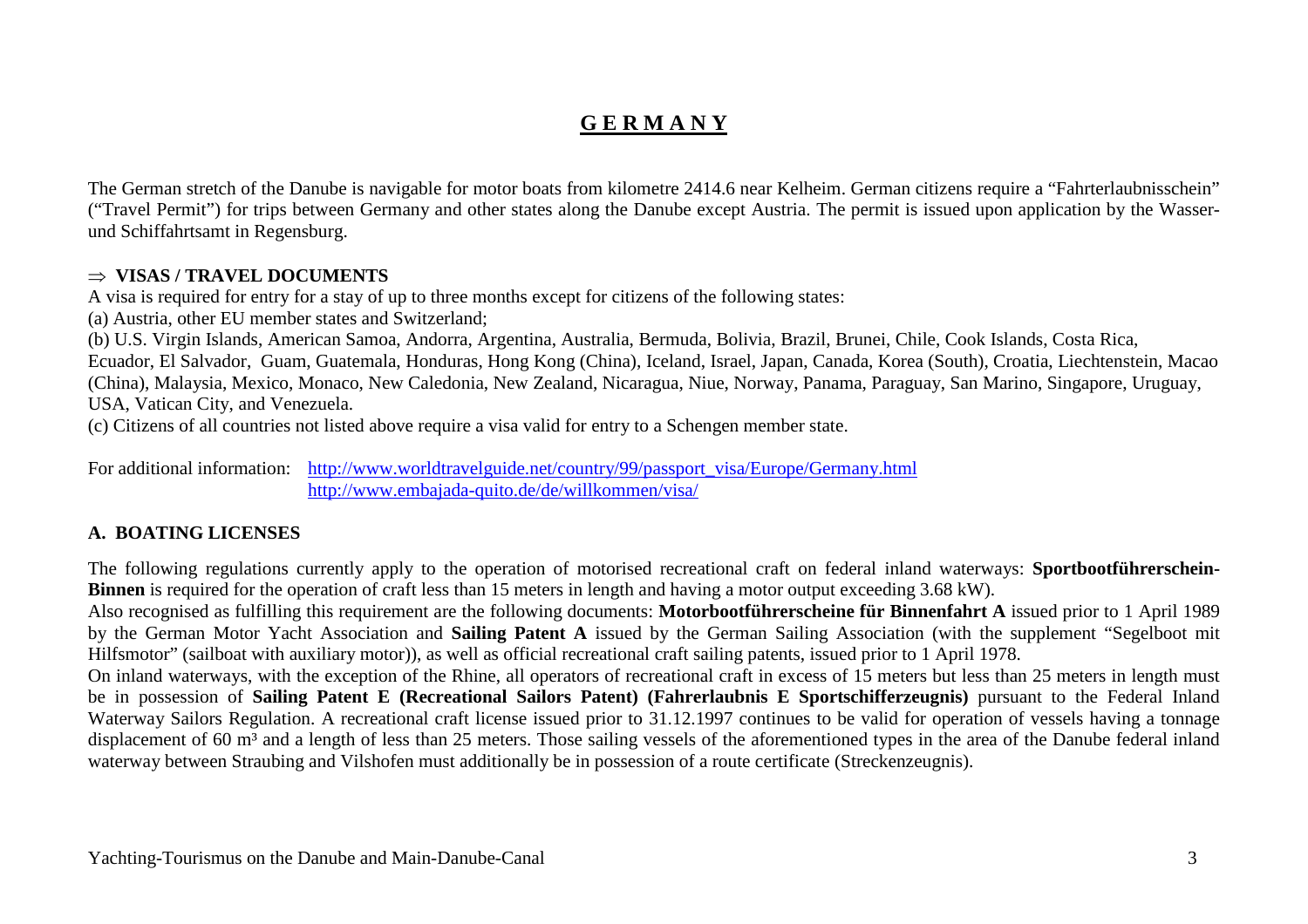| <b>Danube kilometre</b> | <b>Type of facility</b>                                         | <b>Address</b>                                          |
|-------------------------|-----------------------------------------------------------------|---------------------------------------------------------|
| km 2410.1 R             | Marina Center Danube                                            | Firma Marine Center Donau GmbH                          |
|                         | Harbor for recreational craft, Marine Center Donau GmbH with    | Hafenstrasse 39, D-93342 Saal a.d. Donau,               |
|                         | filling station                                                 | Tel: $++49/9441/6886$ 60, Fax: $++49/9441/6886$ 66;     |
|                         |                                                                 | E-Mail: info@marinecenter-donau.de                      |
|                         |                                                                 | Homepage: www.marinecenter-donau.de                     |
| km 2403.5 L             | Kapfelberg sport boat harbor of Motorsportclub Kelheim e.V. im  | Motorsportclub Kelheim von 1924 e.V.                    |
|                         | <b>ADAC</b>                                                     | Am Rögerhof 17, 93346 Ihrlerstein                       |
|                         |                                                                 | Tel: ++49/9441/7661, Kapfelberg: Tel: ++49/9405/5169    |
|                         |                                                                 | Homepage: www.mc-kelheim.de                             |
| km 2388.2 L             | Sinzing moorings                                                | Firma Reinhold Meister GmbH                             |
|                         |                                                                 | Donaustraße 2, 94491 Hengersberg,                       |
|                         |                                                                 | Tel:++49/9901/93100, Fax: ++49/9901/1243                |
| km 2386.8 L             | Sinzing sport boat harbor of First Motorboot- und Wasserskiclub | 1. Motorboot- und Wasserskiclub Regensburg e.V.         |
| 2380.3L                 | Regensburg e.V.                                                 | Geschäftsstelle: Asternweg 3, 93173 Wenzenbach,         |
|                         |                                                                 | Tel:++49/9407/2113 oder ++49/170/3358412,               |
|                         |                                                                 | Fax: ++49/9407/2113, Hafen Sinzing: Tel: ++49/941/31494 |
|                         |                                                                 | E-Mail: mwsc-regensburg@web.de                          |
|                         |                                                                 | Homepage: http://www.mwsc-regensburg.de                 |
| km 2380.8 L S*          | Moorings of Regensburger Motorboot- und Wassersportverein       | Regensburger Motorboot- und Wassersportverein e.V.      |
|                         | e.V.                                                            | Bischof-Wittmann-Straße 5, 93051 Regensburg,            |
|                         |                                                                 | Tel: ++49/941/997777, oder ++49/171/5157611             |
|                         |                                                                 | Fax: $++49/941/90508$ ; E-Mail: mwsc-regensburg @web.de |
|                         |                                                                 | Homepage: http://www.mwsc-regensburg.de                 |
| $km$ 2380.4 L S*        | Kainz corporate group moorage                                   | Wöhrdstraße 28-30, 93059 Regensburg,                    |
|                         |                                                                 | Tel: ++49/941/560586; Fax:++49/941/57552                |
| $km 2380.3 L S*$        | Group moorage of Motorboot- und Wasserskiclub e.V.              | 1. Motorboot- und Wasserskiclub Regensburg e.V.         |
|                         | Regensburg                                                      | Andreasstrasse 21, 93059 Regensburg,                    |
|                         |                                                                 | Tel:++49/941/750 50 oder ++49/9404/95050,               |
|                         |                                                                 | Fax: $++49/9404/1484$ oder $++49/94195050$              |

#### **B. MARINAS FOR YACHTS AND RECREATION BOATS, DOCKING FACILITITES**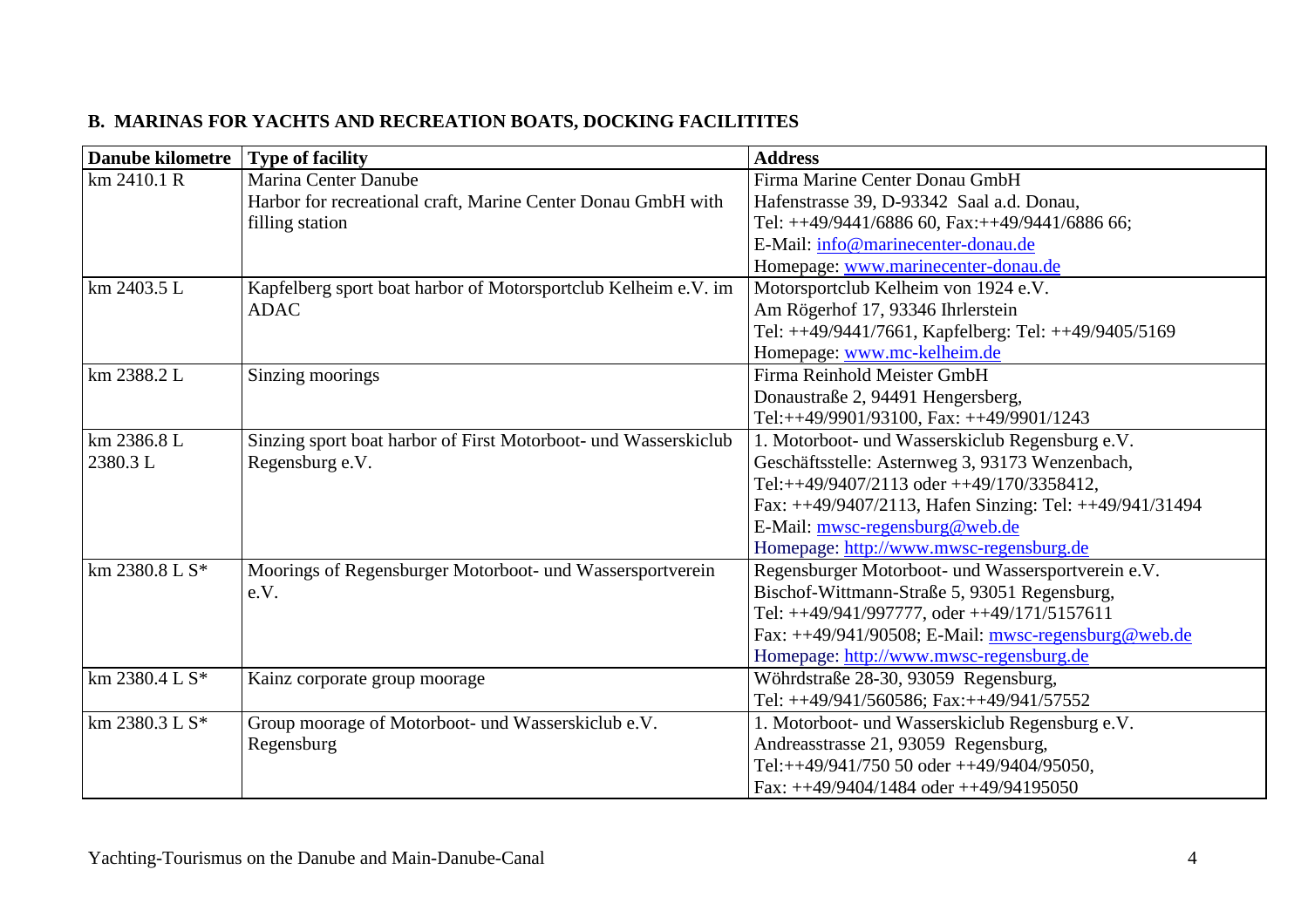| <b>Danube kilometre</b> | <b>Type of facility</b>                                       | <b>Address</b>                                             |
|-------------------------|---------------------------------------------------------------|------------------------------------------------------------|
| km 2377.0 R             | Regensburg Marina                                             | Budapester Straße 99, 93055 Regensburg                     |
|                         |                                                               | Tel: ++49/9401/92270 oder ++49/171/8603786 Hr. Radmilovic, |
|                         |                                                               | Fax: ++49/9401/922727, E-Mail: info@marina-regensburg.de,  |
|                         |                                                               | Homepage: www.marina-regensburg.de                         |
| km 2320.90 L S*         | Harbor of Wasser- und Schiffahrtsamt Regensburg;              | Tel: $++49/941/43070-0$                                    |
|                         | docking allowed only with permission                          |                                                            |
| km 2314.0 R             | MWSC Straubing moorage at the mouth of the Aiterach           | 1. MWSC Straubing im ADAC e.V.                             |
|                         |                                                               | Landshuter Str. 20-22 * D-94315 Straubing,                 |
|                         |                                                               | Tel: ++49/9421/31139, Platzwart Tel: ++49/9421/40310       |
|                         |                                                               | Fax: ++49/9421/3559, E-Mail: www.mwsc.de                   |
| km 2305.8 L             | Pfelling anchorage                                            |                                                            |
| km 2297.3 L             | Docking facilities after the ferry                            |                                                            |
| km 2289.5 R             | Anchorage at the entrance to the blind branch of the Mettener |                                                            |
| km 2288.6 L             | Moorage of the First Motor Boat Club Deggendorf, only brief   | 1. Motorboot-Club Deggendorf e.V.                          |
|                         | stay possible, no guest moorings                              | Reinprechtingerstraße 3, 94469 Deggendorf,                 |
|                         |                                                               | Tel: ++49/9901/3404 oder ++49/171/8071099 Hr. Vornehm      |
|                         |                                                               | Fax: $++49/9901/902770$                                    |
|                         |                                                               | Email: guenter.vornehm@motorbootclub-deggendorf.de,        |
|                         |                                                               | Homepage: www.motorbootclub-deggendorf.de                  |
| km 2285.8 L             | Hirt corporate anchorage                                      | Eginger Strasse 42, 94469 Deggendorf, Tel: ++49/991/24324  |
| km 2283.93 L            | Deggendorf harbor, moorage                                    | Rebhuhnstraße 15, 82140 Olching, Tel/Fax: ++49/8142/13538  |
|                         | Yacht harbor of the Donau-Yacht-Club Deggendorf e.V.          |                                                            |
|                         | Moorage of the Niederbayerischer Motoryachtclub Landshut e.V. | Am Schloßpark 8, 82131 Gauting; 1. Vorst.: Dieter Pankatz  |
|                         |                                                               | Mobil: 0172/8316062, e-Mail: pan@baasel.de                 |
|                         |                                                               | eMail: NMYClandshutev@aol.com                              |
|                         |                                                               | Stegwart: Heinz Schinhärl, Mobil: ++49/151/12238302        |
|                         | Docks of the Motorclub Bayerwald e.V.                         | Sonnenweg 6, 94244 Teisnach, 1. Vorst.: Gunter Bredl       |
|                         | (no guest docks)                                              | Tel: ++49/9923/802240, Fax: ++49/9923/802241,              |
|                         |                                                               | E-Mail: gbredl@web.de; Homepage: www.mbc-bayerwald.de      |
|                         | Bavaria Yachtclub e.V. (no guest docks)                       | Kirchstraße 3, 94431 Ganacker, Tel: ++49/9953/1472         |
| km 2267.5 L             | Ruckasing moorage for overnight stay                          |                                                            |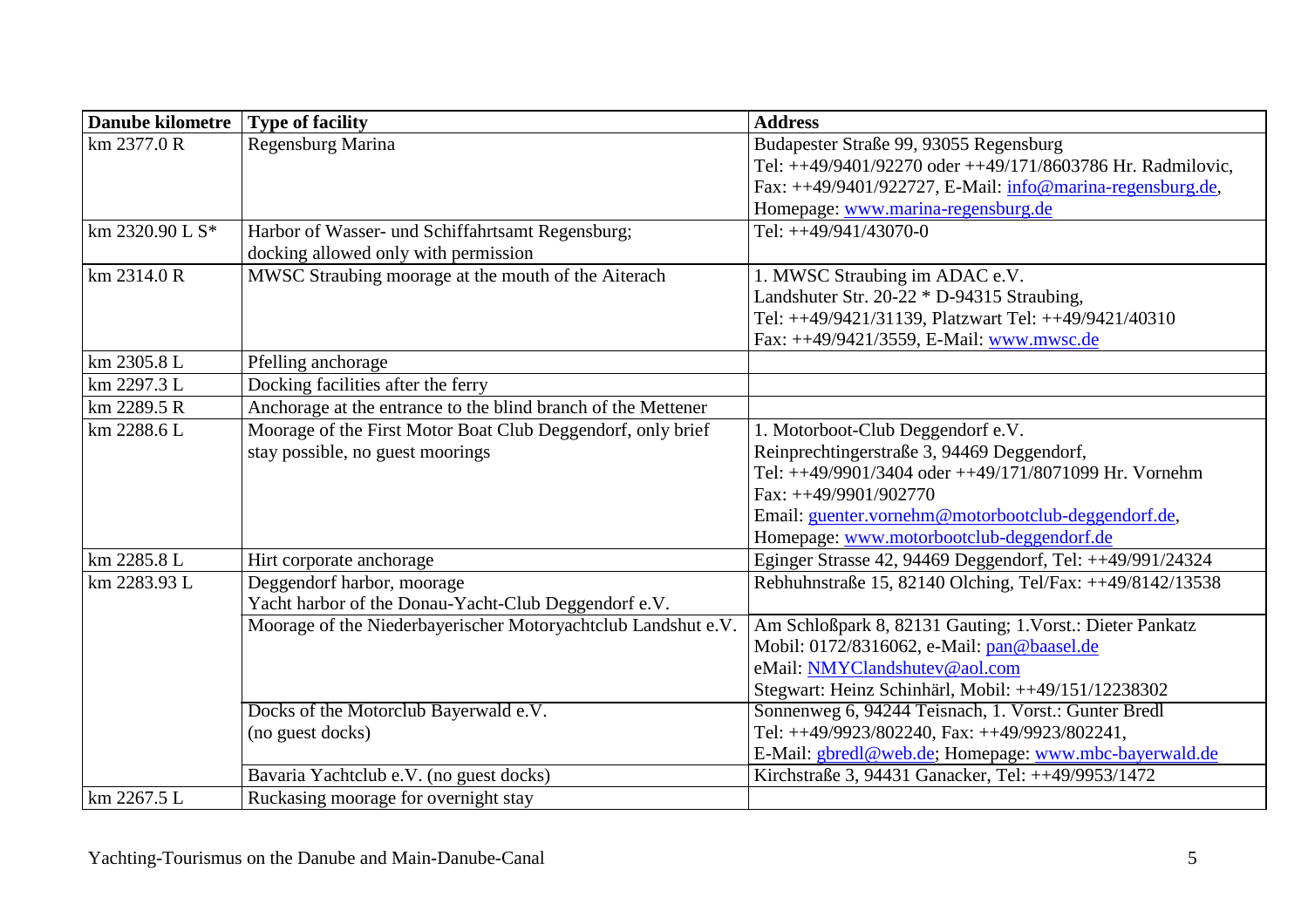| <b>Danube kilometre</b> | <b>Type of facility</b>                                      | <b>Address</b>                                                    |
|-------------------------|--------------------------------------------------------------|-------------------------------------------------------------------|
| km 2261.2 R             | Langer Haufen anchorage                                      |                                                                   |
| km 2256.6 L             | Hofkirchen motor boat club                                   | Motorbootclub Hofkirchen e.V.                                     |
|                         |                                                              | Donaulände, 94544 Hofkirchen,                                     |
|                         |                                                              | Tel:++49/9901/822, ++49/175/3222823, Fax: ++49/89/71909921        |
|                         |                                                              | E-Mail: <i>j.reckzeh@gmx.de</i> , Homepage: www.mbc-hofkirchen.de |
| km 2249,23 L            | Sportboothafen Vilshofen (sport boat harbor)                 | Boostsportverein Vilshofen e.V.                                   |
|                         |                                                              | Postfach 1 12, 94470 Vilshofen,                                   |
|                         |                                                              | Tel/Fax: ++49/8541/6778, Tel: ++49/171/3100217,                   |
|                         |                                                              | E-Mail: bsv@vilstal.net, Internet: www.bsv-vilshofen.de           |
| km 2237.9 L             | Moorage near Fischerstüberl inn                              |                                                                   |
| km 2234.35 L            | Schalding sport boat harbour                                 | Wassersportfreunde, Passau e.V.,                                  |
|                         | for 22 boats from "Wassersportfreunde" Passau                | Schalterner Str. 1a, 94034 Passau, Tel: ++49/851/71757            |
|                         |                                                              | oder ++49/171/4040439; Fax++49/851/34493;                         |
|                         |                                                              | E-Mail: info@wsf-passau.de, Homepage: www.wsf-passau.de           |
| km 2232.5 R             | Club harbor at Heining of the Motor-Yacht-Club Passau, docks | Motoryachtclub Passau e.V. im DMYV,                               |
|                         | for three guest boats                                        | Industriestraße 2, 94036 Passau, Tel: ++49/851/82222 oder         |
|                         |                                                              | $++49/171/8155786$ , Fax: $++49/8546/911040$                      |
|                         |                                                              | E-Mail: info@myc-passau.de, Homepage: www.myc-passau.de           |
| km 2215.1 L             | Ankerplatz an der Erlaumündung                               |                                                                   |
| km 2211.5 L             | 2 commercial sport boat marinas belonging to town Obernzell  | Markt Obernzell, Marktplatz 42, 94130 Obernzell,                  |
|                         |                                                              | Tel: ++49/8591/91160, Fax: ++49/8591/9116150                      |
|                         |                                                              | E-Mail: tourismus@oberzell.de; Homepage: www.obernzell.de         |
| km 2208.4 R             | Kasten Sport Boat Club, 2 guest berths                       | Hafenmeister Tel: ++43/7714/8020                                  |
|                         |                                                              | Herbert Bauer, Kasten Nr. 41, 4091 Vichtenstein                   |
| km 2207.5 L             | Kohlbachmühle docks, moorings                                | 94107 Untergriesbach, Kohlbachmühle 1 an der Donau,               |
|                         |                                                              | Tel: ++49/8591/320, Fax: ++49/8591/93239                          |
| km 2205.6 L             | Grünau harbor belonging to the European Sea Scouts, no guest | European Sea Scouts, Erlau Hauptstraße 8, 94130 Obernzell,        |
|                         | docks                                                        | Tel: $++49/8591/381$ oder $++49/8582/212$                         |

N = Subsidiary channel, weir and power station canal at Straubing and Straubinger bend S = Southern arm of the Danube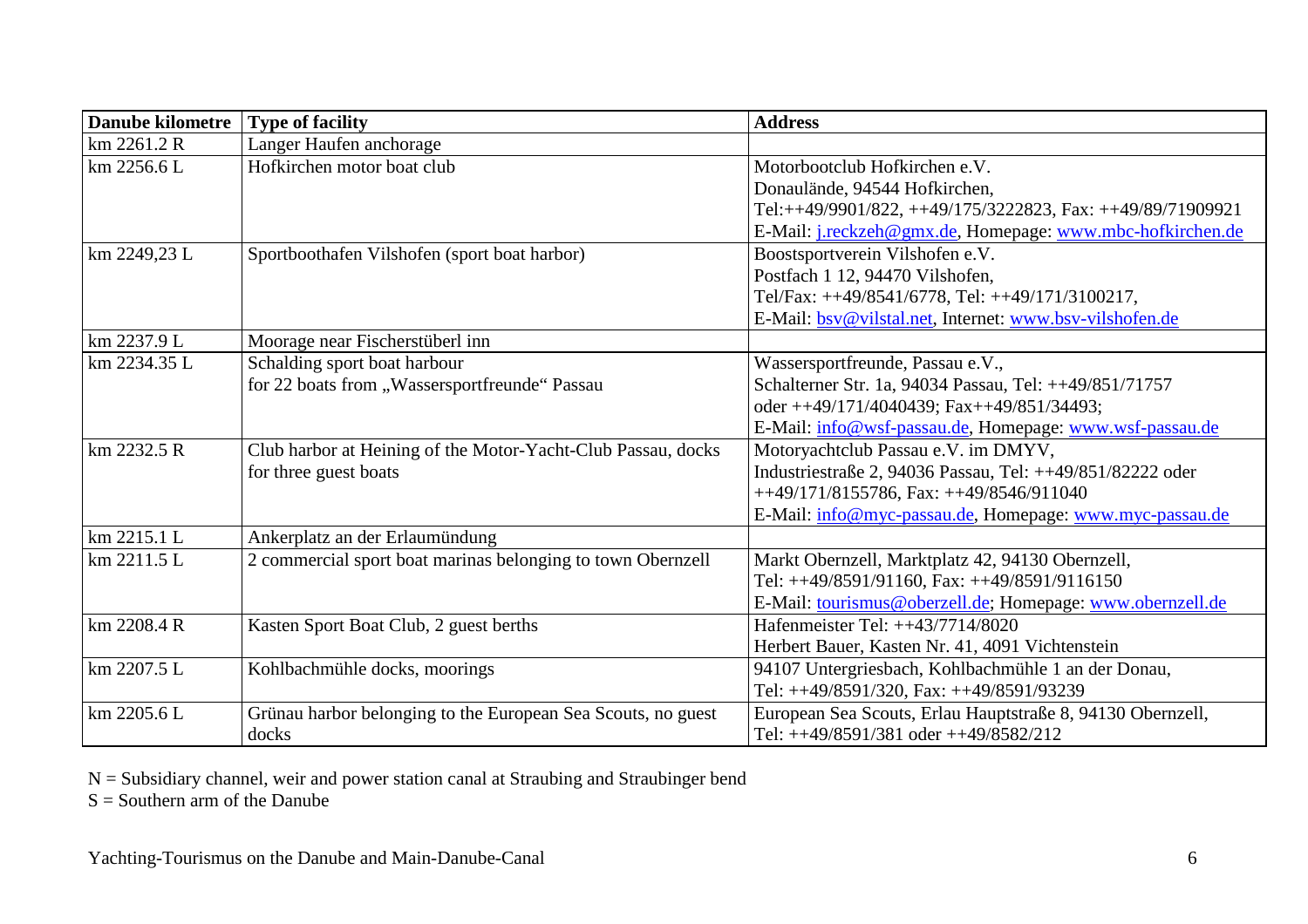## **C. CAMPING AREAS**

| <b>Danube kilometre</b> |                                          | <b>Address</b>                                                |
|-------------------------|------------------------------------------|---------------------------------------------------------------|
| $km\,2402.8\,L$         | Donaulände camping area, Martin Schröppl | Martin Schröppl; Poikam, 93077 Bad Abbach, Tel: +49/9405/1636 |
| $km$ 2382.2 R           | <b>Azur Camping Regensburg</b>           | Weinweg 40, 93049 Regensburg, Tel: ++49/941/270025            |
| km 2285.8 L             | Donaustrandhaus camping area             | Firma Hirt, Eginger Strasse 42, 94469 Deggendorf,             |
|                         |                                          | Tel: $++49/991/43$ 24                                         |
| km 2211.5 L             | Obernzell camping area                   | Marktplatz 42, 94130 Obernzell,                               |
|                         |                                          | Tel: ++49/8591/9116-0, Fax: ++49/8591/9116-150                |
| $km\,2208.3 R$          | Vichtenstein camping area                | Vichtenstein 70, A-4091 Vichtenstein; Tel: ++43/7714/8055,    |
|                         |                                          | E-Mail: v.wolf@vichtenstein.ooe.gv.at;                        |
|                         |                                          | Homepage: www.vichtenstein.at                                 |
| $km$ 2207.5 L           | Kohlbachmühle camping area               | Kohlbachmühle 1 an der Donau, 94107 Untergriesbach,           |
|                         |                                          | Tel.: ++49/8591/320, Fax.: ++49/8591/93239                    |

#### **D. LOCKS**

| Danube kilometre |                                                         | <b>Notes</b>                                                                                                                                                                                                                                                                                                                             |
|------------------|---------------------------------------------------------|------------------------------------------------------------------------------------------------------------------------------------------------------------------------------------------------------------------------------------------------------------------------------------------------------------------------------------------|
| $km$ 2397.16     | Bad Abbach lock; Tel: ++49/9405/1276, VHF channel 19    | Boat canal opposite weir at km 2401.8 R; Due to safety reasons the<br>boat canal will be out of order during low water levels.<br>Boat lock in canal at km 2399.1 R Clearance beneath the bridge<br>over the lower harbour before the locks is 2.18 metres at maximum<br>high water level.                                               |
| $km$ 2379.4      | Regensburg lock; Tel: ++49/941/85458, VHF channel 21    | Boat lock and canal opposite weir at km 2381.4 R; Due to safety<br>reasons the boat canal will be out of order during low water levels.<br>This facility is closed for safety reasons when the water level at<br>Regensburg-Schwabelweis exceeds 420 cm. Clearance at the weir<br>bridge over the lock is 3.20 m. (at all water levels). |
| $\rm km 2354.3$  | Geisling lock; Tel: ++49/9481/943673111, VHF channel 22 | Transit facilities for rowboats                                                                                                                                                                                                                                                                                                          |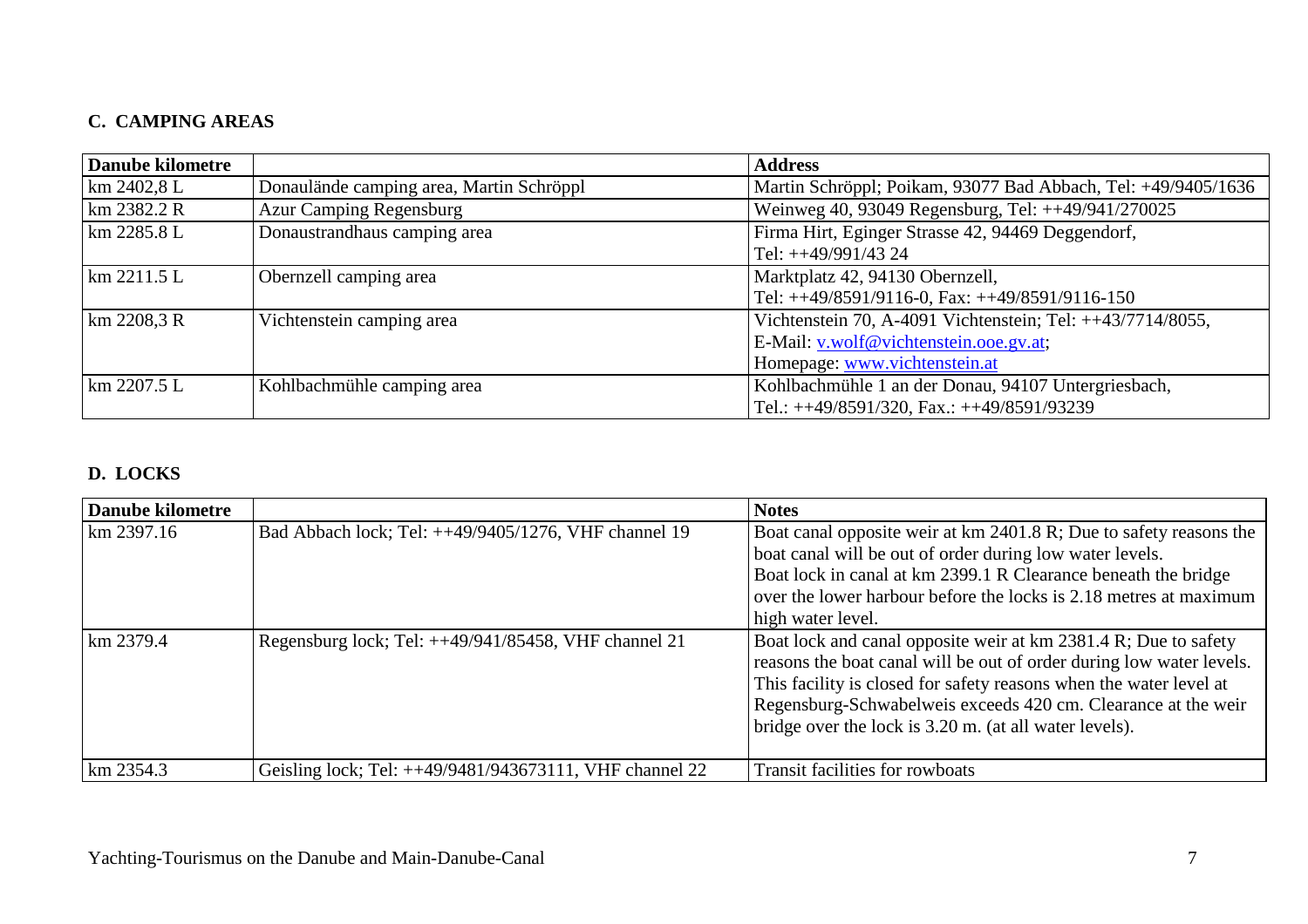| Danube kilometre |                                                               | <b>Notes</b>                                                      |
|------------------|---------------------------------------------------------------|-------------------------------------------------------------------|
| $km$ 2322.02     | Straubing lock; Tel: $++49/9421/1355$ , VHF channel 18 and 82 | Boat canal opposite weir on left bank                             |
| $km$ 2230.6      | Schleuse Kachlet; Tel: ++49/851/955 19 211, VHF channel 20    | Transit facilities for rowboats                                   |
| $km$ 2203.2      | Jochenstein lock; Tel: ++49/8591/91198-111, VHF channel 22    | Transit facilities for rowboats                                   |
|                  |                                                               | The closure of the facilities is indicated, at Danube kilometre   |
|                  |                                                               | 2209.85 R near Obernzell by a sign reading "Verbot für Fahrzeuge, |
|                  |                                                               | die weder mit Maschinenantrieb noch unter Segel fahren" (Vessels  |
|                  |                                                               | <i>Not Powered by Engine or Sail Prohibited!</i> ) and "Schleuse  |
|                  |                                                               | benützen! Gesperrt Umsetzanlage" (Use Lock! Transit Facilities    |
|                  |                                                               | Closed).                                                          |

#### **Use of locks and boat channels at the barrages in Bad Abbach and Regensburg:**

At the barrages at Bad Abbach and Regensburg recreational craft are, as a rule, required to use locks and channels provided for boats.

The boat locks are to be operated by those using them. Rules for their operation are posted at the stand near the lock chamber.

 Boat channels may be used solely by vessels having a very shallow draught, e.g. row boats and paddle boats and only downstream. At the Bad Abbach boat channel such vessels may also be towed upstream through the channel.

 Approaches to the boat locks and channels are indicated by signs reading "SPORT", or showing a row boat on a blue field pursuant to Annex 7 of Annex A of the Danube Navigational Police Decree.

 Small craft may transit through the ship locks (generally together with ships) only when facilities for boats are not operating, or when boats cannot sail the southern arm of the Danube for safety reasons. If no ships are using the locks, small craft can also pass through the locks individually during daytime hours (6:00 am - 10:00 pm), provided no commercial ship traffic, or group of small vessels, with which the craft could transit the locks, are expected within the next hour. During night hours (10:00 pm-6:00 am), small craft may transit the locks together with commercial ships, provided this occasions no delay in passage of the latter.

 Small craft must observe the lock entry and exit signals as well as signs in the lock areas. To pass the locks captains must register at the lock office,using intercoms located in the lock area, or by radio or telephone.

 Sport vessels must wait at special piers until they are called to enter a lock chamber by the lock authorities. If such craft transit the locks together with large ships, they may enter the locks only after the latter, must tie up at an adequate distance from these vessels, and leave the locks after them at a sufficient distance.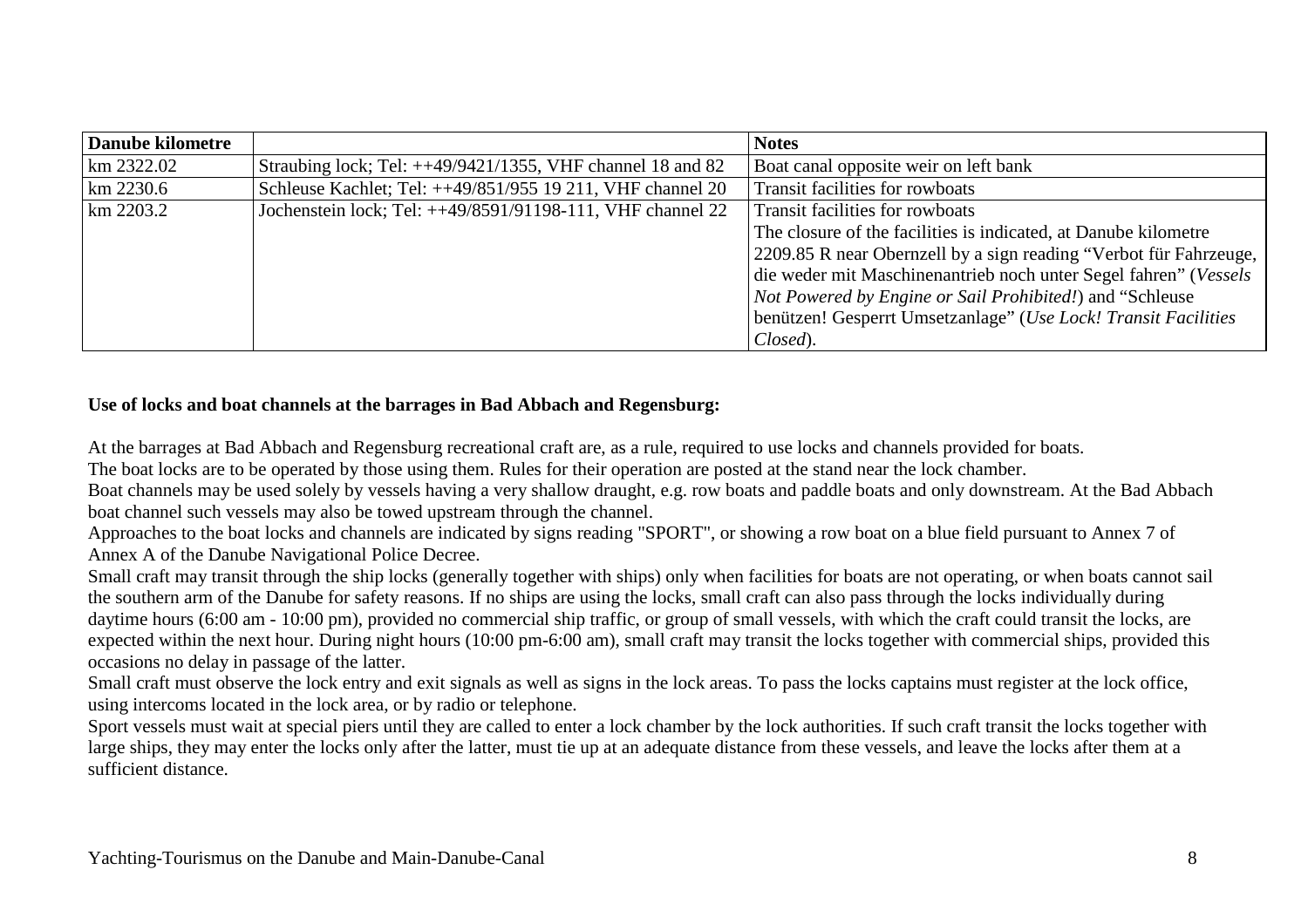Clearance beneath the bridge over the lower harbour at the Bad Abbach locks is 2.18 m. at the maximum high water level for shipping. Clearance beneath the weir bridge over the boat lock in Regensburg is 3.20 m. (at all water levels). Recreational craft, which owing to their height cannot pass below these bridges, may use the ship locks. The maximum high water level is fixed at 480 cm at Oberndorf water level gauge.

At the approaches to the locks for recreational craft at Bad Abbach and Regensburg a navigational channel of 15 dm is maintained at hydrostatic backwater level.

In the segments between Oberndorf (Danube-kilometre 2397.5 N) and the boat lock at Bad Abbach and between Regensburg (weir) (Danube-km 2381.3 S) and Eiserne Brücke (Danube-km 2379.3 S), a navigation channel of a depth of 9 dm at minimum water levels regulated low water level (RNW at Pegel Oberndorf 170 cm, RNW am Pegel Regensburg, Eiserne Brücke 206 cm) is as a rule maintained. Information on current water levels can be obtained by calling the automatic answering machine at Pegel Oberndorf (Tel. ++49/9405/19429) and Pegel Eiserne Brücke (Tel.  $++49/941/19428$ , or from lock offices.

During the hours 10:00 pm-6:00 am, small craft transit locks together with ships.

#### **Sailing the south arm of the Danube at Regensburg**

On the south arm of the Danube at Regensburg, especially immediately downstream from the Steinerne Brücke (Danube km 2379.62 S), very high flow velocities may occur in combination with cross currents and large whirlpools.

When sailing the south arm of the Danube in Regensburg careful attention must be paid to the following:

- o Vessels sailing beneath Steinerne Brücke, particularly during times recommended for passage.
- o Moorings for guest ships on the right bank, as well as ships arriving or departing; museum ship tied up on the right bank immediately downstream from the Steinerne Brücke.
- o Large ship traffic, including vessels tied up on the right bank of the river between the Eisernen Brücke, Danube km 2379.26 S and Lazarettspitze, Danube km 2377.80 S.

For safety reasons small vessels also must use the ship locks at Regensburg.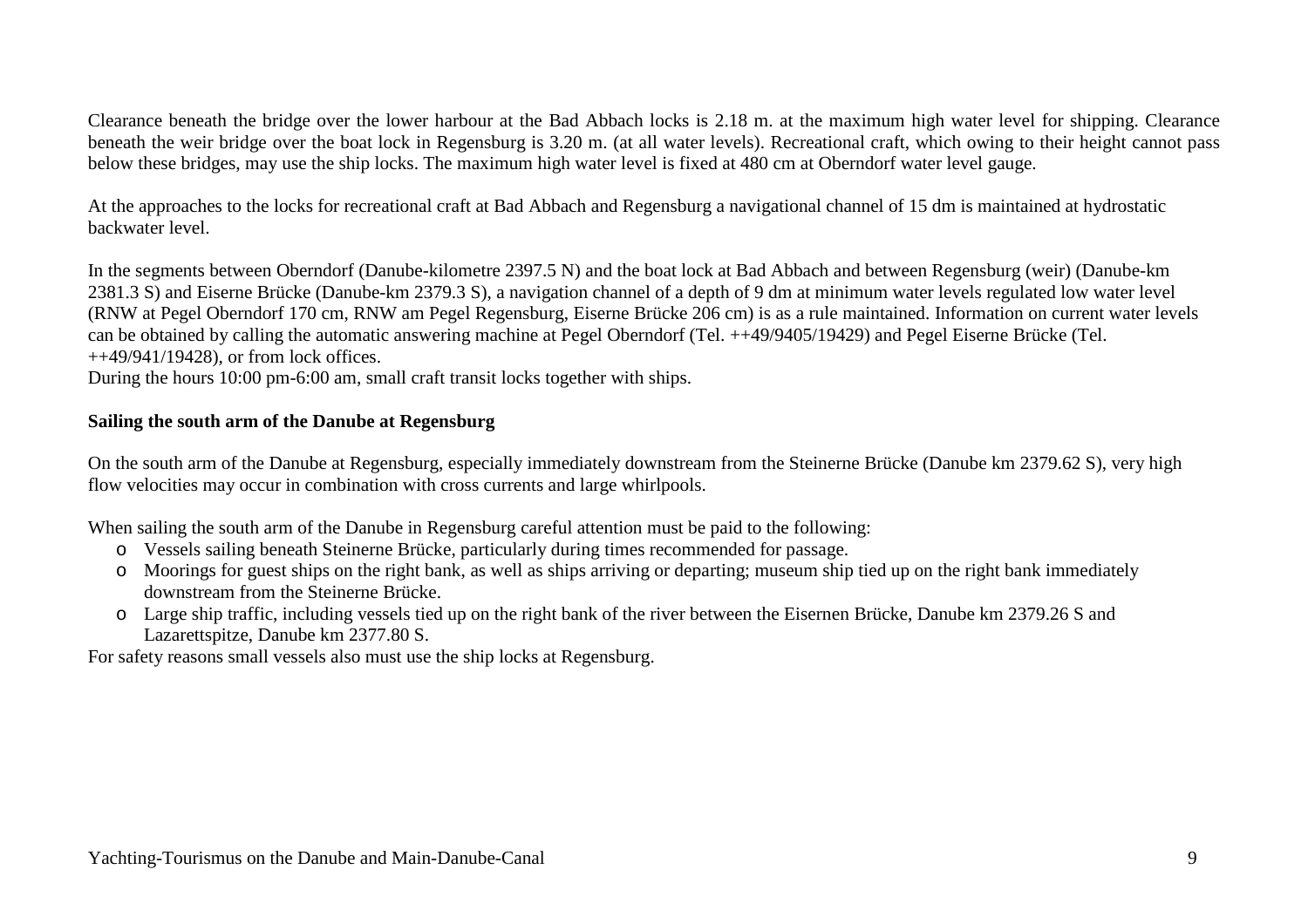#### **Use of facilities for recreational craft from the barrage at Geisling to Jochenstein**

In lock areas small craft must observe the entrance and exit signals as well as the special signs. Operators of vessels wishing to sail through the locksmust announce themselves at the operations centre using the intercoms in the lock area, or by radio or telephone.

Recreational vessels must wait at the specially designated areas until instructed by the operations centre to enter a lock chamber. When passing through the lock together with large ships, they may enter the lock only after the latter, must tie up at an adequate distance, and exit the lock chamber after them. Recreational craft pass through the locks at Geisling, Straubing, Kachlet and Jochenstein together with large ships. If no large ships are to use the locks, small vessels may pass through individually during daytime hours (6:00 am-10:00 pm), insofar as no other commercial vessels or group of small boats, with which they could transit the locks together, is expected within the coming hour. During night hours (10:00 pm-6:00 pm), small craft may pass through the locks together with commercial vessels provided this causes no delays in planned passages.

Small craft without engines (e.g. row boats and canoes), which can be transported by their crews overland, must use the appropriate facilities provided for transferring their vessels, except at Straubing barrage.

At Straubing barrage there is a boat lane (clear width 2.30 m.) at which small craft can also be hauled upstream. It is recommended that less experienced captains transport their vessels on land.

Between 10:00 pm and 6:00 am, small craft may pass through the locks together with large ships.

#### **Maximum water levels for ship traffic**

If water levels in the Danube exceed the maximum limit established for ship traffic, all vessels must cease operation. The maximum water levels for various segments of the river are contained in the table below.

| Segment                            | Maximum water level | Location                | Tel. no. (answering machine) |
|------------------------------------|---------------------|-------------------------|------------------------------|
| Kelheim - Regensburg Lock          | 480 cm              | <b>Oberndorf</b>        | 09405/19429                  |
| Regensburg Lock - Geisling Lock    | 520 cm              | Regensburg Schwabelweis | 0941/19429                   |
| Geisling Lock - Straubing Lock     | 600 cm              | Pfatter                 | 09481/19429                  |
| <b>Straubing Lock - Deggendorf</b> | 620 cm              | Pfelling                | 09422/19429                  |
| Deggendorf - Schalding             | 480 cm              | Hofkirchen              | 08545/19429                  |
| Schalding - Jochenstein            | 780 cm              | Passau-Donau            | 0851/19429                   |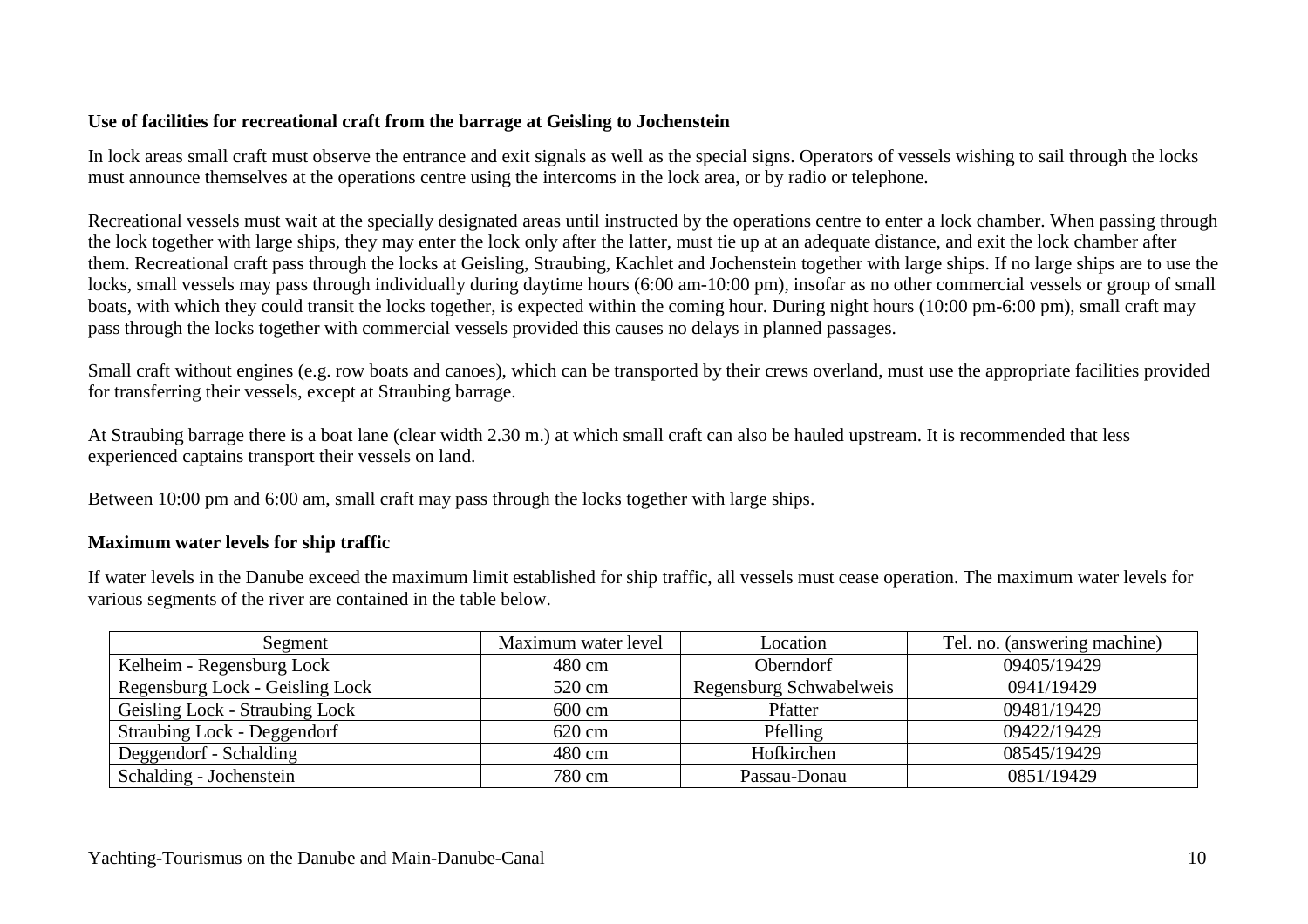#### **Sailing old arms**

Small craft (except those used for commercial fishing or in exercise of a hunting license) which are equipped with a motor may not sail the old arms of the river, e.g. water surfaces behind guiding walls or longitudinal dykes.

#### **E. BOAT RENTALS, CHARTERS**

| Company                                   | <b>Address</b>                                        | <b>Remarks</b>                |
|-------------------------------------------|-------------------------------------------------------|-------------------------------|
| Donau-Yachtcharter Schmid                 | Regenstraße 23, 93474 Arrach, Tel.: ++49/9943/3184    |                               |
| Donau-Fun-Charter Zettl                   | Lärchenweg 7, 93358 St. Johann, Tel.:                 |                               |
|                                           | $++49/9444/972854$ ,                                  |                               |
|                                           | Fax: $++49/9444/972855$                               |                               |
| Lindl Taxi + Bus                          | Fischergasse 4, 93309 Kelheim; Tel.: ++49/9441/50060, | Small vessels without engines |
|                                           | Fax: ++49/9441/500630, E-Mail: info@taxi-lindl.de,    |                               |
|                                           | Homepage: www.taxi-lindl.de                           |                               |
| <b>River Tours Bernhard Fuchs</b>         | Pausing 4, 94469 Deggendorf, Tel.: ++49/991/2500220,  | Small vessels without engines |
|                                           | Fax:++49/991/2500220, Homepage: www.riverboot.de      |                               |
|                                           | E-Mail: Rivertours@T-Online.de                        |                               |
| ARA Rubber dinghy rentals                 | Pausing 4, 94469 Deggendorf, Tel.: ++49/991/2500220,  | Small vessels without engines |
|                                           | Fax:++49/991/2500220, Homepage: www.riverboot.de      |                               |
|                                           | E-Mail: Rivertours@T-Online.de                        |                               |
| Nautilus, Christian Platzeck              | Jahnstraße 36, 93326 Abensberg, Tel.:                 | Small vessels without engines |
|                                           | $+ +49/171/1750264$                                   |                               |
| Bayern Charter Mirko Huber                | Embacher Straße 10, 93083 Niedertraubling             |                               |
|                                           | Tel.: $++49/9401/51295$ , Fax: $++49/9401/523533$ ,   |                               |
|                                           | E-Mail: nautilus@kanu-outdoor.de,                     |                               |
|                                           | Homepage: www.kanu-outdoor.de                         |                               |
| Bayerwald-Adventure-Tours, Dieter Leidner | Münchner Straße 12, 85411 Hohenkammer,                | Small vessels without engines |
|                                           | Tel.: ++49/8137/9979880 oder ++49/170/5313341         |                               |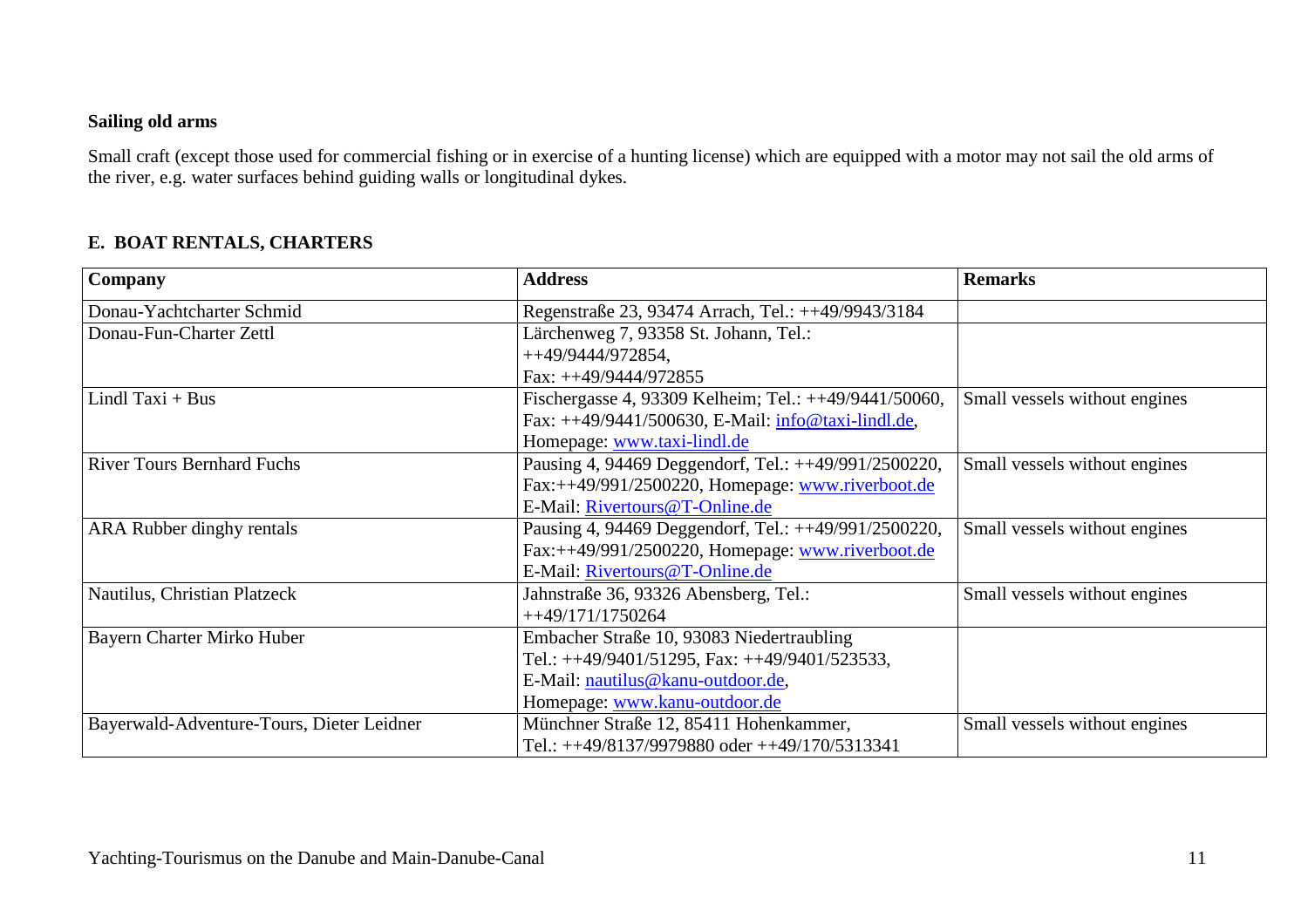| <b>Company</b>                              | <b>Address</b>                                                                         | <b>Remarks</b>                |
|---------------------------------------------|----------------------------------------------------------------------------------------|-------------------------------|
| Bayerwald-Adventure-Tours, Werner Obermeier | Hochfeldring 29, 94360 Mitterfels, Tel.:<br>$+49/9961/8243,$                           | Small vessels without engines |
|                                             | E-Mail: michelle.leidner@t-online.de                                                   |                               |
| GGCS-Charter-Service, Heinz-Josef Gössl     | Griesstraße 19, 94315 Straubing                                                        |                               |
| Canoe-Rental, Evelyn Wilfing                | Hauptstraße 6, 85095 Dörndorf,<br>Tel.: $++49/8466/951214$ , Fax: $++49/8466/951253$ , | Small vessels without engines |
|                                             | $E$ -Mail: info@gg-charter-service.de,                                                 |                               |
|                                             | Homepage: www.gg-charter.service.de                                                    |                               |

#### **F. ADDRESSES**

| Organization                                       | <b>Address</b>                                                                     |
|----------------------------------------------------|------------------------------------------------------------------------------------|
| <b>German National Tourist Office (DZT)</b>        | Beethovenstrasse 69, 60325 Frankfurt, Tel: ++49/69/974640, Fax:++49/69/7464233     |
|                                                    | E-mail: $info@d-z-t.com$                                                           |
| <b>Wasser- und Schifffahrtsamt Regensburg</b>      | Erlanger Strasse 1, 93053 Regensburg, Tel: ++49/941/8109-0, Fax: -160,             |
| (Water and Navigation Authority)                   | E-mail: poststelle@wsa-r.wsv.de                                                    |
| Wasser- und Schifffahrtsdirektion Süd, Würzburg    | Wörthstrasse 19, 97082 Würzburg, Tel: ++49/931/4105-0, Fax: -380;                  |
| (Water and Navigation Directorate – South),        | E-mail: poststelle@wsd-s.wsv.de                                                    |
| <b>RMD Rhein Main Donau Wasserstrassen GmbH</b>    | Hauptverwaltung: Blutenburgstrasse 20, 80636 München, Tel: ++49/89/99222-0, Fax:   |
|                                                    | ++49/89/99222-303; E-mail: info@rmd-wasserstrassen.de                              |
| Deutscher Motoryachtverband                        | Vinckeufer 12 - 14, D-47119 Duisburg, Tel: ++49/203/809580, Fax: ++49/203/8095858; |
| (German Motor Yacht Association)                   | e-mail: $info@dmyv.de$                                                             |
| Deutscher Segler-Verband                           | Gründgensstrasse 18, D-22309 Hamburg, Tel: ++49/40/63 200 90, Fax: 63 200 928;     |
| (German Sailing Association)                       | E-mail: info@dsv.org                                                               |
| ADAC, Grenzverkehr und Sportschifffahrt            | Am Westpark 81373 München, Tel: ++49/89/76 76-0, Fax: ++49/89/76 76 4707,          |
| (German Automobile Club), cross-border traffic and | E-mail: sportschifffahrt@zentrale.adac.de                                          |
| recreational boating                               |                                                                                    |
| Wasserschutzpolizei Regensburg (river police)      | Osthafenstrasse 5, D-93055 Regensburg, Tel:++49/941/506 24-72, Fax:++-79,          |
|                                                    | E-mail: wsp-s.regensburg@polizei.bayern.de                                         |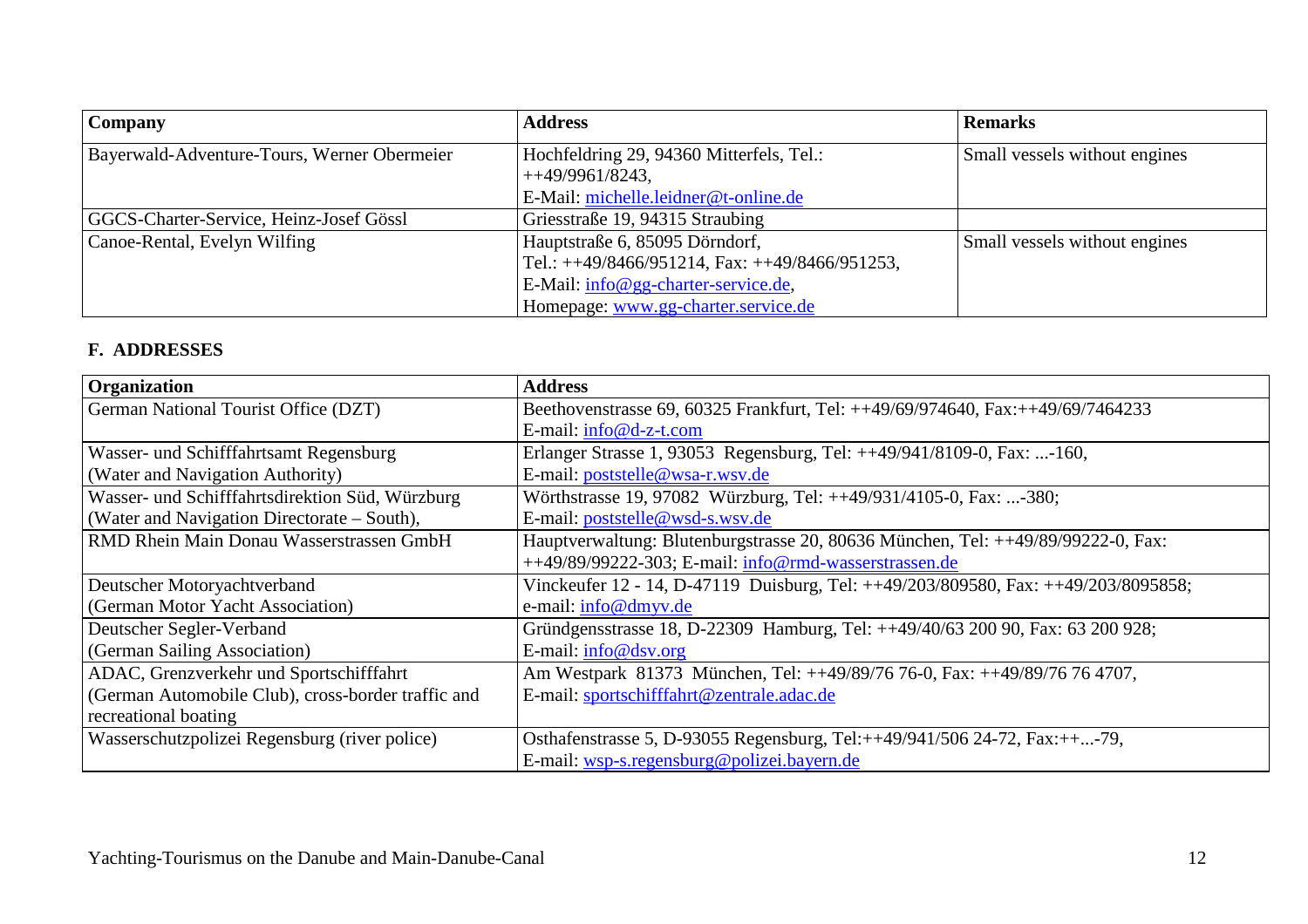| <b>Organization</b>                           | <b>Address</b>                                                                              |
|-----------------------------------------------|---------------------------------------------------------------------------------------------|
| Wasserschutzpolizei Deggendorf (river police) | Josef-Wallner-Strasse 2, D-94469 Deggendorf, Tel:++49/991/389 6370, Fax:++49/991/329 73, e- |
|                                               | $\vert$ mail: wsp.deggendorf@polizei.bayern.de                                              |
| Wasserschutzpolizei Passau (river police)     | Regensburger Strasse 16, D-94036 Passau, Tel:++49/851/9511-571, Fax:-591,                   |
|                                               | $ e$ -mail: wsp.passau@polizei.bayern.de                                                    |

#### **G. FERRIES BETWEEN KELHEIM AND JOCHENSTEIN**

| Danube kilometre | <b>Ferry</b>                 | <b>Remarks</b>                 |
|------------------|------------------------------|--------------------------------|
| km 2393.1        | Matting reaction ferry       | Automobile and passenger ferry |
| $km$ 2386.6      | Prüfening ferry              | Automobile and passenger ferry |
| km 2297.3        | Mariaposching reaction ferry | Automobile and passenger ferry |
| km 2276.1        | Niederalteich ferry          | Bicycle and passenger ferry    |
| km 2242.2        | Sandbach reaction ferry      | Automobile and passenger ferry |
| km 2209.8        | Obernzell ferry              | Automobile and passenger ferry |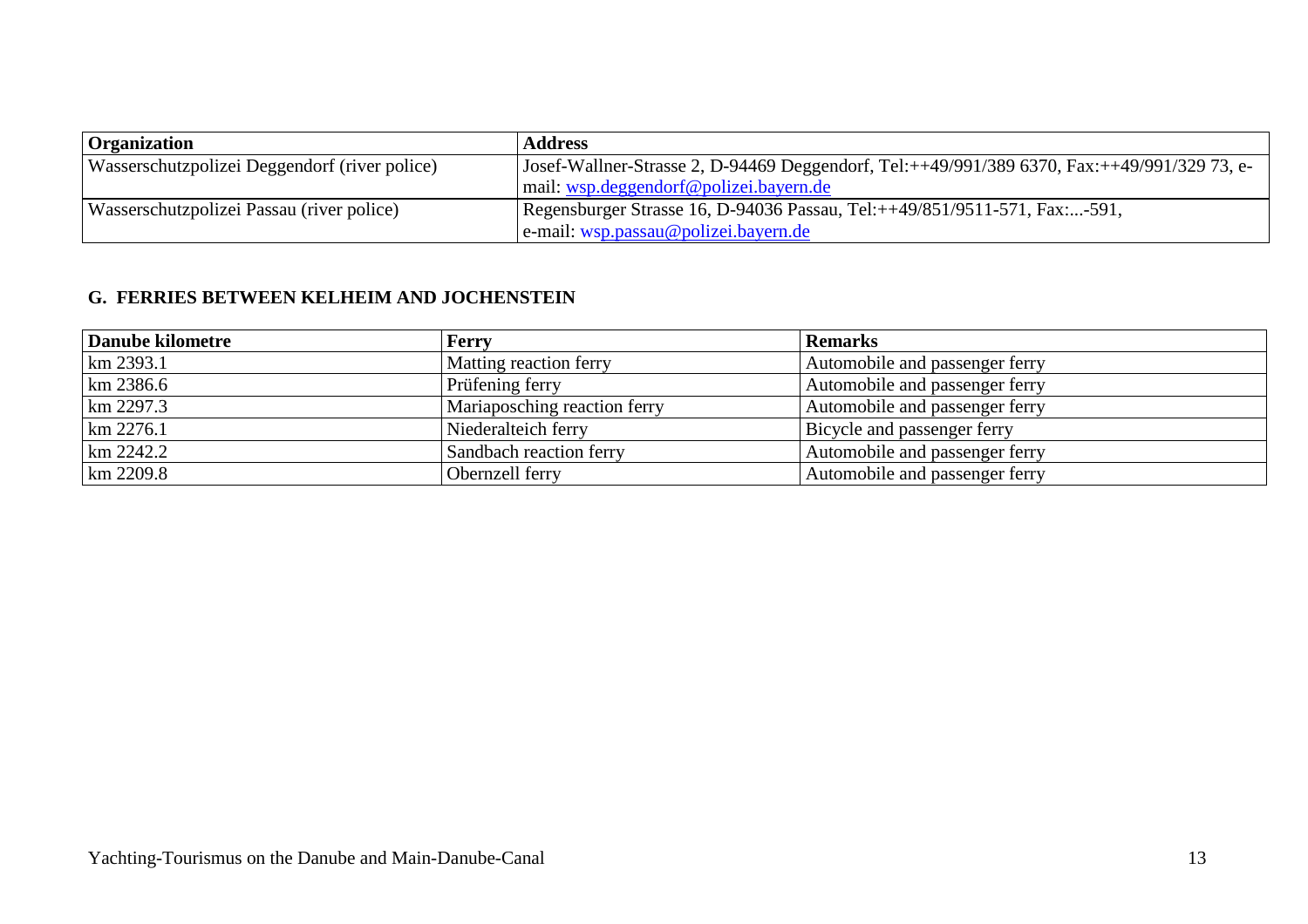# **MAIN-DANUBE-CANAL**

#### **A. BOATING LICENSES**

Traffic on the Main-Danube canal is governed by the Inland Waterway Navigation Regulations (Binnenschiffahrtsstrassenordnung – BinSchStrO). The Main-Danube canal as a federal inland waterway is administered by the Water and Navigation Directorate – South (Wasser- und Schiffahrtsdirektion Süd) from the point the canal branches off from the Main to where it joins the Danube, a distance of 171 kilometres (106 miles) with sixteen locks.

 **Sportbootführerschein-Binnen** is required for the operation of vessels commonly used for sporting or recreational purposes, which are longer than 15 meters and equipped with an engine of more than 3.68 kW (propeller). Foreign nationals wishing to sail the Main-Danube canal need only a sailing certificate issued by their own country, provided they do not stay in Germany for more than twelve months. In the case of stays in excess of twelve months, German regulations must be complied with.

 **Sportschifferzeugnis**: The Inland Waterway Navigation Regulations require operators of recreational craft not longer than 25 metres on inland navigation routes to be in possession of a Class E Recreational Capitan's Certificate (Sportschifferzeugnis).

 **Sportpatent**: The Recreational Sailing Certificate (Sportpatent) required for operation of recreational craft on the Rhine pursuant to the Rhine Sailing Certificate Regulation also entitles holders to operate recreational vessels on inland waterways; under the Inland Waterway Sailing Certificate Decree this document is deemed an equivalent title.

| <b>Main-Danube-</b> | <b>Type of facility</b> | <b>Address</b>                                                                |
|---------------------|-------------------------|-------------------------------------------------------------------------------|
| <b>kilometre</b>    |                         |                                                                               |
| km 25.86L           | 28 berths               | Motoryacht-Club Forchheim e.V., Friedrich v. Schletz Str. 19, 91301 Forchheim |
|                     |                         | Tel: $++49/172/8117874$ , Fax: $++49/9191/7091-32$ ,                          |
|                     |                         | E-Mail: info@myc-forchheim.de, Homepage: www.myc-forchheim.de                 |
| $km$ 28.36L         | Marina, 33 berths       | Yachtclub Forchheim, Föhrenweg 6, 913091 Forchheim                            |
| km 57.48L           | Marina                  | Stadt Fürth                                                                   |
| km 65.18L           | Marina, 50 berths       | 1. Motor-Yachtclub Nürnberg e.V., Aischweg 40, 90449 Nürnberg                 |
|                     |                         | Tel: $++49/911/6708755$ , Fax: $++49/911/6708756$                             |
|                     |                         | E-Mail: mail@1mycn.de, Homepage: www.1mycn.de                                 |
| km 120.03R          | Marina, 36 berths       | Motoryachtclub Altmühltal e.V, Fuchsweg 6, 92339 Beilngries;                  |
|                     |                         | Tel: $++49/8461/1559$ , Mobil: $++49/178/4800510$                             |
|                     |                         | E-Mail: mail@myca-beilngries.de, Homepage: www.myca-beilngries.de             |

#### **B. MARINAS FOR YACHTS AND RECREATIONAL BOATS, DOCKING FACILITIES**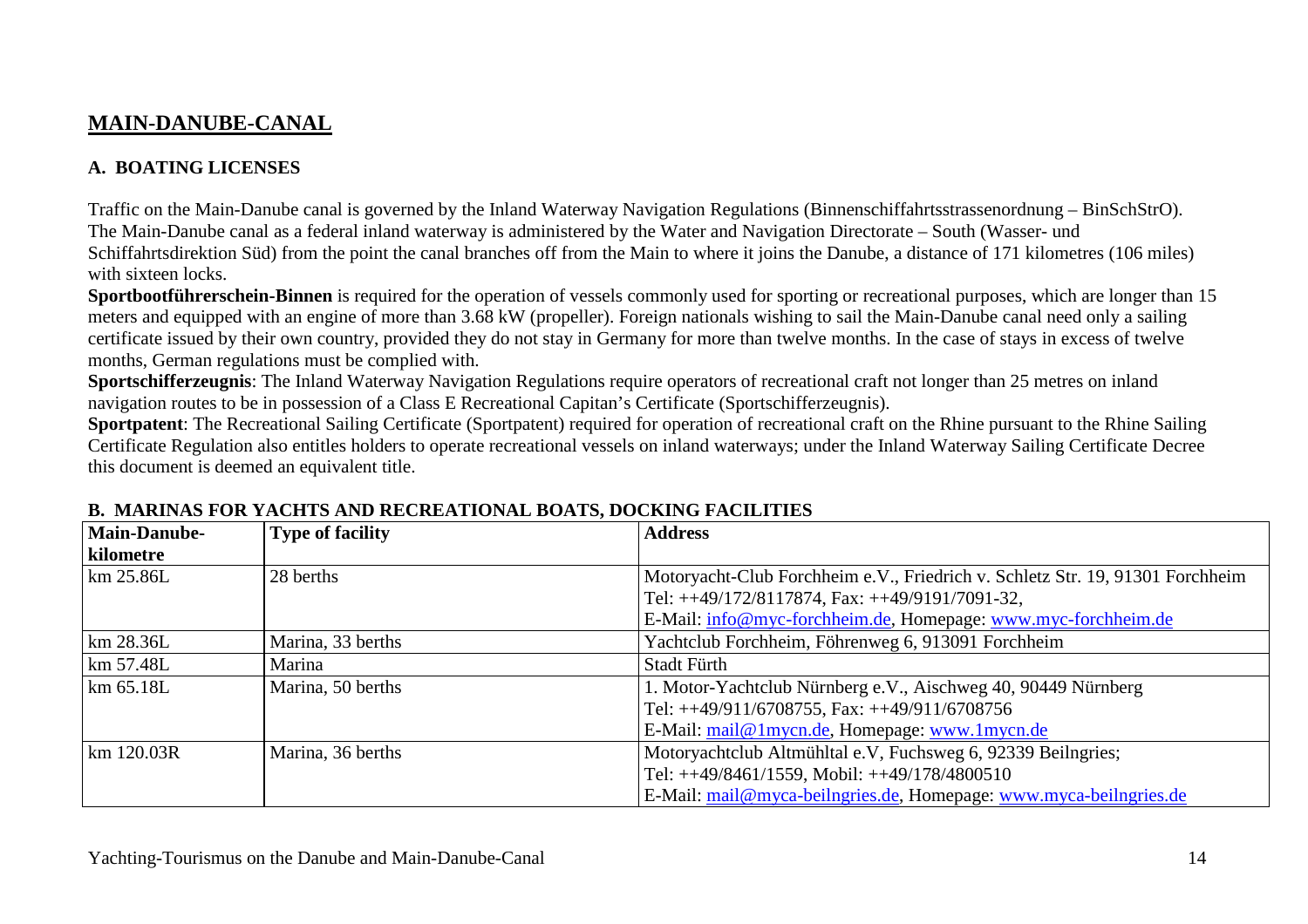| <b>Main-Danube-</b>   | <b>Type of facility</b> | <b>Address</b>                                                             |
|-----------------------|-------------------------|----------------------------------------------------------------------------|
| kilometre             |                         |                                                                            |
| km 128.36R            | Marina, 40 berths       | Berchinger Yachtclub BYC Wasserfreunde e.V., Sollngriesbacher Str. 10,     |
|                       |                         | 92334 Berching; Tel: ++49/8462/1692, Fax: ++49/8462/952134                 |
|                       |                         | E-Mail:zopf@berchinger-yacht-club.de,Homepage:www.berchinger-yacht-club.de |
| km 136.63L            | Marina, boat slip       | Stadt Dietfurt a.d. Altmühl, Altmühltal                                    |
| km 149.45R            | Marina, 27 berths       | <b>HPS-Hafen GmbH Riedenburg</b>                                           |
| $\mathrm{km}$ 155.71L | Marina                  | Trägerverein Altmühltal                                                    |

## **C. LOCKS**

| Locks        | <b>Street</b>             | <b>Postal</b> | <b>Place</b>  | km   | Radio channel | <b>Telephone</b> |
|--------------|---------------------------|---------------|---------------|------|---------------|------------------|
|              |                           | Code          |               |      |               | <b>Telefax</b>   |
| Bamberg      | Am Galgenfuhr 25          | 96050         | Bamberg       | 7.4  | 60            | 09545 359806-111 |
|              |                           |               |               |      |               | 09545 359806-112 |
| Strullendorf | An der Schleuse 5a        | 96129         | Strullendorf  | 13.3 | 61            | 09545 359806-211 |
|              |                           |               |               |      |               | 09545 359806-212 |
| Forchheim    | Zur Staustufe 32          | 91301         | Forchheim     | 25.9 | 62            | 09545 359806-311 |
|              |                           |               |               |      |               | 09545 359806-312 |
| Hausen       | Hauptstrasse              | 91353         | Hausen        | 32.9 | 63            | 09545 359806-411 |
|              |                           |               |               |      |               | 09545 359806-412 |
| Erlangen     | Möhrendorfer Weg          | 91056         | Erlangen      | 41.1 | 64            | 09131 480087-111 |
|              |                           |               |               |      |               | 09131 480087-112 |
| Kriegenbrunn | Schleusenstrasse 58       | 91056         | Erlangen      | 48.7 | 65            | 09131 480087-211 |
|              |                           |               |               |      |               | 09131 480087-212 |
| Nürnberg     | Rheinstrasse              | 90451         | Nürnberg      | 69.1 | 66            | 09131 480087-311 |
|              |                           |               |               |      |               | 09131 480087-312 |
| Eibach       | <b>Wiener Strasse 101</b> | 90451         | Nürnberg      | 72.8 | 20            | 09131 480087-411 |
|              |                           |               |               |      |               | 09131 480087-412 |
| Leerstetten  |                           | 90596         | Schwanstetten | 84.3 | 22            | 09174 977388-111 |
|              |                           |               |               |      |               | 09174 977388-112 |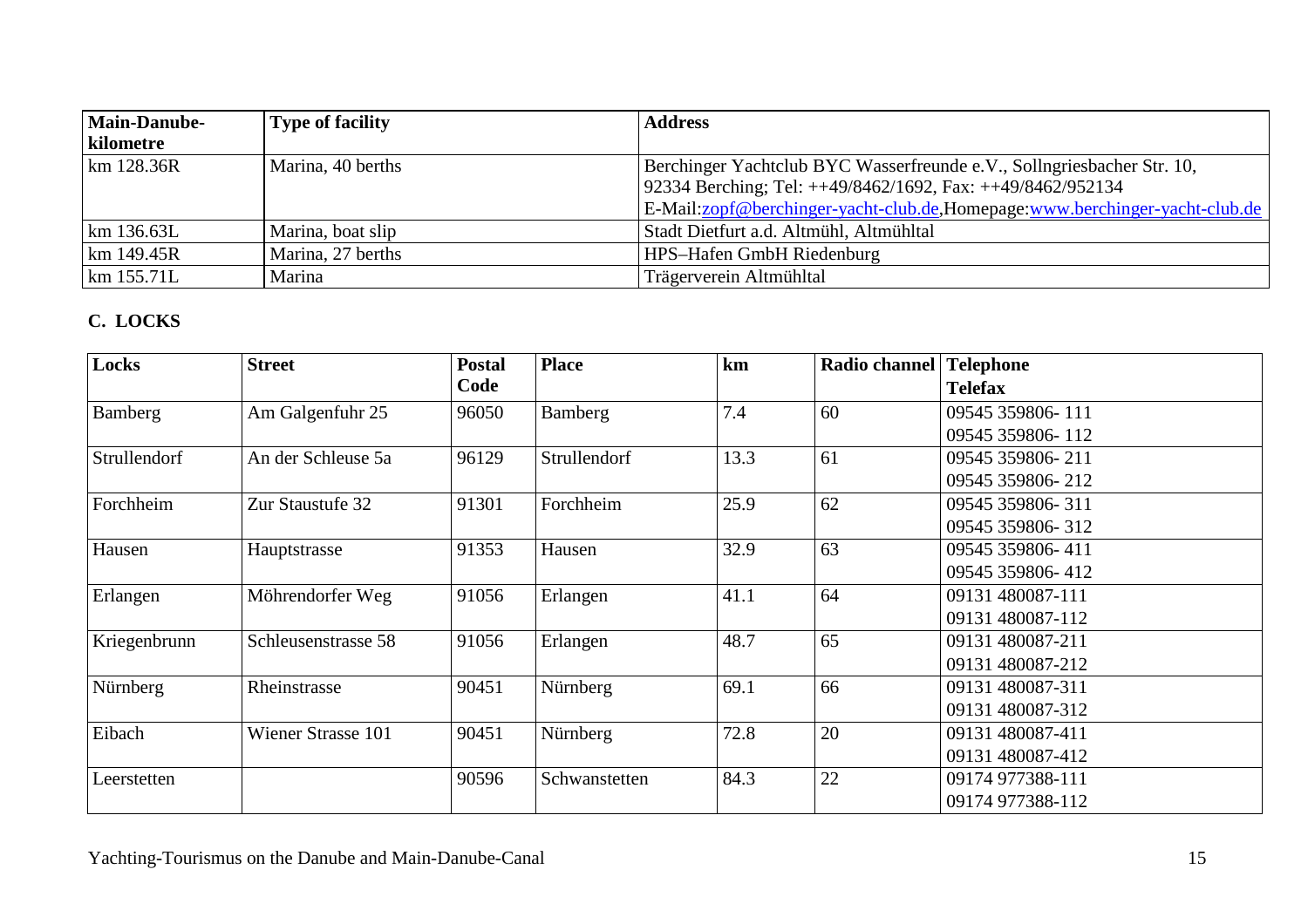| Locks        | <b>Street</b>             | <b>Postal</b> | <b>Place</b>       | km   | Radio channel   Telephone |                  |
|--------------|---------------------------|---------------|--------------------|------|---------------------------|------------------|
|              |                           | Code          |                    |      |                           |                  |
| Eckersmühlen |                           | 91154         | Roth-Haimpfarrich  | 94.9 | 78                        | 09174 977388-211 |
|              |                           |               |                    |      |                           | 09174 977388-212 |
| Hilpoltstein | Altenhofen A 30           | 91161         | Hilpoltstein       | 99   | 79                        | 09174 977388-311 |
|              |                           |               |                    |      |                           | 09174 977388-312 |
| Bachhausen   |                           | 92360         | Mühlhausen         | 116  | 81                        | 09174 977388-411 |
|              |                           |               |                    |      |                           | 09174 977388-412 |
| Berching     | Fribertshofener Strasse 1 | 92334         | Berching           | 123  | 82                        | 08464 642494-111 |
|              |                           |               |                    |      |                           | 08464 642494-112 |
| Dietfurt     | Am Kanal 4                | 92345         | Dietfurt           | 136  | 18                        | 08464 642494-211 |
|              |                           |               |                    |      |                           | 08464 642494-212 |
| Riedenburg   | An der Schleuse 1         | 93339         | Riedenburg-Haidhof | 151  | 20                        | 08464 642494-311 |
|              |                           |               |                    |      |                           | 08464 642494-312 |
| Kelheim      | Schleusenstrasse          | 93309         | Kelheim-Gronsdorf  | 166  | 78                        | 08464 642494-411 |
|              |                           |               |                    |      |                           | 08464 642494-412 |

#### **Procedures for use of ship locks on the Main-Danube canal**

 **Motorboats:** Vessels not longer than 20 meters are small craft as defined by the Inland Waterway Navigation Regulations (Binnenschiffahrtsstrassen-Ordnung). Such vessels are permitted to use the ship locks. Small craft may use the locks at Riedenburg and Kelheim only if the boat locks are not in operation, or cannot be used because of vessel size. In general, boats pass through the locks together with commercial ships.

As the locks along the Main-Danube Canal from Kelheim to Forchheim are now operated remotely, registration for passage in the Steuerhaus is no longer possible. Registration for passage must be made using one of the means described (radio, telephone, intercoms).

#### **D. BOAT RENTALS, CHARTERS**

There are no companies renting or chartering boats on the Main-Danube canal.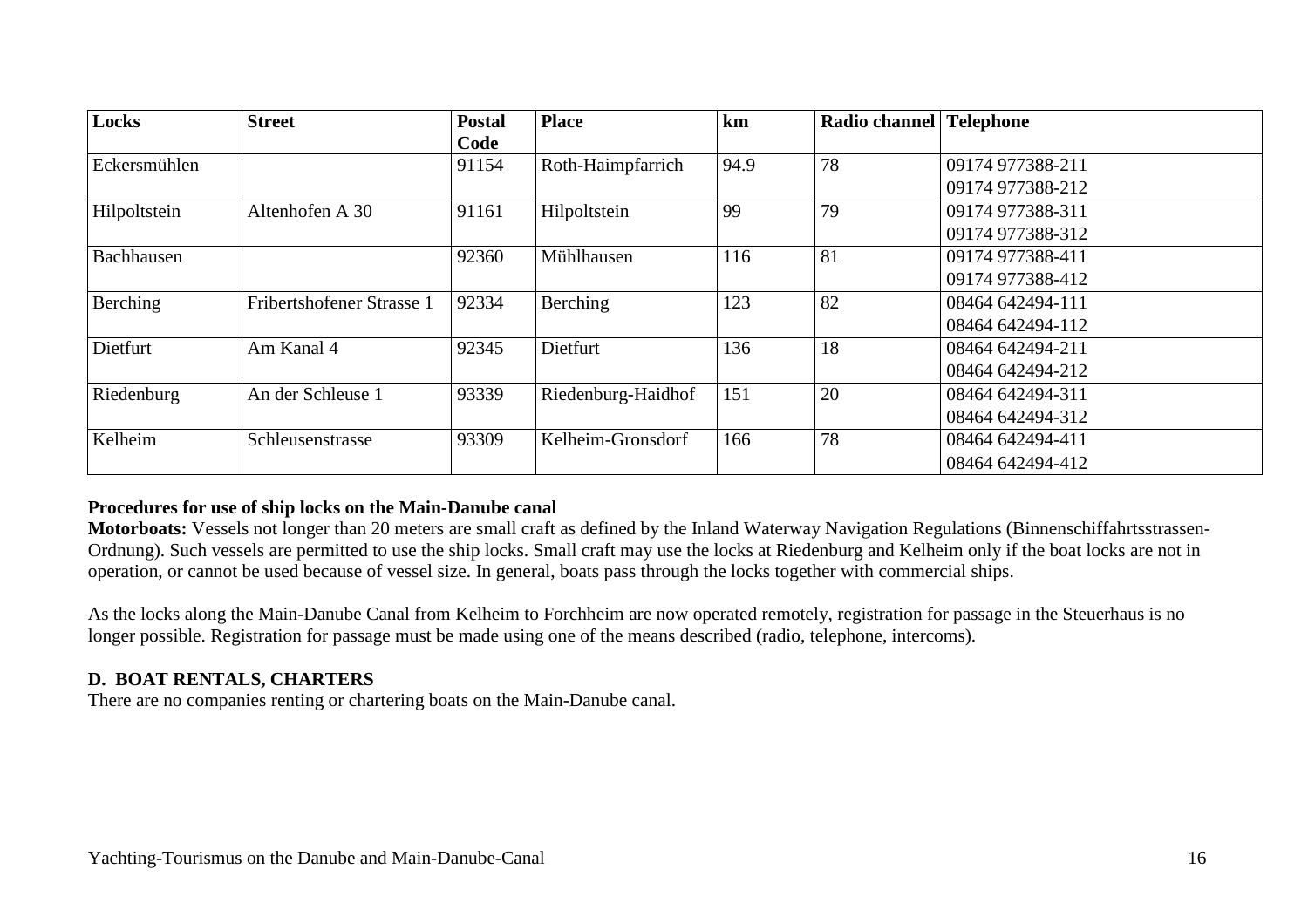## **E. ADDRESSES**

| <b>Organization</b>                                               | <b>Address</b>                                                                    |
|-------------------------------------------------------------------|-----------------------------------------------------------------------------------|
| Deutscher Wasserstrassen- und Schifffahrtsverein Rhein-Main-Donau | Rotterdamer Straße 2,90451 Nürnberg, Tel:++49/911/8149509, Fax.:++49/911/864666   |
| e.V.(Rhine-Main-Danube German Inland Waterway and Sailing Ass.)   | E-Mail: schiffahrtsverein@t-online.de, Homepage: www.schiffahrtsverein.de         |
| Wasserschutzpolizeistation Bamberg (river police)                 | Lagerhausstr. 3b, 96052 Bamberg; Tel.:++49/951/9129 590, Fax:++49/951/9129591     |
| Wasserschutzpolizeistation Nürnberg (river police), Nuremberg     | Wallensteinstr. 47,90431 Nürnberg; Tel:++49/911/65831521, Fax++49/911/65831529    |
| Wasserschutzpolizeistation Beilngries (river police)              | Eichstätter Str. 3,92339 Beilngries; Tel:++49/8461/6403155, Fax:++49/8461/6403159 |
| Wasser- und Schifffahrtsamt Nürnberg (Water and Navigation Auth.) | Marientorgraben 1, 92402 Nürnberg1, Tel:++49/911/200 00                           |
| Wasser- und Schifffahrtsdirektion Süd                             | Wörthstraße 19, 97082 Würzburg, Tel:++49/931/4105-0, Fax:++49/931/4105-355,       |
| (Water and Navigation Directorate - South)                        | E-Mail: wsd_sued.vzl@t-online.de                                                  |
| Bamberger Rudergesellschaft e.V. (Bamberg Rowing Association)     | Postfach 110141, 96047 Bamberg; Tel: ++49/951/24485                               |
|                                                                   | E-Mail: info@bamberger-rudergesellschaft.de,                                      |
|                                                                   | Homepage: www.bamberger-rudergesellschaft.de                                      |
| Motorbootclub(Motorboat Club) Regnitz-Main e.V. Bamberg           | Unterer Kapellenberg 46, 96103 Hallstadt;Tel: ++49/951/52233,Fax:++49/951/52210   |
| Tauchclub Bamberg e.V. (Bamberg Diving Club)                      | Kloster-Langheim-Str. 8,96050 Bamberg; Tel:++49/951/12143,                        |
|                                                                   | E-Mail: info@tauchclub-bamberg.de, Homepage: www.tauchclub-bamberg.de             |
| Ruderverein Erlangen e.V. (Erlangen Rowing Association)           | Habichtstr. 12, 91056 Erlangen; 1. Vors. Hr. Baehr, Tel: ++49/9131/47458          |
|                                                                   | Homepage: www.city-erlangen.de                                                    |
| Sportboot-Club Herzogenaurach e.V.                                | Steger Str. 10,91074 Herzogenaurach; 1. Vors. Hr. Köhler, Tel: ++49/9132/61229    |
|                                                                   | E-Mail: koehler-herzogenaurach@t-online.de, Homep.: www.sbc-herzogenaurach.de     |
| 1. Fürther Wasser-Sport-Club e.V.                                 | Postfach 2618, 90762 Fürth,                                                       |
|                                                                   | E-Mail: info@1-fuerther-wsc.de, Homepage: www.1-fuerther-wsc.de                   |
| 1. Motor-Schlauchboot-Club Noris e.V. im ADAC                     | Oedenberger Str. 35, 90491 Nürnberg, Vorst.: Hr. Ehses,                           |
| (1st Motor-Rubber Dinghy Club, German Automobile Club)            | Tel/Fax: ++49/911/511492, Homepage: www.1mscn.de                                  |
| Nautic-Club Nürnberg e.V.                                         | Max-Reger-Weg 31, 90530 Wendelstein bei Nürnberg; Vorst. Hr. Ramsbeck             |
|                                                                   | Tel: $\text{+}49/9129/908318$ oder $\text{+}49/911/416471$                        |
|                                                                   | E-Mail: info@nautic-club-nuernberg.de, Homepage: www.nautic-club-nuernberg.de     |
| Sportbootfreunde Hilpoltstein e.V.                                | Köhlerstr.9, 91154 Roth (Herbert Knebel)                                          |
| 1. Motor-Yacht-Club Roth e.V.                                     | An der Lände 7, 91154 Roth; Tel: ++49/9171/87663,                                 |
|                                                                   | E-Mail: info@myc-roth.de, Homepage: www.myc-roth.de                               |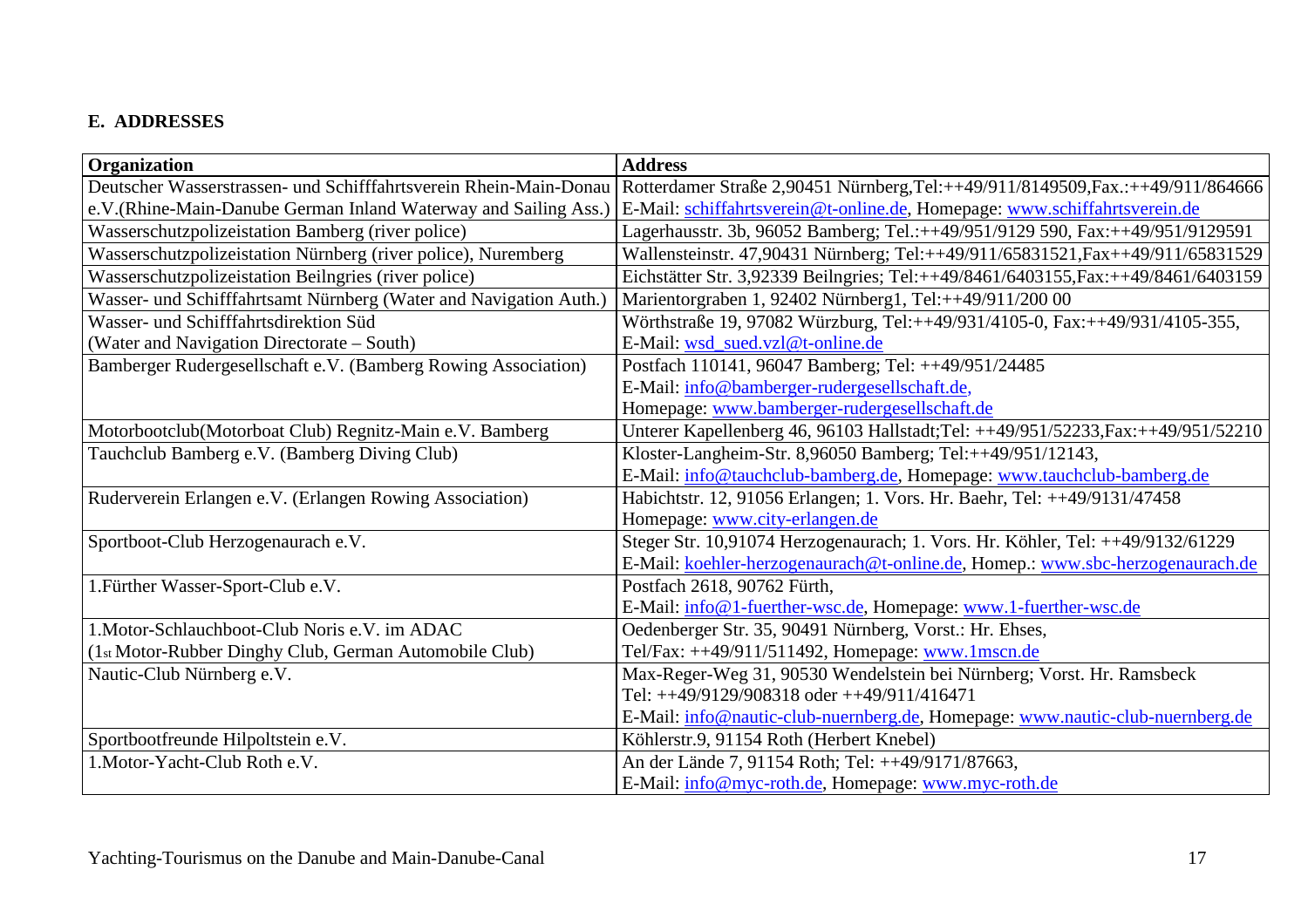# **A U S T R I A**

#### ⇒ **VISAS / TRAVEL DOCUMENTS**

#### **No visa required**

- Entry without visas: EU member states, Iceland, Liechtenstein, Norway and Switzerland.

 - Entry for a stay of up to three months: Argentina, Australia, Bolivia, Brazil, Chile, Costa Rica, Ecuador, Guatemala, Hong Kong, Israel, Canada, Croatia, Malaysia, Mexico, New Zealand, Nicaragua, Panama, Paraguay, Singapore, Republic of Korea, U.S.A., Uruguay and Venezuela.

- Entry for a stay of up to six months: Japan.

#### **Visa required for entry**

*Turkey, Serbia, Macedonia, Bosnia, Russian Federation, CIS member states, Ukraine, Korea, Taiwan, China, Columbia, etc.* 

For a stay of up to three months: C visa.

- For a stay of three to six months: D visa.

 For stays of over six months: Residence permit ("Aufenthaltserlaubnis") for those wishing to stay longer than six months, but not permanently, or for studies or work.

Additional information: http://www.actilingua.com/deutsch-lernen/wien\_visum.php

# **A. BOATING LICENSES**

Shipping on the Danube is governed by international regulations. Austrian citizens must be in possession of an Austrian license. Foreign ships and captains may sail the Danube with the corresponding documents issued by the country of which they are citizens, or with an International Certificate for Operators of Recreational Boats. Vessels must be in safe operating condition, operators are required to be acquainted with the particularities of thestretch of the river sailed and the valid rules of the road.

As of 1 July 1997 the following regulations govern the operation of vessels (Navigation Act, BGBl. I No. 62/1997)

 Licenses (licenses pursuant to the Navigation Act of 1932, Captain's License A, Ship Operator's Licenses A and C pursuant to the Navigation Act of 1990) issued under legislation in force up until 30 June 1997 continue to be valid.

 **General comments:** Neither a registration document nor license is required to sail rowboats and sailboats on the Austrian Danube; the rules of the road however apply to both types of vessel. To operate motorboats both registration document and license are required. Motorboats can be used year round on the Danube.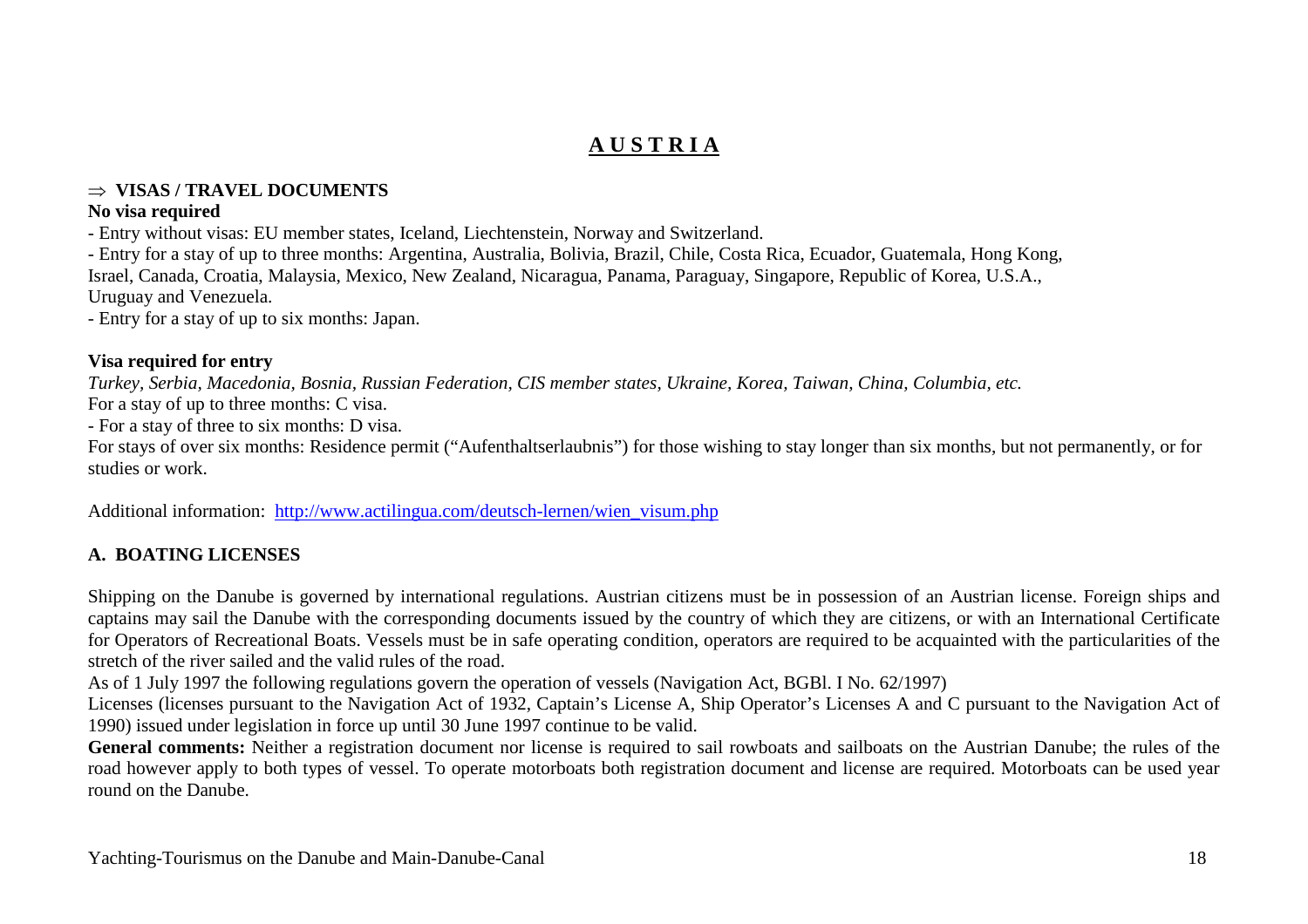**Registration:** Both registration document and license number are required for motorboats, except those powered by an electric motor with an input of less than 4.4 kW. Sailboats with an auxiliary engine (combustion engine) are considered motorboats. The international registration document for "recreational vessels" and corresponding national registration documents are recognized. Operator requirements: A certificate of qualification is required for the operation of motorized vessels having an engine with input power in excess of 4.4 kW. The "International Certificate for Operators of Recreational Vessels" is recognized as are appropriate licenses issued by the authorities of other states. Austrian citizens operating recreational craft must be in possession of an Austrian license. Competent authorities: Registration documents are issued by the office of the governor of the province in which the owner maintains his permanent residence.

| License                      | <b>Authorization</b>                              | <b>Requirements</b>                                                        |
|------------------------------|---------------------------------------------------|----------------------------------------------------------------------------|
| Captain's License – License  | for unaided operation of vessels of all types and | Applicant must be at least twenty-one years of age; mental and physical    |
| for Navigation on Internal   | sizes on waterways and other inland waters        | fitness, dependability, sixteen-hour first aid course, twenty-four months' |
| Waterways B                  |                                                   | sailing experience including specified Austrian routes (governing body:    |
|                              |                                                   | Federal Ministry for Transport, Innovation and Technology)                 |
| Ship Operator's License 20 m | for unaided operation on waterways and other      | Applicant must be at least eighteen years of age; mental and physical      |
|                              | inland waters of small vessels, i.e. not over 20  | fitness, dependability, sixteen-hour first aid course, two months' sailing |
|                              | meters in length (hull measurement), except       | experience on EU waterways (issuing authority: Bundesministerium für       |
|                              | passenger ships                                   | Verkehr, Innovation und Technologie)                                       |
| Ship Operator's License 10 m | for unaided operation of small vessels of all     | Applicant must be at least eighteen years of age; mental and physical      |
|                              | types not over 10 meters in length on waterways   | fitness, dependability, training in emergency lifesaving techniques        |
|                              | and other inland waters                           | (issuing authorities: office of the provincial governor of Upper Austria,  |
|                              |                                                   | Lower Austria, or Vienna, as selected by applicant)                        |

#### **B. MARINAS FOR YACHTS, RECREATIONAL BOATS, DOCKING FACILITIES**

| Danube kilometre | <b>Type of facility</b>                                         | <b>Address</b>                                            |
|------------------|-----------------------------------------------------------------|-----------------------------------------------------------|
| km 2208.3 R      | Kasten harbor                                                   | Hafenmeister Tel: $++43/7714/8121$                        |
|                  | Kasten motorboat club moorage, two guest berths                 | Franz Standhartinger, Stadtplatz 31, 4780 Schärding       |
| km 2200,4 R      | Moorage Engelhartszell, Keine Liegegebühr; Cathedral Englszell, | Marktplatz 61, 4090 Engelhartszell; Tel: ++43/7717/805516 |
|                  | restaurants, camping area; no demurrage;                        | E-Mail: karin.wundsam@engelhartszell.ooe.gv.at,           |
|                  |                                                                 | Homepage: www.engelhartszell.at                           |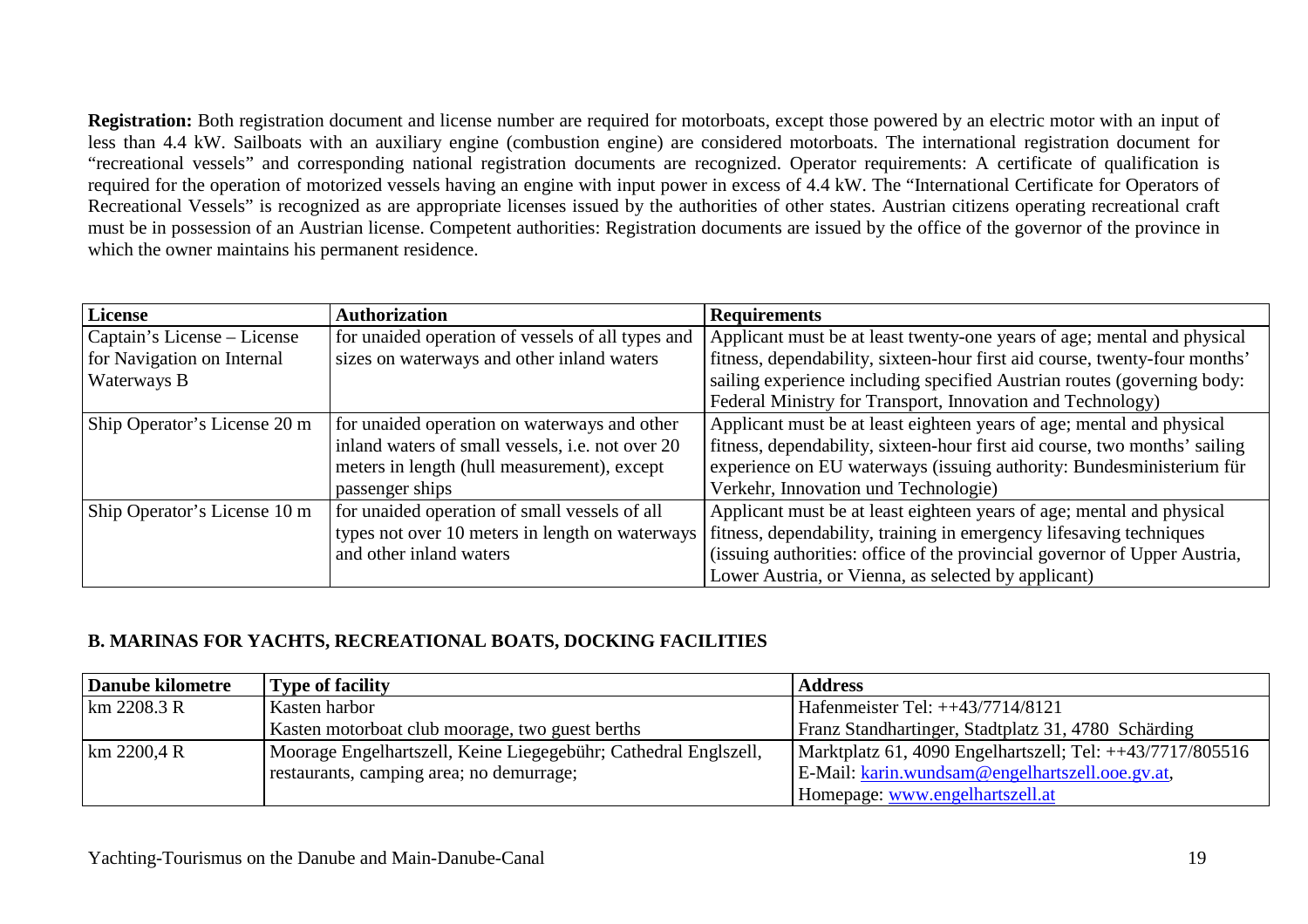| <b>Danube kilometre</b> | <b>Type of facility</b>                                                   | <b>Address</b>                                             |
|-------------------------|---------------------------------------------------------------------------|------------------------------------------------------------|
| km 2197.7 L             | Schattental sport boat marina                                             |                                                            |
| km 2194.5 L             | Niederranna moorings                                                      | Tel: ++43/7285/508                                         |
| km 2187.2 R             | Yachthafen Schlögen, 200 long-term mooring berths (up to 18 m.),          | Schlögen Freizeit Ges.m.b.H, Mitterberg 3, A-4083 Haibach, |
|                         | 40 guest docks, gas station, boat slips, trailer and winter storage area, | Tel: ++43/7279/8722 or /824122; Fax: ++43/7279/824122      |
|                         | repair shop, restaurant/pension, pub, grocery store, camping area,        | E-mail: schloegen.freizeit@netway.at                       |
|                         | swimming pool etc.                                                        | Homepage: www.schloegen.at                                 |
| km 2177.7 L             | Docks at the mouth of the Kleine Mühl                                     |                                                            |
| km 2168.1 L             | Sportboothafen Untermühl,                                                 | Untermühl 17, A-4114 Neuhaus                               |
|                         | Idyllically located closed harbour with fifty berths. About 45 feet in    | Tel:0664/34 45 310, Herr Helm; Fax: ++43/7232/21694        |
|                         | the mouth of the Grosser Mühl at the foot of Neuhaus castle, 10-15        | E-Mail: info@sportboothafen.at                             |
|                         | guest berths, water, electricity, shower, WC, slip, restaurants and       | Homepage: www.sportboothafen.at                            |
|                         | shopping in town.                                                         |                                                            |
| km 2159.8               | Landshaag yacht marina of the Kachlet Motor Yacht Club, guest             | Tel: ++43/7221/72314                                       |
|                         | docks                                                                     |                                                            |
| km 2157.1 R             | Brandstatt yacht marina                                                   | Tel: ++43/7272/2324                                        |
| km 2144.2 L             | Donauhof Ottensheim, public landings for small vessels                    | Donaulände 9, A-4100 Ottensheim, Tel:++43/7234/3818        |
| km 2134.6 R             | Linz, Brucknerhaus concert hall, docks for cabin cruisers and             | Donau Schiffsstationen GmbH, Ufer 50, A-3313 Wallsee,      |
|                         | Motorboats*                                                               | Tel: ++43/7433/2590 82, Fax: ++43/7433/2590 25,            |
|                         |                                                                           | E-mail: donaustationen@brandner.at                         |
| km 2131.8 R             | Winter harbor, Linz; Motor Yachtclub Nibelungen                           | Am Winterhafen 33, 4020 Linz                               |
|                         | ASKÖ-Wassersportklub Linz                                                 | Clubhaus Tel. ++43/732/794590                              |
| km 2129.8 R             | Linz sport boat marina of MYC Nibelungen, guest docks                     |                                                            |
| km 2124.0 L             | Steyregg sport boat marina                                                | Hafenmeister Tel: ++43/7262/62496                          |
|                         | Steyregg Motor Yacht Club, guest docks                                    |                                                            |
| km 2112.4 L             | Town moorings, Mauthausen                                                 | Tel: ++43/7238/3621                                        |
| km 2108.8 R             | Moorage of St. Pantaleon-Erla Sports Club in the Enns canal, guest        | Tel: ++43/7223/33823                                       |
|                         | docks                                                                     |                                                            |
| km 2108.5 L             | Moorage of Yachtclub Motorbootvereinigung, mouth of the Aist              |                                                            |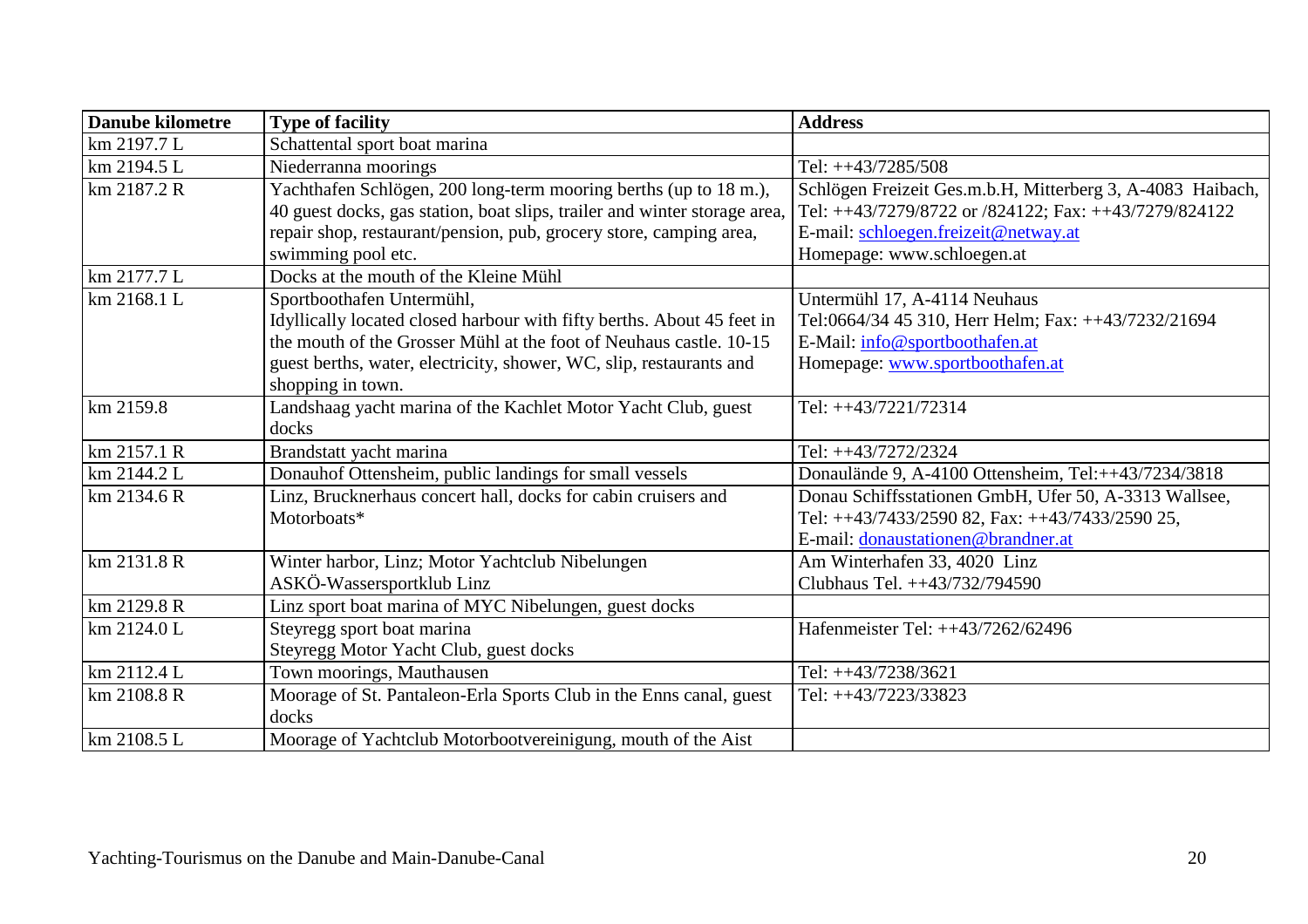| <b>Danube kilometre</b> | <b>Type of facility</b>                                            | <b>Address</b>                                           |
|-------------------------|--------------------------------------------------------------------|----------------------------------------------------------|
| km 2107.1 L             | Au yacht marina                                                    | President Johann Dannerbauer, Tel: ++43/7237/2276        |
|                         | Motoryachtclub Au, 4 guest docks                                   |                                                          |
|                         | Motorboot Sportclub Mauthausen, 5 guest docks                      |                                                          |
| km 2093.5 R             | Docking facilities of the Wallsee Motor-Yacht und Wassersportclub  | Heindlkai 13, 4310 Mauthausen; Tel: ++43/7238/2243;      |
|                         | in the blind arm of the Wallsee river, guest dock                  | E-Mail: mauthausen@oberoesterreich.at                    |
|                         | Mon-Fri 7:30-12:00,13:00-17:00, Sat-Sun 9:00 - 18:00 Uhr           | Homepage: www.mauthausen.at                              |
| km 2084.1 R             | "Zum Schatzkastl" sport boat marina                                | Bahnweg 2, 3332 Rosenau                                  |
|                         |                                                                    | Tel: ++43/676/5966715 (Helmut Oberleitner)               |
| km 2082.7 R             | Ardagger marina, 100 reserved and 100 guest docks                  | Markt 120, 3321 Ardagger; Hafen Tel: ++43/676/3837688    |
|                         | Gas station near Ardagger marina - location: Winklinger arm of the | Inhaber Alois Raderbauer, Tel ++43/7479/7500             |
|                         | Danube; operator: S. and J. Wagner                                 | Homepage: www.raderbauer.at                              |
| km 2079.6 L             | Grein harbor, municipal guest dock                                 | Ardagger 155, 3321 Ardagger, Tel: ++43/7479/6464-0       |
| km 2079.2 L             | Moorings for guest boats, Grein*                                   | Bootsverein Turul, Tel: ++43/664/2119013                 |
| km 2069.2 R             | Freienstein sport boat docks                                       | no guest docks                                           |
| km 2067.4 R             | Neustadt municipal moorings for guest boats                        |                                                          |
| km 2065.7 L             | Moorings at the mouth of the Ysper                                 |                                                          |
| km 2050.0 L             | Marbach marina, guest dock                                         | 3671 Marbach an der Donau;                               |
|                         | Modern motorboat club with 200 docks and 20 guest docks;           | Tel: ++43/7413/20733, oder Mobil: ++43/664/5581815       |
|                         |                                                                    | Fax: ++43/7413/20735; E-Mail: info@marbach-freizeit.at   |
|                         |                                                                    | Homepage: www.marbach-freizeit.at                        |
| km 2046.2 R             | Docks of the Motor-Boot-Club Pöchlarn and Segel-Ruder-             | Tel: ++43/2757/2310-11                                   |
|                         | Motorbootclub Rüdiger at the mouth of the Erlauf                   |                                                          |
| km 2037.2 L             | Emmersdorf-Luberegg (Melk) yacht marina                            | Bootsportförderungsverein Emmersdorf, c/o Chairman Dr.   |
|                         |                                                                    | Gerhard Sedlacek, Castellistrasse 11, 3180 Lilienfeld    |
|                         |                                                                    | Harbour master. Erich Leitner, Hain 18, 3644 Emmersdorf, |
|                         |                                                                    | Tel: ++43/2752/72473 or +43/650/48 54 567                |
| km 2036.1 R             | Nr. 8, Moorings for excursion ships and guest boats, Melk*         | Donau Schiffsstationen GmbH, Ufer 50, 3313 Wallsee,      |
|                         |                                                                    | Tel: ++43/7433/2590-82, Fax:++43/7433/2590 25            |
|                         |                                                                    | E-mail: donaustationen@brandner.at                       |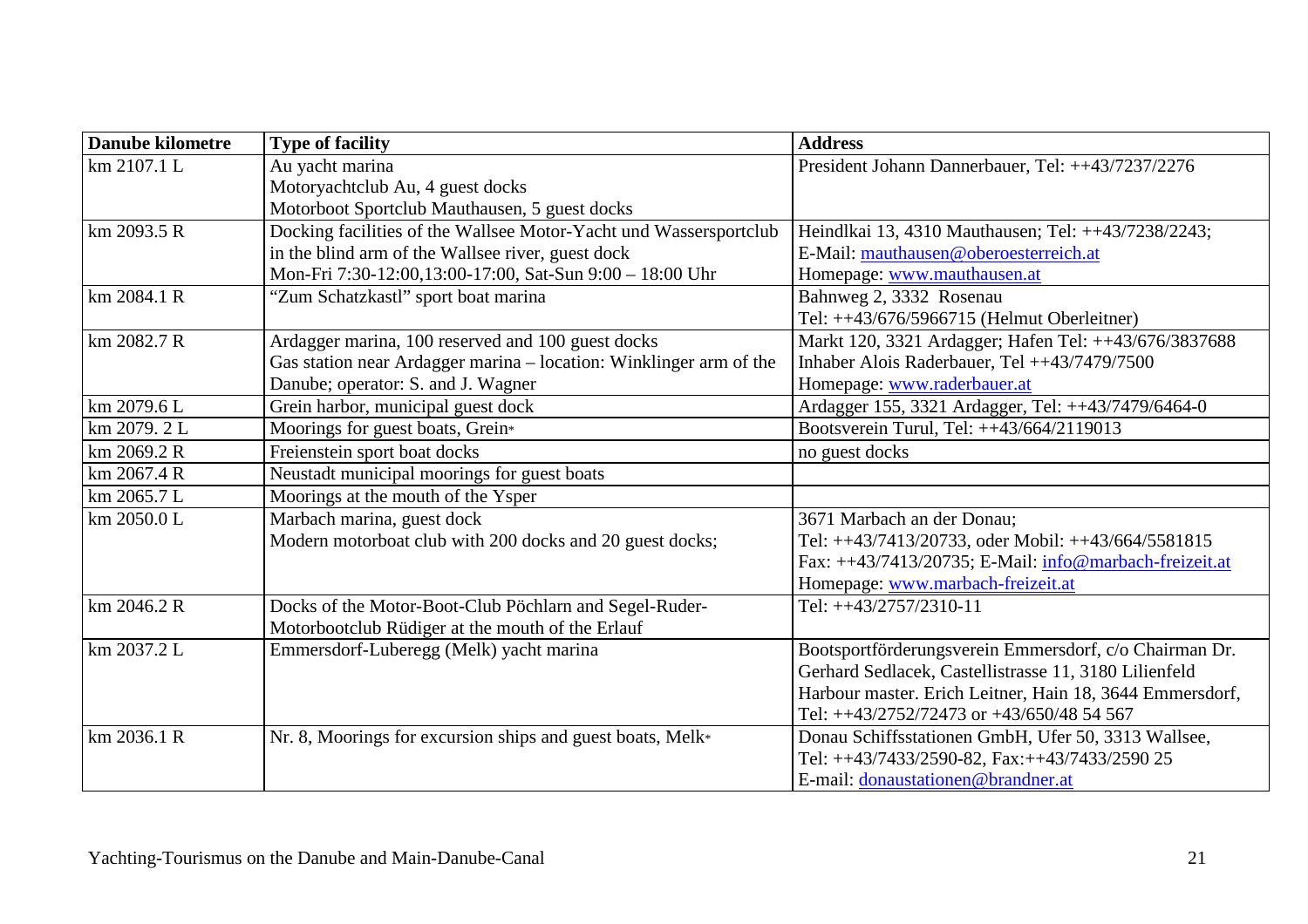| <b>Danube kilometre</b> | <b>Type of facility</b>                                           | <b>Address</b>                                           |
|-------------------------|-------------------------------------------------------------------|----------------------------------------------------------|
| $km$ 2036.2 R           | Nr. 31,, Moorings for guest boats, Melk*                          | Donau Schiffsstationen GmbH, address see above           |
| km 2019.3 L             | Nr. 15, Moorings for guest boats, Spitz*                          | Donau Schiffsstationen GmbH, address see above           |
| km 2018.2 L             | Spitz yacht marina of the Wassersportclub Spitz, guest docks      | Chairman Franz Hofbauer, Hofarnsdorf 12, 3621            |
|                         |                                                                   | Mitterarnsdorf Tel $++43/2714/8258$                      |
| km 2014.5 L             | Joching docks of the Wassersportclub Weissenkirchen, guest docks  | Tel: ++43/2715/22 98, ++43/2715/72828 (+Fax)             |
| km 2008.2 L             | Nr. 22, Moorings for guest boats, Dürnstein*                      | Donau Schiffsstationen GmbH, address see above           |
| km 2008.0 R             | Rossatzbach yacht marina                                          | Chairman: DI Karl Schubert, Tel:++43/2742/362 649        |
|                         | Motorbootclub St. Pölten-Rossatz, guest docks                     | Dr. Otto M. Ivan, Tel:++43/2714/6301                     |
| km 2003.9 L             | Gas station                                                       | Company Elektro Hoch, Krems                              |
| km 2001.8 L             | Krems yacht marina of the Motor-Yachtclub Wachau                  | Clubhouse Tel: ++43/2732-83617 or -74505 (Mr. Haslinger) |
| km 1988.0 R             | Traismauer marina, guest docks                                    |                                                          |
| km 1979.5 L             | Altenwörth yacht marina of Wassersportclub Altenwörth             | Clubhouse Tel: ++43/2279/2617                            |
| km 1972.4 R             | Klein Schönbichl yacht marina of the Boot-Club Zwentendorf        | Clubhouse Tel: ++43/2277/2251                            |
| km 1963.7 R             | Tulln visitors harbor, municipal guest docks                      |                                                          |
| km 1962.5 R             | Tulln yacht marina, guest docks                                   | Tel: ++43/2272/62656                                     |
| km 1955.6 R             | Muckendorf yacht marina of the Yachtclub Muckendorf, guest docks  |                                                          |
| km 1951.7 R             | Gas station                                                       | Sylvia Riess                                             |
| km 1951.4 R             | Greifenstein yacht marina of the Yachtclub Donau, guest docks     | Clubhouse Tel: ++43/2242/32524                           |
| km 1948.7 R             | Docking facilities in the Greifenstein blind arm                  |                                                          |
| km 1942.5 L             | Korneuburg yacht marina                                           |                                                          |
|                         | Wasserschi- und Motorbootclub Wien (ARBÖ)                         |                                                          |
|                         | Motorboot-Sport-Club Danubia, guest docks                         |                                                          |
| km 1935.3 R             | Kuchelau harbor                                                   |                                                          |
|                         | Donau-Raststätte marina, guest docks                              |                                                          |
| km 1934.4 R             | Nr. 29, Vienna-Nussdorf, docks for cabin cruisers and motorboats* | Donau Schiffsstationen GmbH, Ufer 50, 3313 Wallsee,      |
|                         |                                                                   | Tel: ++43/7433/2590 82, Fax: ++43/7433/2590 25,          |
|                         |                                                                   | E-mail: donaustationen@brandner.at                       |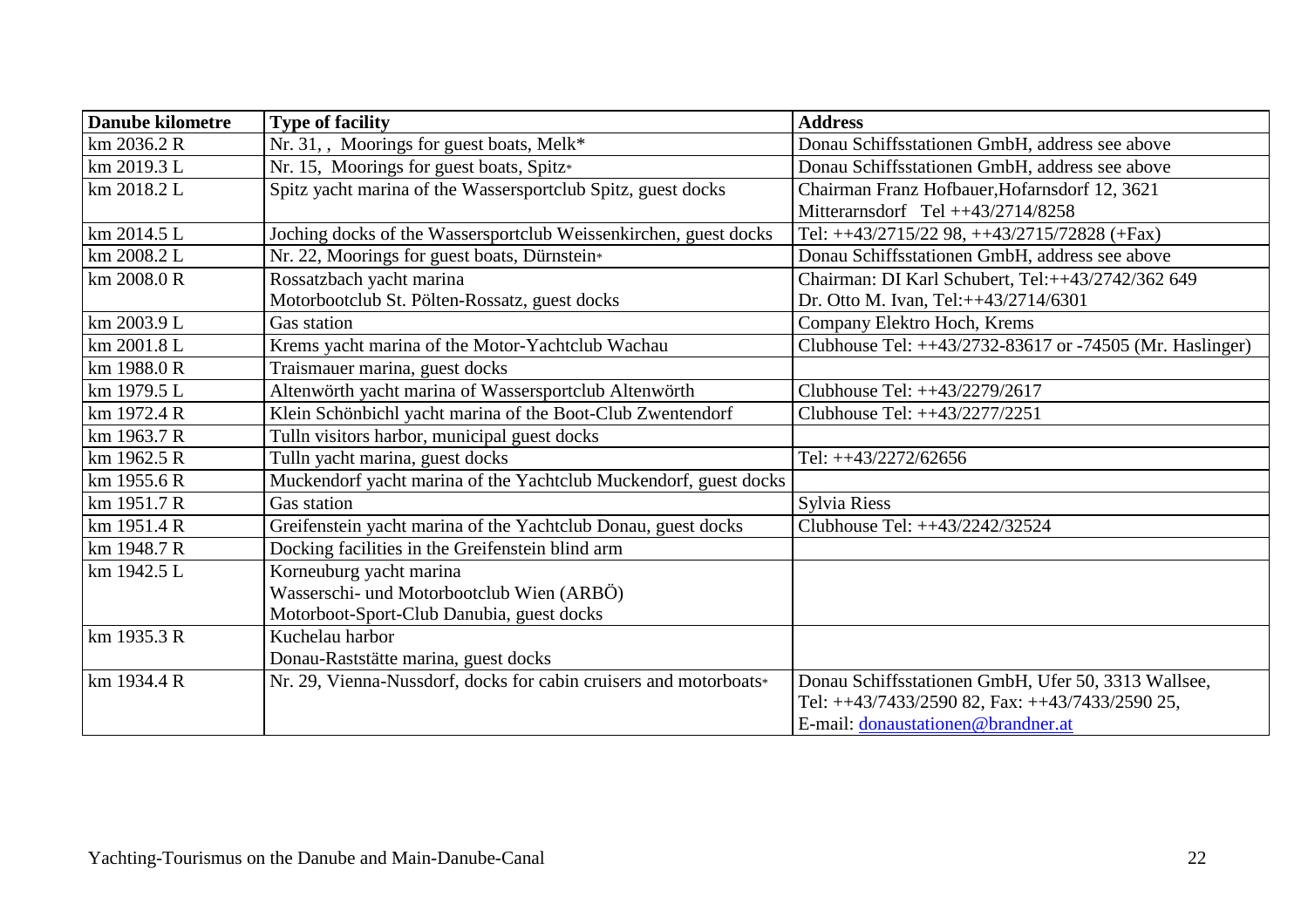| <b>Danube kilometre</b> | <b>Type of facility</b>                                              | <b>Address</b>                                               |
|-------------------------|----------------------------------------------------------------------|--------------------------------------------------------------|
| km 1926.3 R             | Vienna marina, 246 docks, 30 guest docks, 15-ton crane, gas station  | Marina Wien GmbH, Handelskai 343, 1020 Wien                  |
|                         | with regular, super plus, and diesel gasoline; water and electricity | Tel: $\text{+}43/1/7260762$ , Fax: $\text{+}43/1/7260762-15$ |
|                         | connections.                                                         | E-Mail:office@marina-wien.at                                 |
|                         | Opening hours: daily 09:00-19:00 from 01.04.09 - 31.10.09            | Homepage: www.marina-wien.at or                              |
|                         | "Marina Wien" restaurant with terrace overlooking the Danube.        | www.restaurant-marina-wien.at                                |
| km 1908.4 R             | Docking facilities in the blind arm of Fischamend                    |                                                              |
| km 1902.1 L             | Moorings in arm of Orth                                              | Guest dock, Gasthaus Humer, 2304 Orth an der Donau,          |
|                         |                                                                      | Uferstrasse 20; E-mail: office@uferhaus.at                   |
| $km$ 1883.5 R           | Docking facilities in the blind arm of Johl                          |                                                              |
| km 1883.8 R             | Nr. 30, Motorboat moorings, Hainburg*                                | Donau Schiffsstationen GmbH, address see above               |

\* The pier can accommodate for four motorboats, rate: **EUR 1.50 per hour** (no reservations necessary, place amount in metal box located on the dock). Overnight docking: **EUR 7.50 per night** (no reservations necessary, place amount in metal box). Season price: **EUR 450** (please reserve in advance). Boats may dock only at designated docks at Danube stations subject to payment of a fee. At all other stations docking is prohibited and boats may put in only to embarck or disembarck passengers. Unauthorized persons may not enter docking facilities.

#### **C. CAMPING AREAS**

| <b>Danube kilometre</b> |                                           | <b>Address</b>                                           |
|-------------------------|-------------------------------------------|----------------------------------------------------------|
| km 2208,3 R             | Vichtenstein camping area - Kasten harbor | Vichtenstein 70, 4091 Vichtenstein; Tel: ++43/7714/8055, |
|                         |                                           | E-Mail: v.wolf@vichtenstein.ooe.gv.at;                   |
|                         |                                           | Homepage: www.vichtenstein.at                            |
| km 2187,2 R             | camping area - Yachthafen Schlögen        | Schlögen Freizeit Ges.m.b.H, Mitterberg 3, 4083 Haibach, |
|                         |                                           | Tel: ++43/7279/8722 oder /8241; Fax: ++43/7279/824122    |
|                         |                                           | E-Mail: schloegen.freizeit@netway.at                     |
|                         |                                           | Homepage: www.schloegen.at                               |
| km 2167,5 R             | Kaiserau camping area                     | Kaiserau 1; 4082 Aschach an der Donau                    |
|                         |                                           | Tel.: $++43/7273/6221$ ; Fax: $++43/7273/6221-13$        |
|                         |                                           | E-Mail: kaiserhof@aschach.at                             |
| km 2067.5 R             | Willersbach camping area                  |                                                          |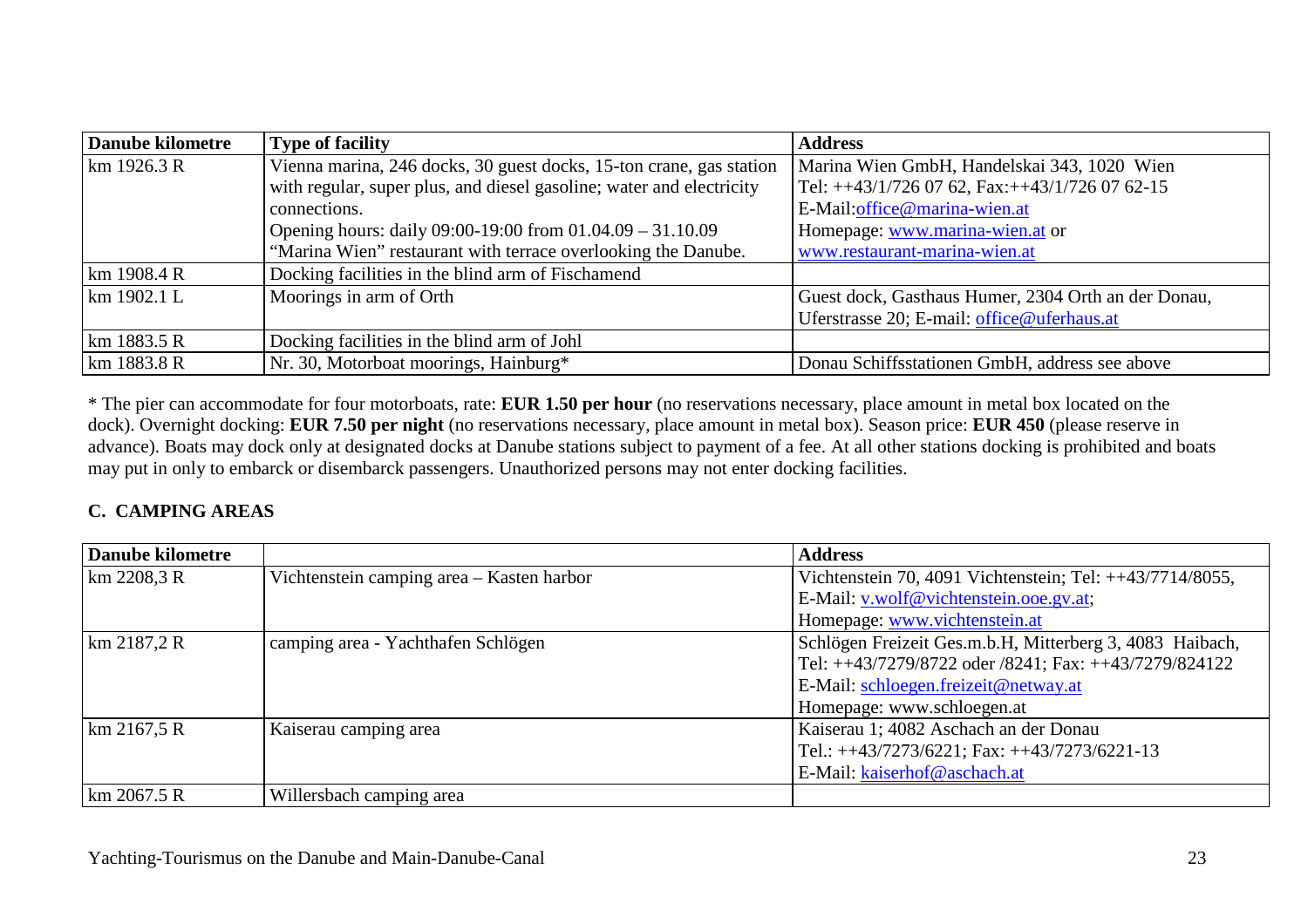| Danube kilometre |                                                           | <b>Address</b>                                            |
|------------------|-----------------------------------------------------------|-----------------------------------------------------------|
| km 2050.0 L      | Marbacher Freizeitzentrum & Sportboothafen BetriebsgesmbH | 3671 Marbach, Tel: ++43/7413/20733 Mobil: 0664/55 818 15  |
|                  |                                                           | E-Mail: info@marbach-freizeit.at;                         |
|                  |                                                           | Homepage: www.marbach-freizeit.at                         |
| km 2046.3 R      | Naturfreunde Pöchlarn camping area                        | 3380 Pöchlarn, Tel: ++43/676/898921745 od.                |
|                  |                                                           | ++43/650/6835820; Homepage: www.naturfreunde.at           |
|                  |                                                           | E-Mail: naturfreunde.poechlarn@utanet.at                  |
| km 2045.8 L      | Klein-Pöchlarn camping area                               | 3660 Klein-Pöchlarn, Tel: ++43/ 699/109352                |
|                  |                                                           | E-Mail: andreas.sidor@gmx.at,                             |
|                  |                                                           | Homepage: www.kleinpoechlarn.at                           |
| km 2045.5 R      | Pöchlarn camping area (Rowing Association Clubhouse)      | 3380 Pöchlarn, Tel: ++43/2757/3197                        |
| km 2035.0 R      | Melk camping area                                         | 3390 Melk, Kolomaniau 3, Tel: ++43/2752/53291             |
|                  |                                                           | Homepage: www.faehrhaus-melk.at                           |
| km 2034.6 L      | Emmersdorf camping area                                   | 3644 Emmersdorf, Tel: ++43/2752/71469, 71707 od. 70010    |
|                  |                                                           | E-Mail: office@emmersdorf.at                              |
|                  |                                                           | Homepage: www.emmersdorf.at                               |
| km 2032.2 R      | Stumpfer, Schönbühel camping area                         | 3392 Schönbühel 7, Tel: ++43/2752/8510                    |
|                  |                                                           | Fax: ++43/2752/851017, E-Mail: office@stumpfer.com        |
|                  |                                                           | Homepage: www.stumpfer.com                                |
| km 2008.0 R      | Rossatzbach camping area (Gemeinde Rossatz-Arnsdorf)      | 3602 Rossatz 29, Tel: ++43/2714/6317 od. 6217             |
|                  |                                                           | Fax: ++43/2714/6249; E-Mail: gemeinde@rossatz-arnsdorf.at |
|                  |                                                           | Homepage: www.rossatz-arnsdorf.at www.campsite.at/rossatz |
| km 2001.8 L      | ÖAMTC-Donau-Camping Krems                                 | Donaulände, 3500 Krems, Tel: ++43/2732/84455              |
|                  |                                                           | E-Mail: donaucampingkrems@aon.at                          |
|                  |                                                           | Homepage: www.tiscover.com/camping-krems                  |
| km 1962.4 R      | Donaupark Camping Tulln                                   | Donaulände 76, 3430 Tulln, Tel: ++43/2272/65200           |
|                  |                                                           | Fax: $++43/2272/65201$ , E-Mail: camptulln@oeamtc.at      |
|                  |                                                           | Homepage: www.campingtulln.at                             |
|                  | Donaupark Camping Klosterneuburg                          | In der Au, 3400 Klosterneuburg, , Tel: ++43/2243/25877    |
|                  |                                                           | Fax: ++43/2243/25878, E-Mail:                             |
|                  |                                                           | campklosterneuburg@oeamtc.at,                             |
|                  |                                                           | Homepage: www.campingklosterneuburg.at                    |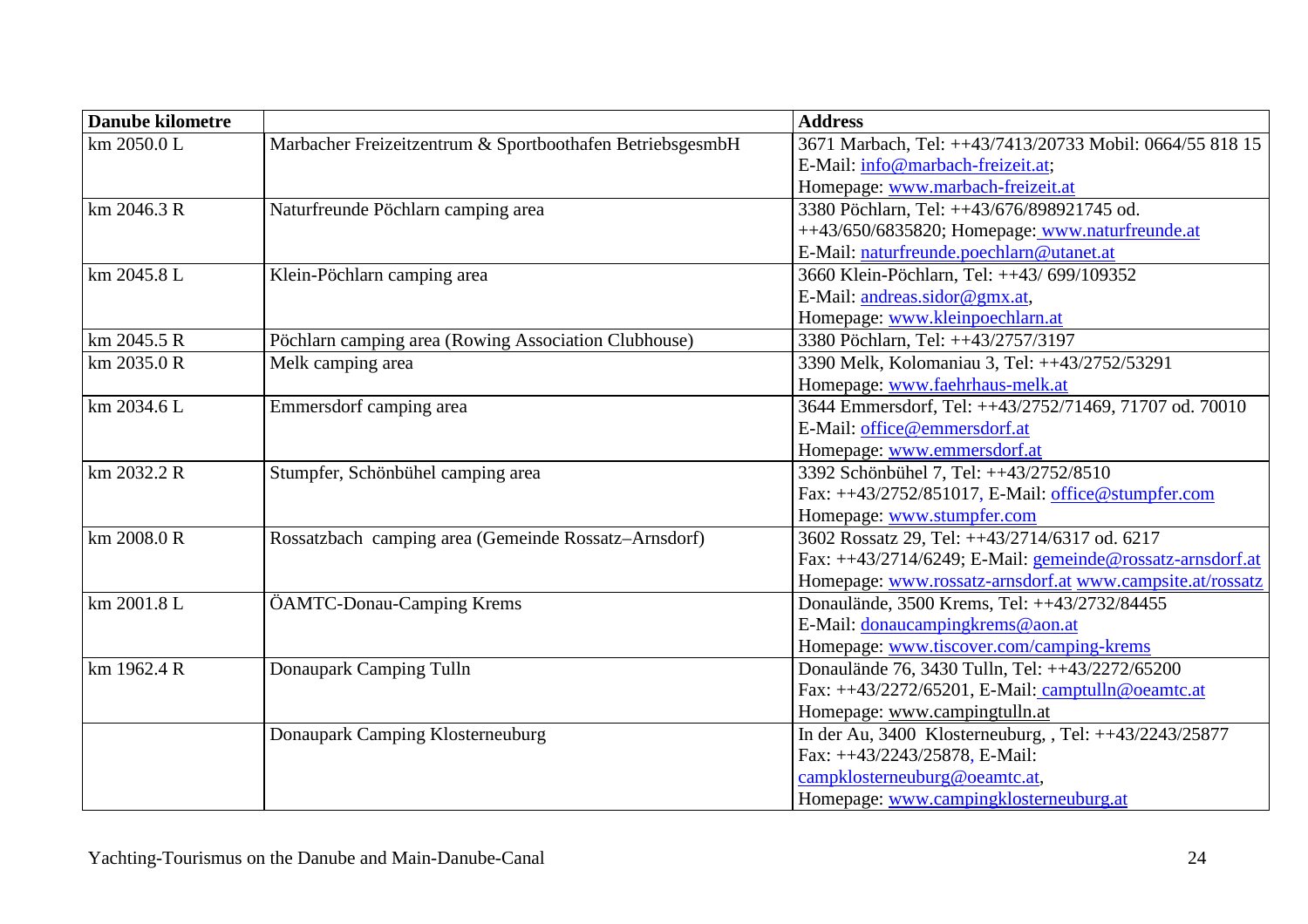#### **D. LOCKS**

| Danube kilometre |                                | <b>Notes</b>                           |
|------------------|--------------------------------|----------------------------------------|
| km 2162.7        | <b>Schleuse Aschach</b>        | VHF channel 18; Tel: ++43/7273/63 30   |
| $\rm km 2147.2$  | Schleuse Ottensheim            | VHF channel 20; Tel: ++43/7226/40 15   |
| $\rm km 2119.6$  | Schleuse Abwinden-Asten        | VHF channel 22; Tel: ++43/7224/66 351  |
| $km$ 2095.6      | Schleuse Wallsee-Mitterkirchen | VHF channel 18; Tel: ++43/7433/22 79   |
| $km$ 2060.4      | Schleuse Ybbs-Persenbeug       | VHF channel 20; Tel: ++43/7412/52680   |
|                  |                                | $Fax:++43/7412/552680-99$              |
| km 2038.2        | <b>Schleuse Melk</b>           | VHF channel 22; Tel: ++43/2752/50 084, |
|                  |                                | $Fax:++43/2752/50084-99$               |
| km 1980.4        | Schleuse Altenwörth            | VHF channel 20; Tel: ++43/2277/70 05   |
| km 1949          | Schleuse Greifenstein          | VHF channel 22; Tel: ++43/2266/64 692  |
| km 1921          | Schleuse Freudenau*            | VHF channel 18; Tel: ++43/1/729 6620   |

Construction of the Vienna-Freudenau power station has made necessary the following changes in procedures for the use of the Donaukanal in Vienna: Entrance into and exit from the Donaukanal at Nussdorf must be made through the lock; Recreational vessels which can be transported on land must use the lift facility on the right bank; Recreational vessels may pass through the lock either together with, or following scheduled commercial ships in the period April-September daily at 9:30 am and 11:30 am, as well as at 1:00 pm and 2:00 pm, and additionally from June through September on Fridays and Saturdays at 7:00 pm and 9:00 pm; no right of passage through the lock at other times is acknowledged.

 Requests for access to the locks may be made only by radio or from stationary telephone pillars, not by public telephone. Sending radio signals without an ATIS answer-back code is similarly prohibited.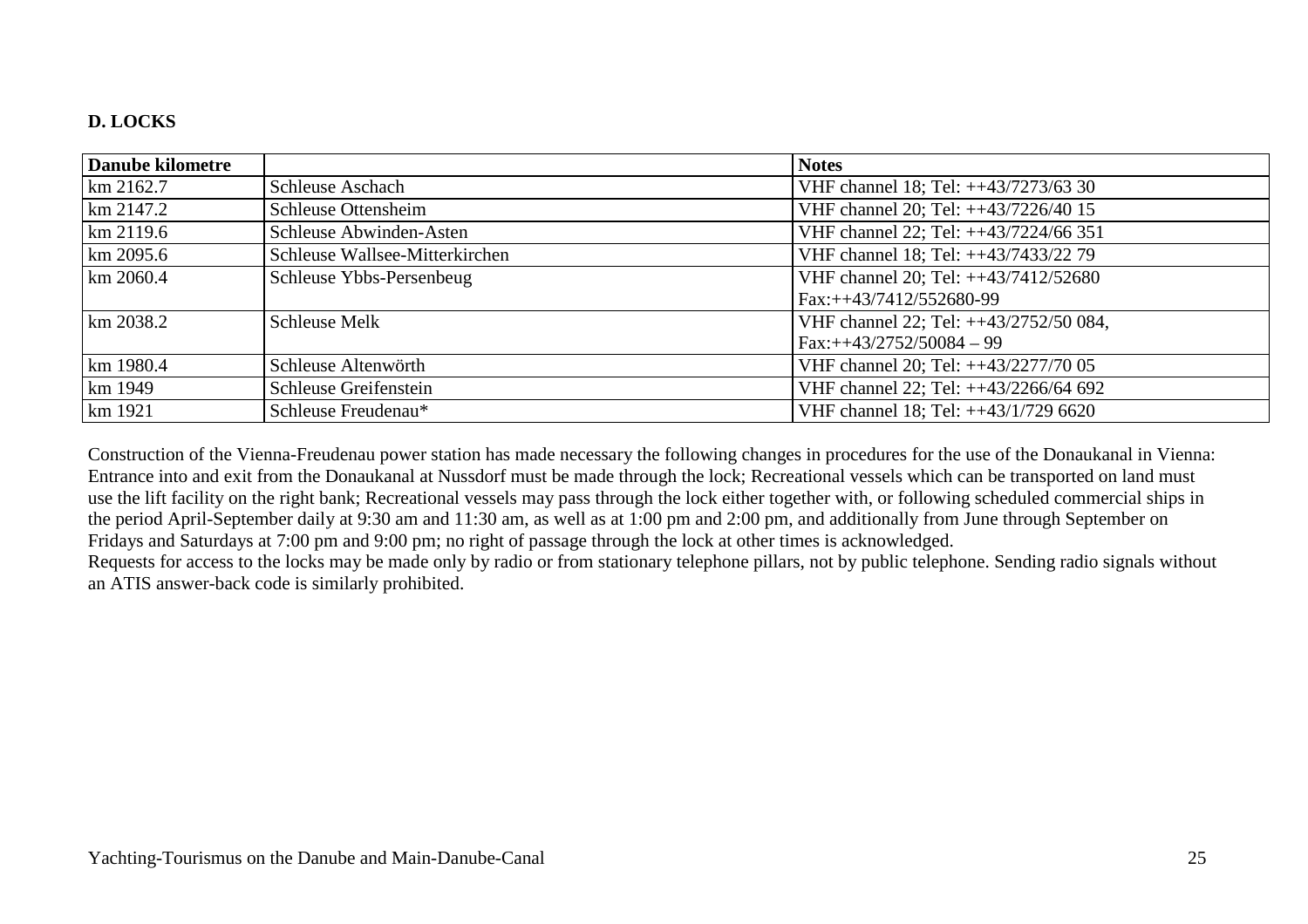# **E. BOAT RENTALS, CHARTERS**

| <b>Company</b>                                                 | <b>Address</b>                                                        |
|----------------------------------------------------------------|-----------------------------------------------------------------------|
| Captain Henrys Boat Machine                                    | Tullnerstrasse 87, 3425 Langenlebarn, Tel.:++43/2272/62925 - 0        |
| Donau Charter Ebner                                            | Oberweibersdorf 41, 4943 St. Peter; Tel: ++43/7722/64200              |
| D.A.B. Donau-Adria-Bootcharter, Preitensteiner KEG             | 3004 Ollern, Leopoldstrasse 3, Tel: ++43/664/6520207,                 |
|                                                                | Fax: ++43/2272/64110-14, E-Mail: info@donau-adria-bootcharter.com     |
|                                                                | Homepage: www.donau-adria-bootcharter.com                             |
| Master Boats GmbH: Charter und Service                         | Handelskai 343, 1020 Wien, Tel: ++43/1/7206633, Fax: ++43/1/720663344 |
|                                                                | E-Mail: office@masterboats.com, Homepage: www.masterboats.com         |
| Wolfgang Koller                                                | Oberndorf 144, 4690 Schwanenstadt; Tel: ++43/664/4118966              |
|                                                                | Vercharterung im Hafen Brandstatt bei Eferding                        |
| Karl Heinz Lehner – service facility on the Danube             | Ardagger 139; 3321 Ardagger; Tel: ++43/7479/2000 oder                 |
| Purchase/sale of motorboats and yachts; repair domestic/abroad | Mobil: ++43/664/4110096; Fax: +43/7479/20055; E-Mail: khl.boot@aon.at |
| Zillenbauer Anton Witti - motor barge rental                   | Freizell 4, 4085 Wesenufer; Tel: ++43/7285/6390 Fax: ++43/7285/6390-4 |
|                                                                | E-Mail: info@witti.co.at; Homepage: www.witti.co.at                   |
| Martin Fichtenbauer – motorboat rental, Schlögen harbor        | Niederschrems 179, 3943 Schrems;                                      |
|                                                                | Tel: $++43/664/1118176$ , Fax: $++43/2853/76822$                      |
|                                                                | E-Mail: martin@motorboot-schule.at; Homepage: www.motorboot-schule.at |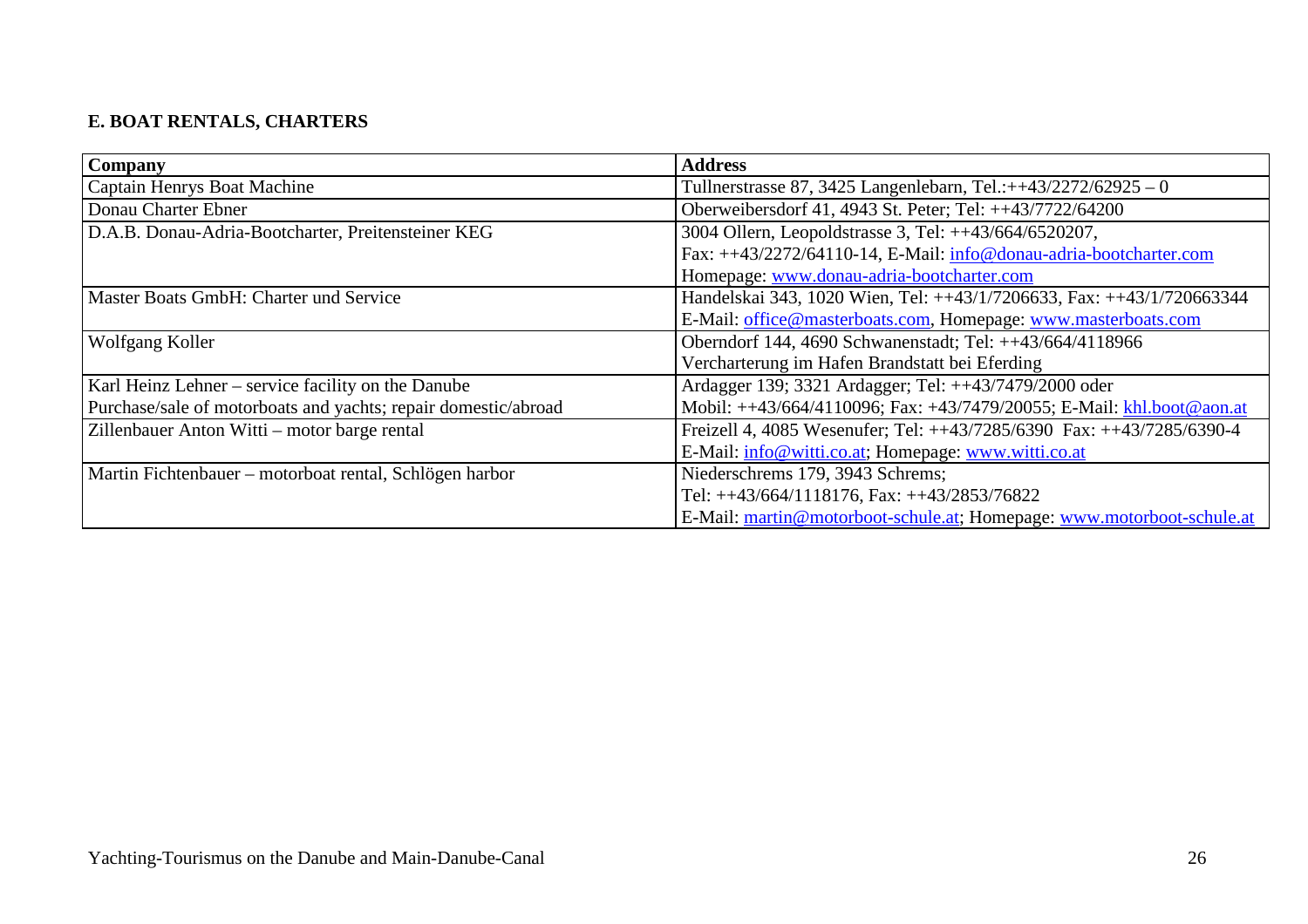#### **F. ADDRESSES**

| Organization                                                                | <b>Address</b>                                                           |
|-----------------------------------------------------------------------------|--------------------------------------------------------------------------|
| Bundesministerium für Verkehr, Innovation und Technologie /                 | Radetzkystrasse 2, 1030 Wien, Tel: ++43/1/71162-0,                       |
| Gruppe Luft-Wasser (Federal Ministry for Transport, Innovation and          | Fax: $++43/1/71162-5999$                                                 |
| Technology, Supreme Shipping Authority)                                     |                                                                          |
| Bundesministerium für Verkehr, Innovation und Technologie /                 | Schifffahrtsaufsicht - 24h Rufbereitschaft                               |
| Oberste Schifffahrtsbehörde (Federal Ministry for Transport, Innovation and | (bei Havarien und anderen Notfällen):                                    |
| Technology, Supreme Shipping Authority)                                     | Hainburg: 0664/818885 / Wien: 0664/8188853 /                             |
|                                                                             | Krems: 02732/83170 / Grein: 0664/8188862 / Linz: 0732/777229             |
| Via Donau                                                                   | Donau City-Straße 1, 1220 Wien; Tel: ++43/1/59548960;                    |
|                                                                             | Fax: ++43/1/5954896 19; E-Mail: office@via-donau.org                     |
| Amt der Oberösterreichischen Landesregierung, Abt. Verkehrstechnik          | Bahnhofplatz 1, 4021 Linz, Tel: ++43/732/7720-13535,                     |
| (Provincial Government of Upper Austria, Transportation Department)         | Fax: ++43/732/7720-213507, E-Mail: vt.post@ooe.gv.at                     |
| Amt der Niederösterreichischen Landesregierung, Abt. Wasserrecht u.         | Minoritenplatz 1/2. Stock, 3430 Tulln, Tel: ++43/2272/9005-16048,        |
| Schifffahrt (Provincial Government of Lower Austria, Department for Water   | Fax: ++43/2272/9005-16070, E-Mail: post.wal.schifffahrt@noel.gv.at       |
| Law and Shipping)                                                           |                                                                          |
| Amt der Wiener Landesregierung, MA 58                                       | Volksgartenstrasse 3, 1082 Wien, Tel: ++43/1/4000-96 833                 |
| ÖAMTC, Sportschifffahrt und Camping                                         | Schubertring 1-3, 1010 Wien, Tel: ++43/1/71199-0,                        |
| (Austrian Motoring Association, Recreational boating and camping            | Fax: $++43/1/7131807$                                                    |
| department)                                                                 |                                                                          |
| <b>Austrian National Tourist Office</b>                                     | Margaretenstraße 1, 1040 Wien, Tel: ++43/1/588 66,                       |
|                                                                             | Fax: $++43/1/5886620$                                                    |
| Motorboot-Sportverband für Österreich                                       | Ketzergasse 30, 1230 Wien, Tel: ++43/1/609444-0,                         |
|                                                                             | Fax: $++43/1/609$ 44 404-14                                              |
| Austrian Canu Federation - Öst. Kanu Sport Verband                          | Gießereistr. 8, 5280 Braunau, Tel:++43/7722/81600, Fax: ++43/7722/82600, |
|                                                                             | E-Mail: office@kanuaumayr.at, Homepage: www.kanuverband.at               |
| Donau Niederösterreich Tourismus GmbH                                       | Schlossgasse 3, 3620 Spitz/Donau, Tel: ++43/2713/30060-0, Fax: -30,      |
|                                                                             | E-Mail: office@donau.com, Homepage: www.donau.com                        |
| Werbegemeinschaft Donau OÖ, WGD Tourismus GmbH                              | Lindengasse 9, 4040 Linz, Tel: +43/732/7277-800, Fax: +43/732/7277-804   |
|                                                                             | E-Mail: info@donauradweg.at;                                             |
|                                                                             | Homepage: www.oberoesterreich.at/donau.ooe/                              |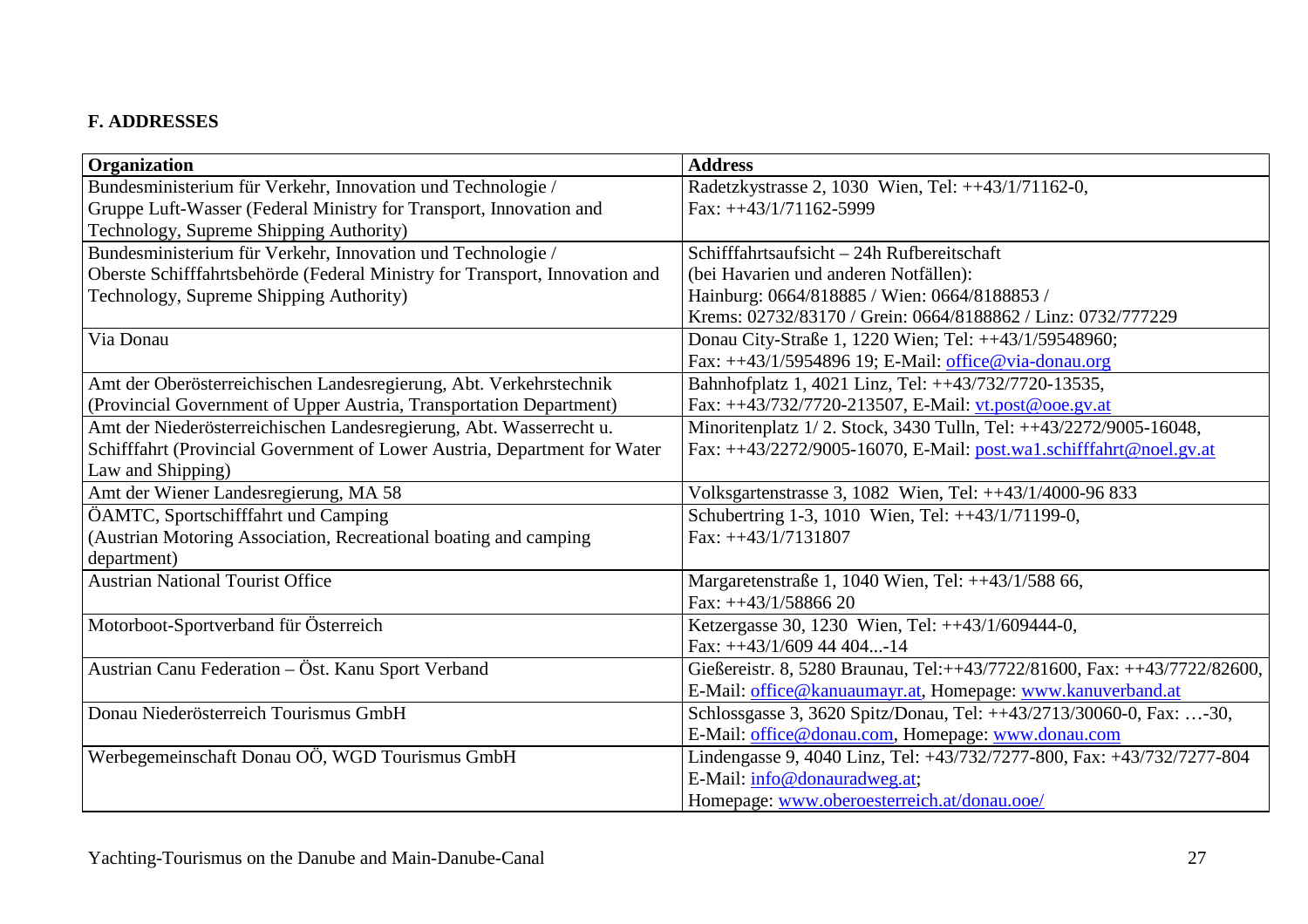# **S L O V A K I A**

#### ⇒ **VISAS / TRAVEL DOCUMENTS**

Citizens of Schengen countries can move freely in the area. For citizens of the following countries no visa is required for access to the Schengen Area for a maximum of 90 days: Andorra, Argentina, Australia, Brazil, Brunei, Canada, Chile, Costa Rica, Croatia, El Salvador, Guatemala, Honduras, Hong Kong, Israel, Japan, Macau, Malaysia, Mexico, Monaco, New Zealand, Nicaragua, Panama, Paraguay, San Marino, Singapore, South Korea, United States of America, Uruguay, Vatican City, Venezuela.

After entering the Schengen Zone the visitor is allowed to travel all over the Schengen countries without any other visa or passport control but must be able to prove his or her visa status on request.

For information on visa requirements for Slovakia, please consult http://www.slovakia.org/visainfo.htm

#### **A. BOATING LICENSES\***

The Slovak authorities issue licenses for the operation of small vessels as for ships to Slovak citizens. Foreign citizens need only the authorization required by their home countries.

#### **B. MARINAS FOR YACHTS, RECREATIONAL BOATS, DOCKING FACILITIES\***

| <b>Danube kilometre</b> | <b>Type of facility</b>                                                | <b>Address</b>                                                |
|-------------------------|------------------------------------------------------------------------|---------------------------------------------------------------|
| km 1870 L               | Bratislava municipal harbor, docking facilities for small vessels also | Blue Danube Tours, Vajanskeho nabrezie7, SK-811 20            |
|                         | available, pontoon dock for passenger ships (length: 30 meters,        | <b>Bratislava</b>                                             |
|                         | width: 1.5 meters), parking lot for buses, electricity and water       | Tel:++421/2/52 92 08 86, 52 92 08 87;                         |
|                         | supply, trash disposal                                                 | Fax. ++421/2/52 92 0890, E-Mail bdt@netax.sk;                 |
|                         |                                                                        | Homepage: www.bluedanubetours.sk                              |
| km 1866.1 L             | Bratislava municipal harbor, docking facilities on request             | Notification prior to putting in required over VHF channel 22 |
| km 1865.8 L             | Service station for boats                                              |                                                               |

\*Information as per 2009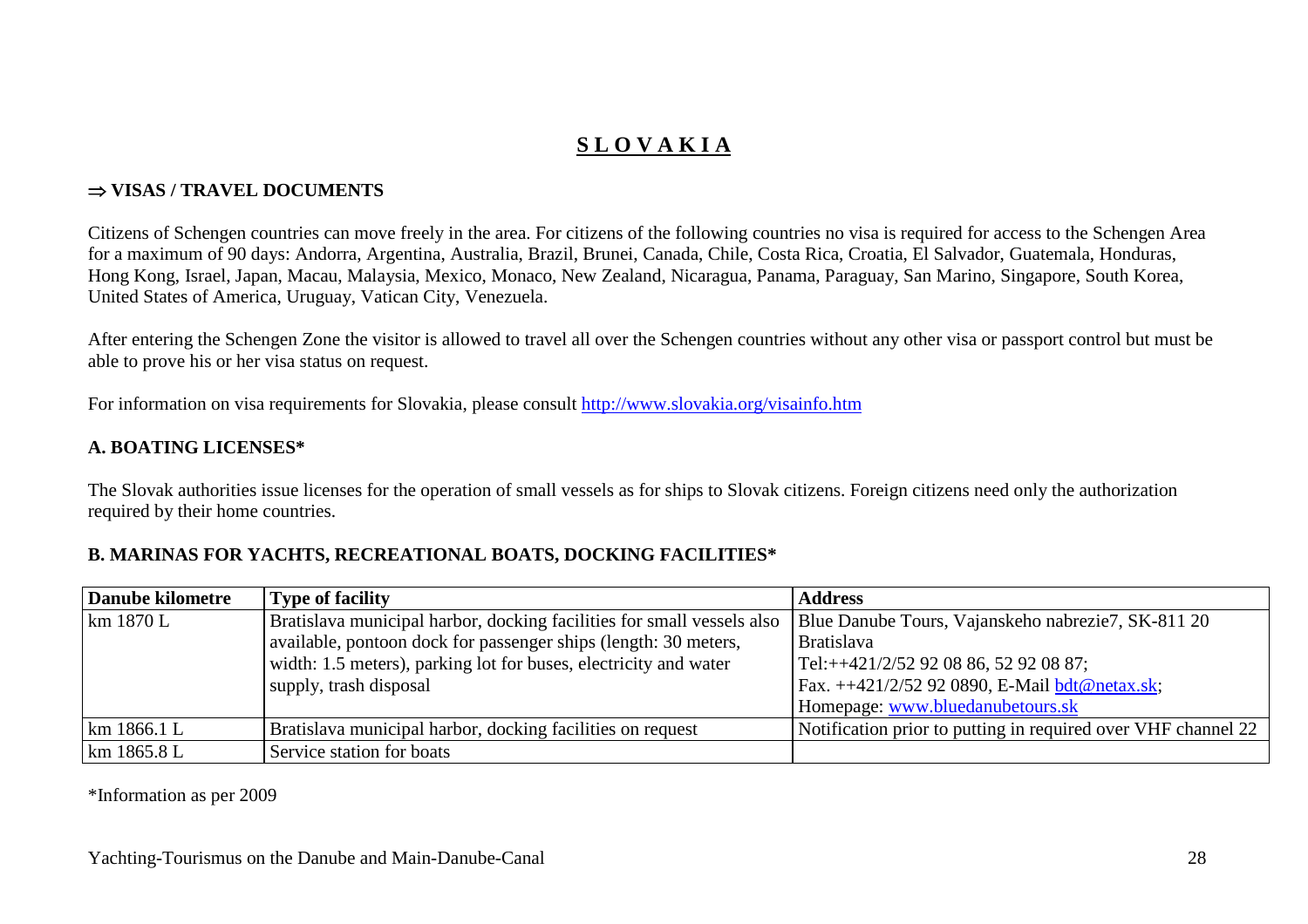| <b>Danube kilometre</b> | <b>Type of facility</b>                                                  | <b>Address</b>                                                 |
|-------------------------|--------------------------------------------------------------------------|----------------------------------------------------------------|
| km 1864.8 L             | Marina for small vessels, minor repairs carried out, restaurant,         | Motor Yacht Service, Bazén 4, SK-82110 Bratislava              |
|                         | electricity (220 V), parking lot, drinking water, fuel, telephone, taxi; | Tel:++421/2/452 59862; ++421903409608; ++421903474528          |
|                         | open May 1-September 30                                                  | E-Mail: mysv@zoznam.sk (Robert Staffa)                         |
| km 1820 L               | Old arm (access via Gabčíkovo)                                           | Restaurant im Hotel Bonbon,; Alzbetinske nam. 1, Sk-929 01     |
|                         |                                                                          | Dunajska Streda; Tel.: ++421/31/557 5222;                      |
|                         |                                                                          | E-Mail: bonbon@bonbon.sk                                       |
| km 1767.6 L             | Harbour Komárno                                                          | Notification prior to putting in required over VHF channel 18; |
|                         |                                                                          | Docking facilities at mouth of the Váh near the railway        |
|                         |                                                                          | bridge, Harbour Komárno, Elektrérenská 1,                      |
|                         |                                                                          | SK-94574 Komárno, Tel:++421/35/7901311, 0918342659             |
|                         |                                                                          | Fax:++421/819/71 3512, E-mail: portko@spap.sk                  |
| km 1711.4               | Only for watercrafts from the EU                                         |                                                                |

#### **C. LOCKS\***

| Donau-Kilometre   |                      | <b>Remarks</b>                                              |
|-------------------|----------------------|-------------------------------------------------------------|
| km 1852.5         | Cunovo lock          | Substitute for the Gabčíkovo lock, boat lane                |
| $\rm km 8.2^{-1}$ | Gabčíkovo $lock^{2}$ | VHF channel 78; notification required prior to entering or: |
|                   |                      | $Tel: ++421/31/5594539$ (for small vessels)                 |

1) The kilometre figure refers to the channel at Gabčíkovo power station, which branches off from the Danube at river kilometre 1853 and rejoins the river at river kilometre 1811.

2) Small craft (less than 350 kg) are strictly prohibited from entering the power station channel.

\*Information as per 2009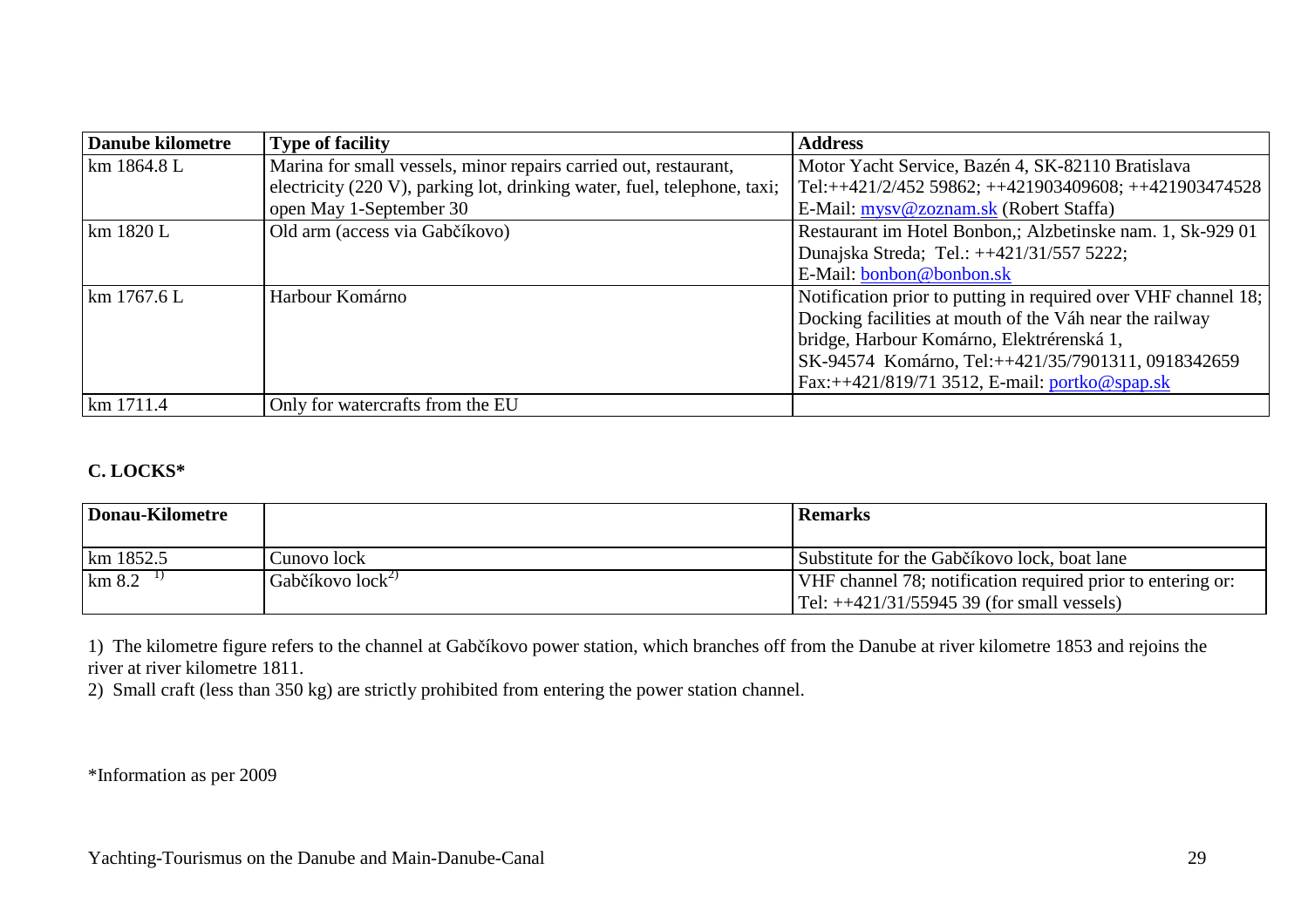## **D. BOAT RENTALS, CHARTERS**

| Company                                            | <b>Address</b>                                                                   |
|----------------------------------------------------|----------------------------------------------------------------------------------|
| Slovak Shipping and Ports - Passenger Shipping JSC | SPaP, Fajnorovo Nábr.2, SK-81102 Bratislava, Tel: ++421/2/529 32 226             |
|                                                    | Fax: ++421/2/529 32 2231, E-Mail: lod@lod.sk, passenger@spap.sk; charter@lod.sk, |
|                                                    | <u>business.spap@spap.sk;</u> Homepage: http://www.lod.sk                        |

#### **E. ADDRESSES**

| <b>Organization</b>                                    | <b>Address</b>                                                                         |
|--------------------------------------------------------|----------------------------------------------------------------------------------------|
| <b>State Navigation Administration</b>                 | Pristavna St. No. 10, SK-82109 Bratislava 2, Kontaktperson: Jozef Moravčik, Direktor   |
|                                                        | Tel: $++421/2/33300200$ ; Fax: $+421/2/33523913$ ;                                     |
|                                                        | Homepage: www.sps.sk, E-Mail: sekretariat@sps.sk                                       |
| <b>Slovak Tourist Board</b>                            | Dr. Vl. Clementisa 10, 821 02 Bratislava, Tel: ++421/2/50700801, Fax:++421/2/55571654, |
|                                                        | E-Mail: sacrba@sacr.sk; Homepage: www.sacr.sk; www.slovakia.travel                     |
| Transport, Post and Telecommunications Ministry of the | Námestie Slobody c. 6, P.O. Box 100, SK-81005 Bratislava 15,                           |
| Slovak Republic                                        | Tel: ++421/2/5249 4111, Fax: ++421/2/5249 4794,                                        |
|                                                        | E-Mail: info@telecom.gov.sk, Homepage: www.telecom.gov.sk                              |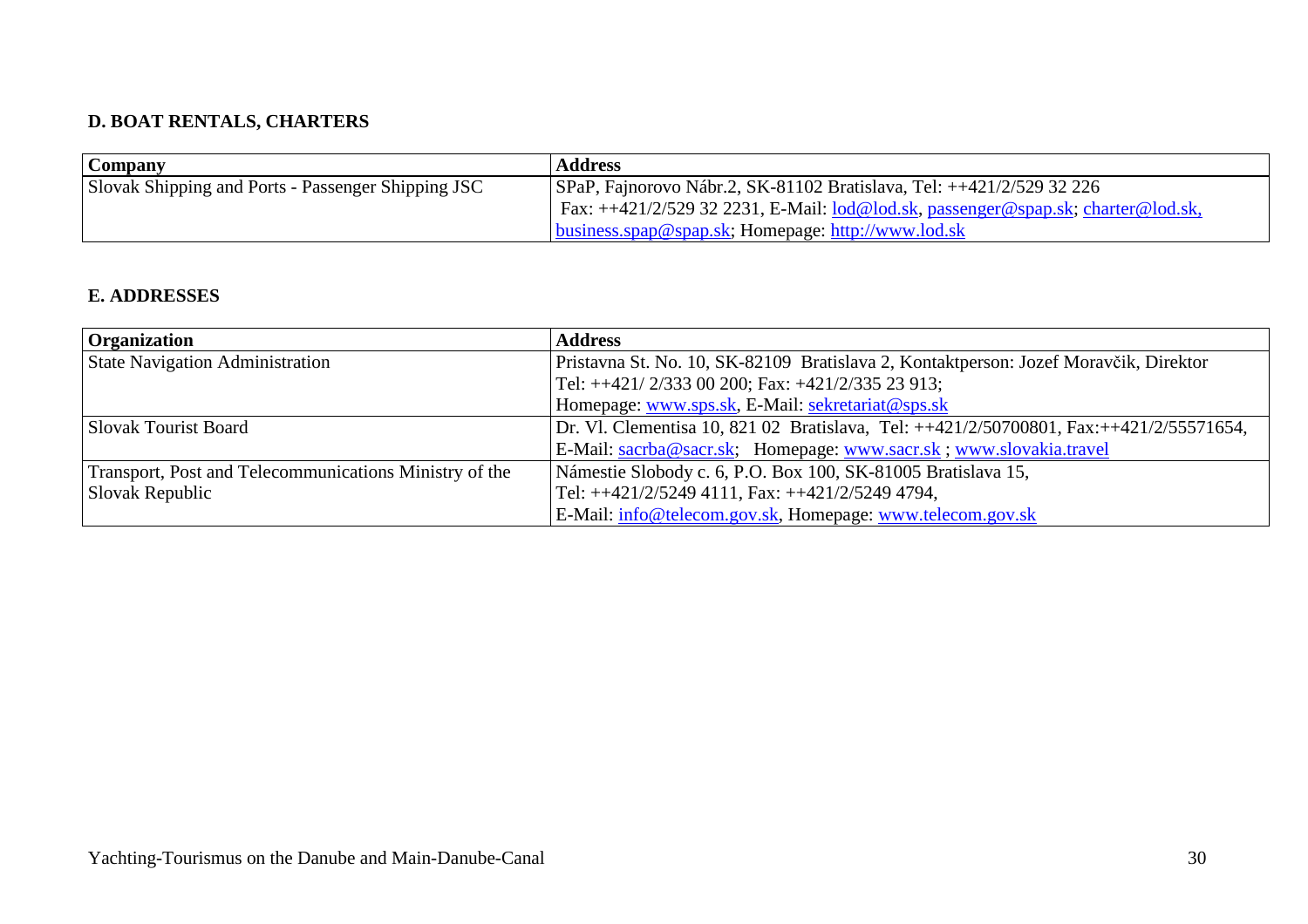# **H U N G A R Y**

#### ⇒ **VISAS / TRAVEL DOCUMENTS**

 For information on visa requirements for Slovakia, please consult http://www.mfa.gov.hu/kum/en/bal/consular\_services/Entry\_of\_Foreigners\_to\_Hungary/SCHENGEN/entry\_condition\_foreigners.htm

#### **A. BOATING LICENSES**

A license is required to operate motorboats of over 4 kilowatts, and sailboats with over 10 square meters of sail surface on the Hungarian Danube. Foreign citizens only need the authorization required by their home countries.

#### **B. MARINAS FOR YACHTS, RECREATIONAL BOATS, DOCKING FACILITIES**

| <b>Danube kilometre</b> | <b>Type of facility</b>                         | <b>Address</b>                                                     |
|-------------------------|-------------------------------------------------|--------------------------------------------------------------------|
| km 1816                 | Repairs possible                                | Ásványráró, Észak-dunántuli Vizgügyi Igazgatóság                   |
|                         |                                                 | Tel: $++36/96/215191$ , Fax: $++36/96/215087$                      |
| km 1745                 | Refuel*- and accommodations, restaurants,       | Neszmély Éden Camping, Europa Camping KFT.                         |
|                         |                                                 | Tel.: $+36-33-474-183$ , $+36-33-474-273$ (german, dutch, english) |
|                         |                                                 | Fax: +36-33-474-327; E-Mail: eden@mail.holop.hu                    |
| km 1718,5               | Nautica Yachthafen, Refuel* and                 | Esztergom, Bocskoros kúti Str. 30. Nauitca Jacht Bt.               |
|                         | accommodations, Repairs possible; Electricity,  | Tel: +36-30-227-1369 (german, english), Fax: +36-33-316-907;       |
|                         | drinking water, car/bike rental;                | E-Mail: nautica@t-online.hu                                        |
| km 1707,2 L             | Refuel* and accommodations, boat storage (up)   | Szob, Rév Str. 12., Ferryboat Kft.                                 |
|                         | to 20 meters), boat/bike/water sports equpiment | Tel.: $+36-30-9144195$ , (english)                                 |
|                         | rental; accomodation                            | E-Mail: ferryboat@invitel.hu, Homepage:: www.ipolytours.hu         |
| km 1703 L               | Refuel*, Repairs possible, drinking water,      | Zebegény Dózsa György Str. 26. Kenderes Hotel Fogadó               |
|                         | Hotels;                                         | Tel.: $+36-27-373444$ , $+36-30-9585033$ (german, english)         |
|                         |                                                 | E-Mail: kendereshotel@invitel.hu, Homepage: www.kendereshotel.hu   |

\* with canister from a nearby gas station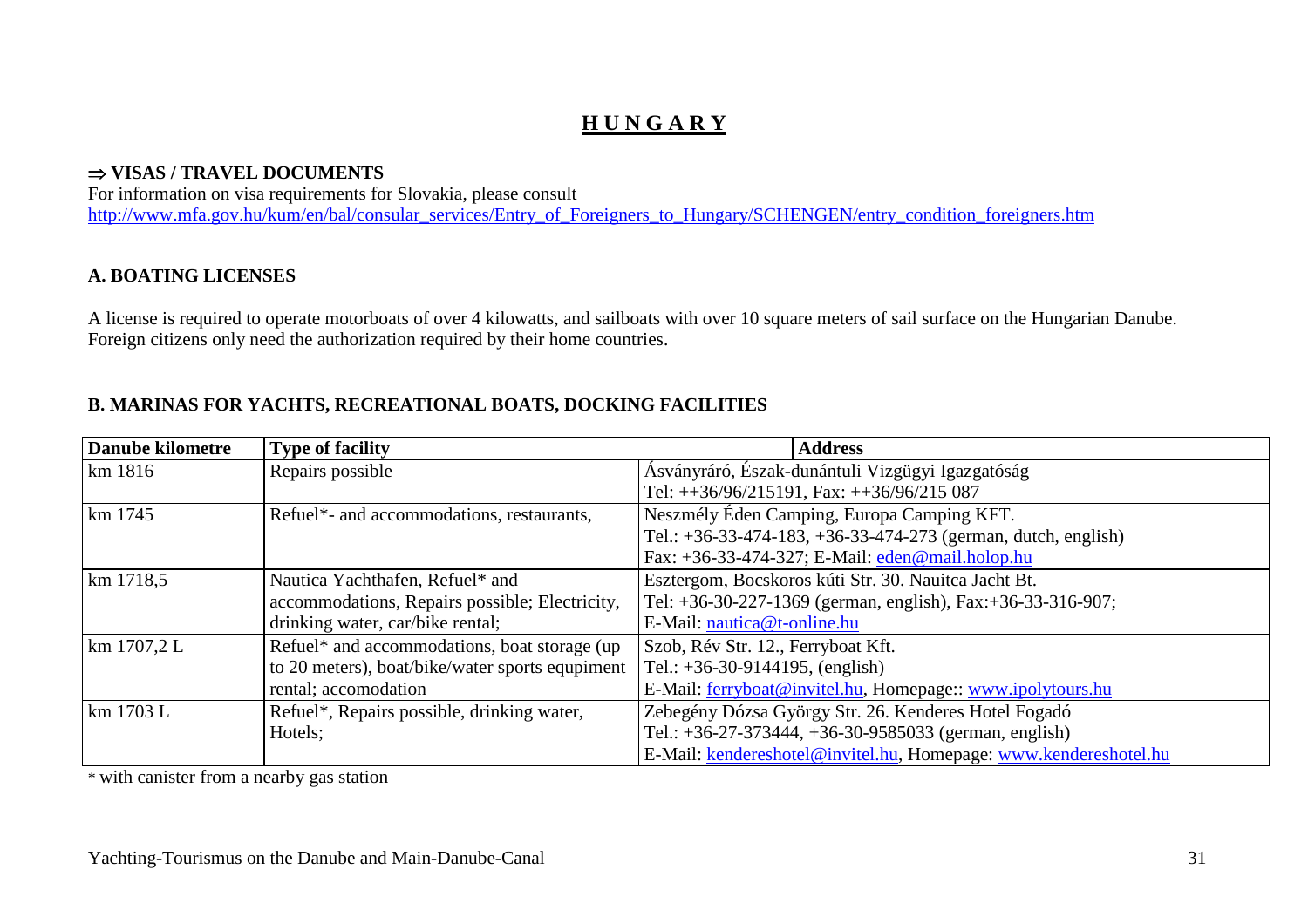| <b>Danube kilometre</b>  | <b>Type of facility</b>                        | <b>Address</b>                                                            |
|--------------------------|------------------------------------------------|---------------------------------------------------------------------------|
| 1694+980,                | Repairs possible, drinking water, electricty   | Dunakanyari Vízisport Egyesület                                           |
| 1695+120L                |                                                | Tel:+36-30-9046879, (german, english)                                     |
| 1694+150L                | Accommodation, Repairs possible,               | 2626 Nagymaros Váci Str. 49, Nagymarosi Motorcsónak SE.                   |
|                          |                                                | Tel: +36-30-9046879, fax: +36-27-354019, (német)                          |
| km 1693,1 L              | Poszeidon Yacht Club, Refuel*, Repairs         | 2626 Nagymaros Sólyomszigeti Str. 67. Sólyom Hajózási Kft.                |
|                          | possible, drinking water, electricity,         | Tel./Fax: $+36-27-355575$ (german, english),                              |
|                          | accommodation, restaurants                     | E-Mail: solyom.kft2@invitel.hu                                            |
| km 1674 L                | Marina - Wiking Yacht Club                     | Sződliget, Hrsz 093; Tel: ++36/204667939,                                 |
| Bucht Sződliget          | Refuel*, drinking water, electricity           | Homepage: www.wiking.hu/szodliget, E-Mail: szodliget@wiking.hu            |
| km 1674 L                | Repairs, drinking water, electricity, camping  | Hydra Klub Kft. Tel: +36-20-323-7927,                                     |
| Bucht Sződliget          |                                                | E-Mail: hydraklubkft@indamail.hu                                          |
| km 1666 R                | drinking water, electricity                    | <b>ELMATEC YACHT CLUB</b>                                                 |
|                          |                                                | Tel: $+36-26-393-258$                                                     |
| km 1656                  | accommodation                                  | Hotel Római, Szent János u. 16, H-1039 Budapest,                          |
|                          |                                                | Tel: ++36/1/368 74 79, 388 6167                                           |
| km 1653 L Bucht          | refuel*, drinking water, electricity           | Prestige Yachting Kft.                                                    |
| $U$ jpesti + 0,138-0,290 |                                                | Tel.: $+36-1/288-0479$ , (german, english)                                |
| km 1653 linkes Ufer      | refuel *, repairs, drinking water, electricity | Albatros Ttade Kikötő                                                     |
| Bucht Újpesti $+1.120-$  |                                                | Tel.: $+36-1/238-0377$ , fax: $+36-1/238-0377$ , (englisch)               |
| 1.200                    |                                                | E-Mail: hajomotor@pannonmail.hu                                           |
| km 1651 R                | Gas station, repairs, service, drinking water, | Wiking Yacht Club, Tel.:+36-20-974-5952, Fax: +36-1-250-3950;             |
| Insel Óbuda              | electricity                                    | E-Mail: wiking@wiking.hu; Homepage: www.wiking.hu/budapest                |
| km 1648,6                | Tankmöglichkeit                                | Budapester VerkehrsAG, Jászai Mari tér, H-1133 Budapest,                  |
|                          |                                                | Tel/Fax: ++36/1/329 5844                                                  |
| km 1633 R                | refuel *, repairs, service, drinking water,    | HÁROSI YACHT CLUB, Tel.: $+36-30-201-0951$ (german, english);             |
| <b>Bucht Hárosi</b>      | electricity                                    | Fax: +36-1-207-4491, E-Mail: kikötq@hárosiyachtclub.hu                    |
| km 1561,0 R              | drinking water, electricity                    | Botel Admiral; Tel.: +36-20-392-6349 (deutsch)                            |
| km 1532,5 R              | drinking water, electricity                    | Charon Kft., Tel.: +36-20-941-5476 (german, english), Fax: +36-75-421-801 |
|                          |                                                | E-Mail: hajozas@net.hu                                                    |

\* with canister from a nearby gas station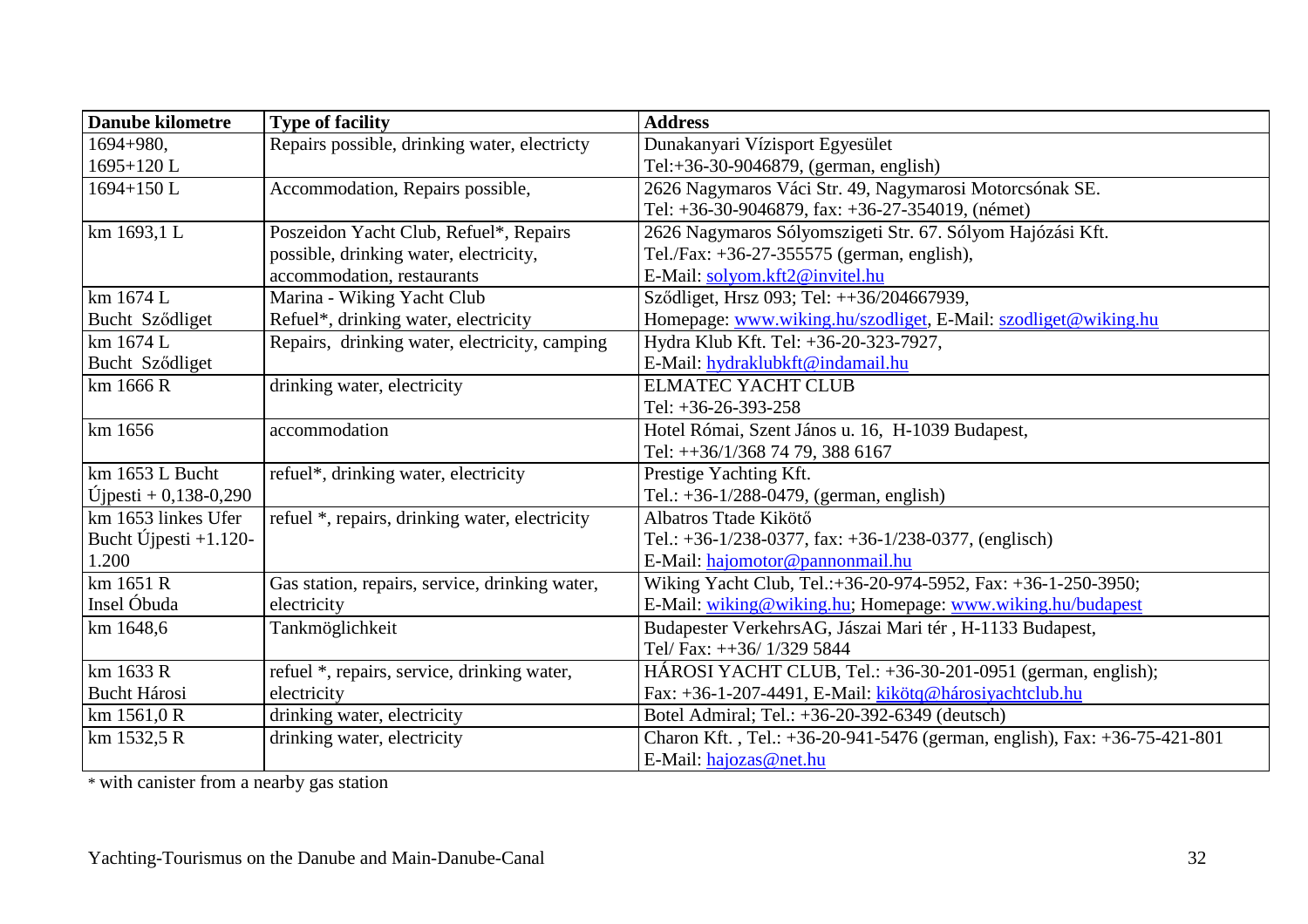| Danube bend      | <b>Type of facility</b>                   | <b>Address</b>                                                             |
|------------------|-------------------------------------------|----------------------------------------------------------------------------|
| Ráckeve-Soroksár |                                           |                                                                            |
| km 54,1 L        | accomodation, drinking water, electricity | Bp., XX.ker. Gubacsi-híd pesti-hídfő 5. Kalóz Jacht Club                   |
|                  |                                           | Tel.: +36-70-605-3711, E-Mail: kalozok@kalozok.hu                          |
|                  | accomodation, drinking water, electricity | 1212 Budapest, Parti sétány 1. Botel Hotel Lisa                            |
| km 53,8 L        |                                           | Tel.: +36-1-277-5922, +36-1-277-0866 Fax: +36-1-425-7596, +36-1-425-7597   |
|                  |                                           | (german, english, russian, spanish, italian, rumanian)                     |
|                  |                                           | E-Mail: postamester@botellisa.t-online.hu                                  |
|                  |                                           | 1203 Budapest, Vízisport Str.12. INTEGRIT-XX. Kft.                         |
| km 53,4 L        | accomodation, drinking water, electricity | Tel./Fax: +36-1-283-3126, Tel.: +36-30-951-5018 (german, rumanian)         |
|                  |                                           | E-Mail: udvardine@integritXX.hu                                            |
| km 26,6 L        | accomodation, drinking water, electricity | 2310 Szigetszentmárton, Harcsa köz 8. ÉL-BOY Kft.                          |
|                  |                                           | Tel./fax: +36-24-542-542 (german, english), E-Mail: siposjozsef@invitel.hu |

| Danube bend          | <b>Type of facility</b>                   | <b>Address</b>                                                       |
|----------------------|-------------------------------------------|----------------------------------------------------------------------|
| <b>Szentendre</b>    |                                           |                                                                      |
|                      | drinking water, electricity               | Dunabogdányi Vízisport Egyesület, Tel.: +36-30-919-4185 (german)     |
| km 28 R              |                                           | Homepage: www.dunabogdanyivizisportegyesulet.hu                      |
| km 10,5 R            | refuel*, drinking water, electricity      | Wiking Yacht Club, Tel.: +36-20-466-7935 (serbian, german, croation) |
|                      |                                           | Homepage: www.wiking.hu                                              |
|                      |                                           | 1203 Budapest, Vízisport Str.12. INTEGRIT-XX. Kft.                   |
| $\mathrm{km}$ 53,4 L | accomodation, drinking water, electricity | Tel./Fax: +36-1-283-3126, Tel.: +36-30-951-5018 (german, rumanian)   |
|                      |                                           | E-Mail: $udvardine@integritXX.hu$                                    |
|                      |                                           | 2310 Szigetszentmárton, Harcsa köz 8. ÉL-BOY Kft.                    |
| km 26.6 L            | accomodation, drinking water, electricity | Tel./fax: $+36-24-542-542$ (german, english)                         |
|                      |                                           | E-Mail: siposjozsef@invitel.hu                                       |

\*with canister from a nearby gas station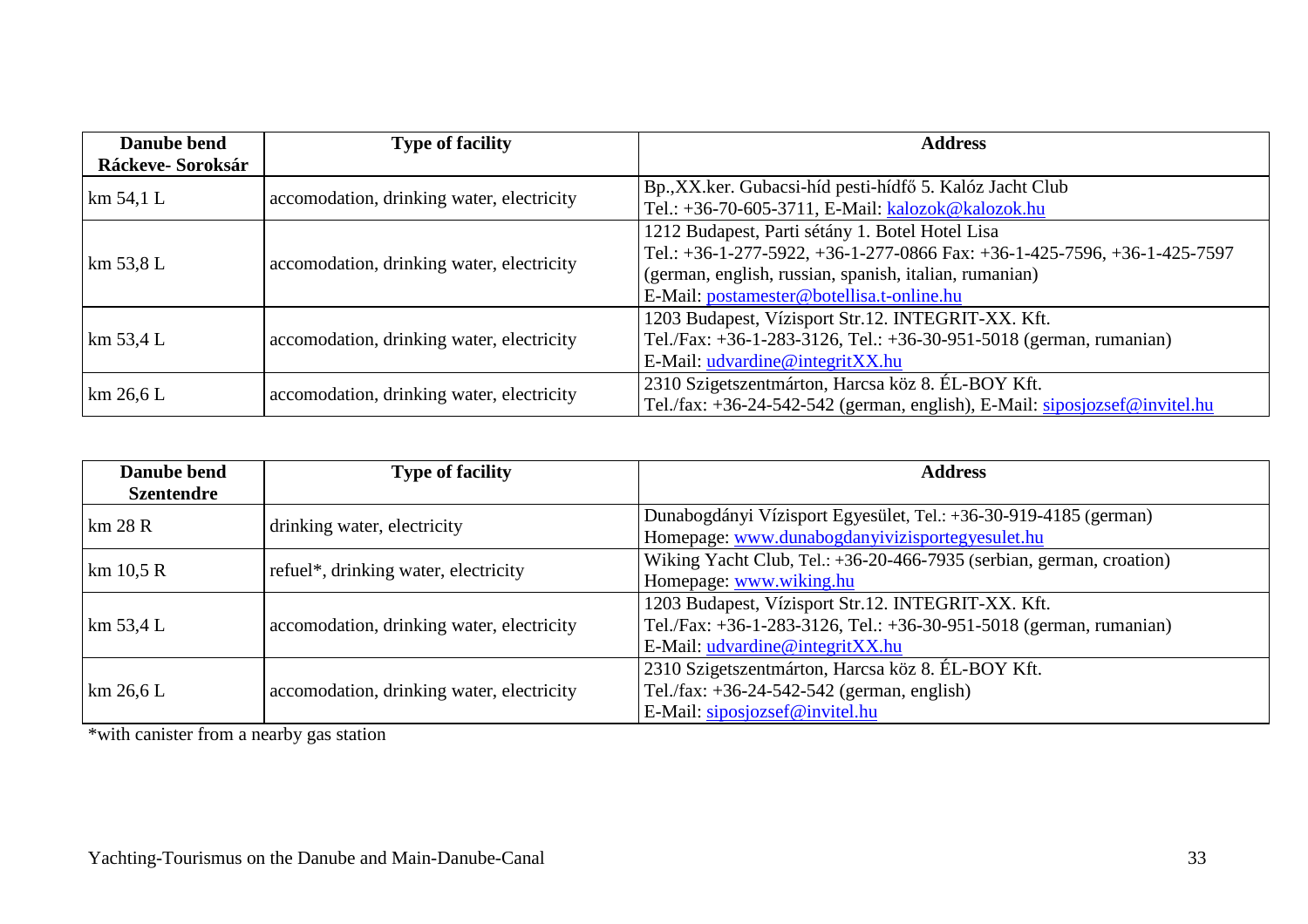| Danube bend               | <b>Type of facility</b><br><b>Address</b>                                |                                                                    |
|---------------------------|--------------------------------------------------------------------------|--------------------------------------------------------------------|
| Kamarás (Baja)            |                                                                          |                                                                    |
|                           | $\rm km 1+750$ és 1+850 L   repair, service, drinking water, electricity | Baja, Hajóker Bt.                                                  |
|                           |                                                                          | Tel.: $+36-30-219-0690$ , $+36-30-985-5096$ (german)               |
|                           |                                                                          | E-Mail: hajoker@emitelnet.hu                                       |
| $\rm km 1+140$ és 1+190 R | refuel*, repair, service, drinking water,<br>electricity                 | Baja, Kamarás Duna Türr átvágás, Szántó und CO Kft.,               |
|                           |                                                                          | Tel: +36-79-420-357, +36-30-555-3332 (german, english)             |
|                           |                                                                          | E-Mail: szantoundcokft@t-online.hu                                 |
| km 53.4 L                 | accomodation, drinking water, electricity                                | 1203 Budapest, Vízisport Str.12. INTEGRIT-XX. Kft.                 |
|                           |                                                                          | Tel./Fax: +36-1-283-3126, Tel.: +36-30-951-5018 (german, rumanian) |
|                           |                                                                          | E-Mail: udvardine@integritXX.hu                                    |

\* with canister from a nearby gas station

#### **C. CAMPING AREAS**

| Danube kilometre                      |                                        | <b>Address</b>                                                                 |
|---------------------------------------|----------------------------------------|--------------------------------------------------------------------------------|
| km 1745.5                             | <b>Eden Camping</b>                    | H-2544 Neszmély, Tel: ++36/33/474-183, 474-327                                 |
| km 1718.5                             | <b>Gran Camping</b>                    | Nagy-Duna st. 3, H-2500 Esztergom,                                             |
|                                       |                                        | Tel: $++36/33/402-513$ , Fax: $++36/33/411-953$                                |
| km 1703.3                             | Duna Pansion                           | Akácos út, H-2028 Pilismarót, Tel: ++36/33/470-783, 471-126                    |
| $\mathrm{km}$ 19.8 R SZD <sup>*</sup> | Duna Camping                           | H-2021 Tahitótfalu, Kemping ut., Tel: ++36/26/385-216, Homepage: www.hotels.hu |
| km 1674.0                             | Neptun Yacht Clubs, camping area       | Rezeda út 2, H-2133 Szödliget, Tel: ++36/27/590 091                            |
| $\rm km 1623.0 L$                     | Európa Yachtkikötö Tököl, camping area | Fö u. 14, H-2316 Tököl, Tel: ++36/24/479-072; ++36/60/349-298                  |
| km 1479.0                             | <b>Sugovica Camping</b>                | 6501 Baja, Petöfi-sziget. Tel: ++36/79/321-755                                 |

\* Szentendre-Donauarm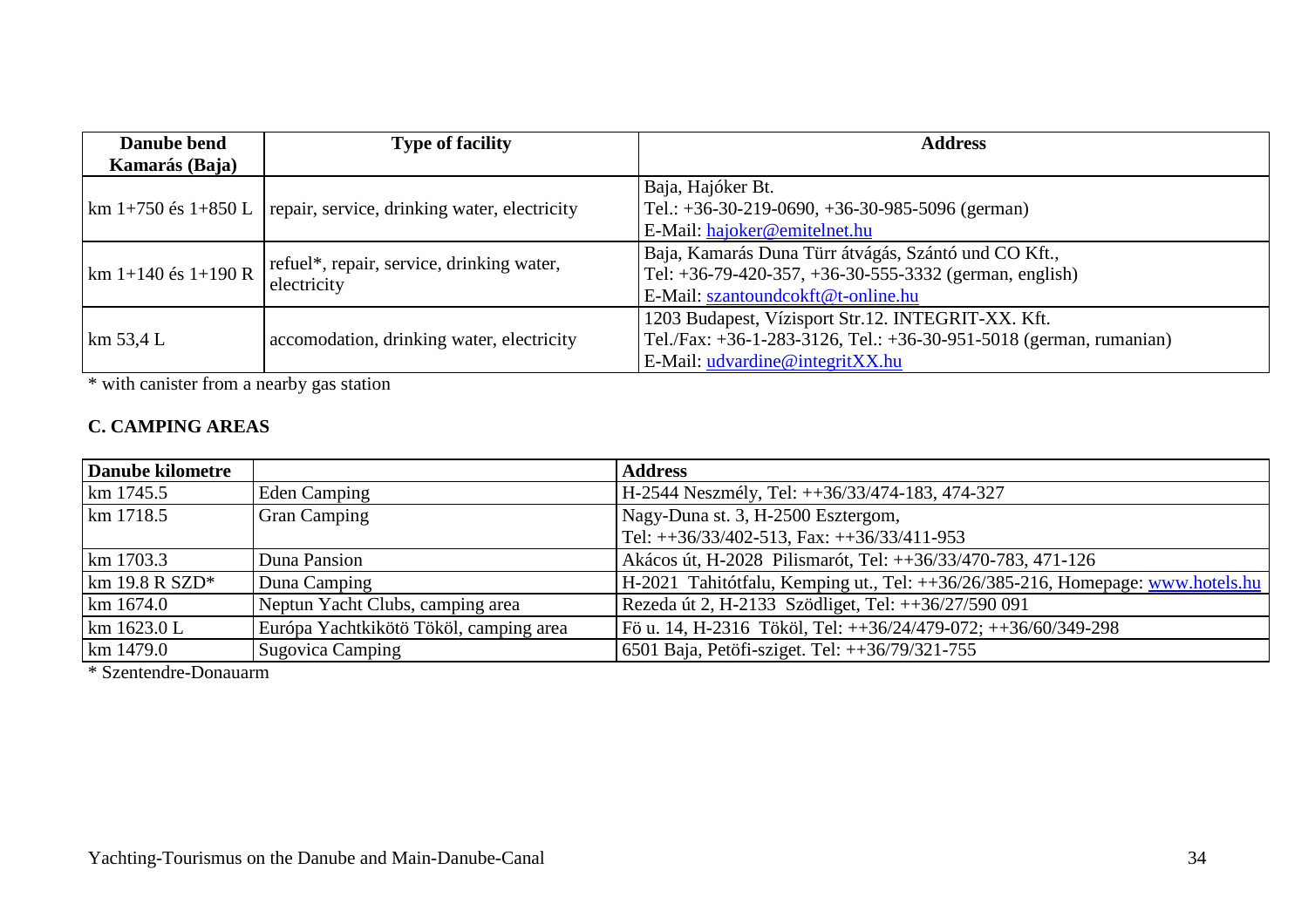## **D. ADRESSES**

| Organization                                                      | <b>Address</b>                                                                  |
|-------------------------------------------------------------------|---------------------------------------------------------------------------------|
| Hungarian Tourist Office, Vienna                                  | Opernring 1/r/707, A-1010 Wien, Tel: ++43/1/585201210, Fax: ++43/1/585201215,   |
|                                                                   | E-Mail: ungarninfo@ungarn-tourismus.at, Homepage: www.ungarn-tourismus.at       |
| Association of Hungarian Danube Yacht Harbors                     | Dozsa György utca 1-3, H-1143 Budapest, Tel: ++36/1/363 3467,                   |
|                                                                   | Fax: $++36/1/383$ 1056                                                          |
| Ministry for Transportation and Water Resources, Shipping Section | Dob utca 75-81, H-1077 Budapest, Tel: $++36/1/461$ 3415 od. $++36/1/461$ 3425,  |
|                                                                   | Fax: ++36/1/351 0442, (Dr. István Valkár)                                       |
| Supreme Authority for Transportation and Shipping                 | Teréz Körút 62, H-1066 Budapest, Tel: ++36/1/331-2776, Fax: ++36/1/311-1412     |
| Wiking Yacht Club Marina Bp.                                      | Hajógyari sziget 606, H-1033 Budapest, Tel: ++36/209745952, Fax: ++36/1/2503950 |
|                                                                   | Homepage: www.wiking.hu                                                         |
| Hárosi Yachtclub                                                  | Budafok, H-1225 Budapest, Dunapart u.2. Tel:++36/30/9313470 od. ++36/1/2072914  |
| Autohaus Kft.                                                     | Fö út 14, H-2316 Tököl, Tel/Fax: ++36/24/379-072 (Janos Lerner)                 |
| Hungarian Rowing Association                                      | Dozsá György út 1-3, H – 1143 Budapest, Tel: ++36/1/468 2478, -2479             |
| Hungarian Sailing Association                                     | Dozsá György út 1-3, H – 1143 Budapest, Tel: ++36/1/221 5669                    |
|                                                                   | od. $++36/1/222$ 1826                                                           |
| Hungarian Motor Boat Association                                  | Dozsá György út 1-3, H – 1143 Budapest,, Tel: ++36/1/363 3467,                  |
|                                                                   | Fax: $++36/1/383$ 1056                                                          |
| Danube Yacht Association                                          | Hajogyári-sziget 117, H – 1033 Budapest, Tel: ++36/1/388 6153 od. 338 8344,     |
|                                                                   | Fax: $++36/1/250$ 3950                                                          |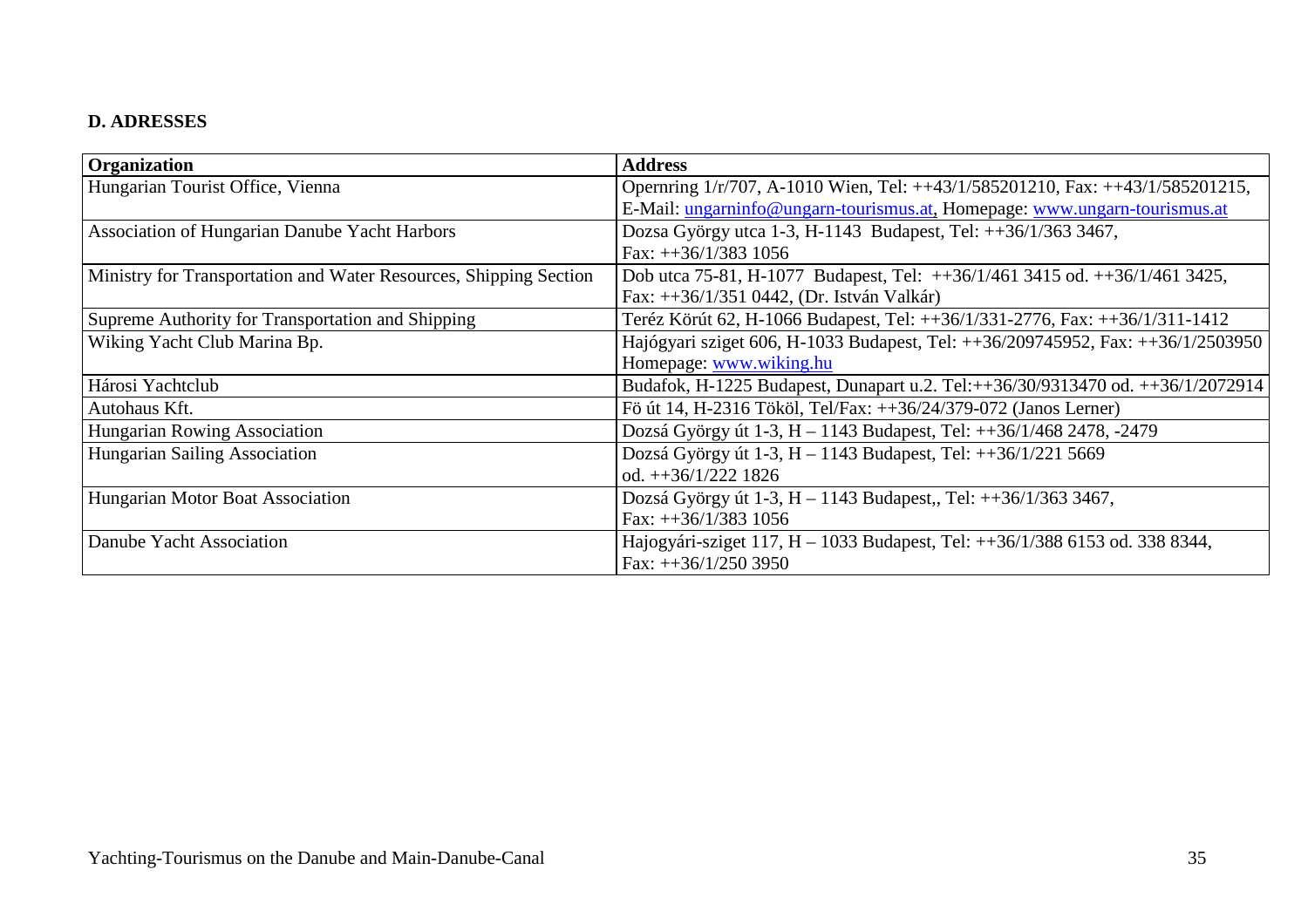# **C R O A T I A**

#### ⇒ **VISAS / TRAVEL DOCUMENTS**

 Citizens of EU member states do not, in general, require a visa to enter Croatia. The same is true of nationals of other European countries. Detailed information on visa requirements for other countries can be found at http://www.mvpei.hr/MVP.asp?pcpid=1615

#### **A. BOATING LICENSES**

Boating license valid for recreational boating. Motor boat and international licenses recognized in Croatia for passenger transport.

#### **B. MARINAS FOR YACHTS, RECREATIONAL BOATS, DOCKING FACILITIES**

 It is possible to dock in Vukovar by prior arrangement. It is also possible to dock at Osijek (winter harbor). Further information:

The *Danube Atlas for Nautical Tourism* (Ger./Eng./Serb.), 2005. A guide for those sailing from 1433 km to 845.65 km of the Danube River; available from Sulina Publishers: Serbian Chamber of Commerce, Revaska 13-15, Belgrade, Tel: ++3811 11 33 00 971, e-mail: turizam@pks.co.yu, Co-Publisher: Borislav Vasić. Vitanovačka 7, Belgrade, Tel: ++381 63 379 420, e-mail: <u>hondamarina@ptt.yu</u>, Authors: Nebojša Matijašević, Boris Pasko

#### **C. CAMPING AREAS**

None at this time.

#### **D. LOCKS**

None at this time.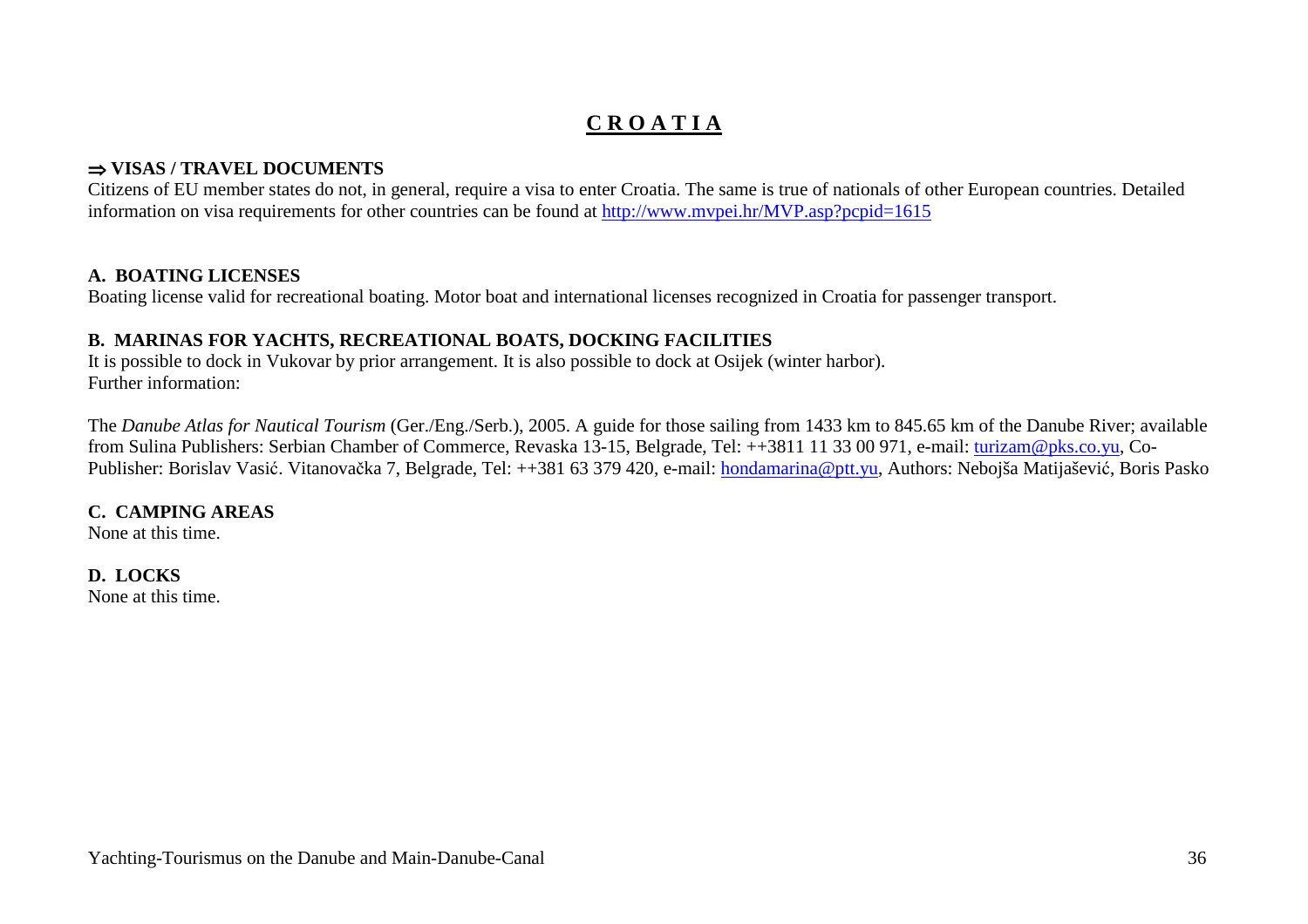#### **E. ADRESSEN**

| <b>Organization</b>                         | <b>Address</b>                                                               |
|---------------------------------------------|------------------------------------------------------------------------------|
| <b>Croatian National Tourist Board</b>      | Am Hof 13, A-1010 Wien, Tel: ++43/1/585 38 84, Fax: ++43/1/585 38 8420,      |
|                                             | eEMail: office@kroatien.at, Homepage: www.kroatien.at                        |
| <b>Tourist Office Osijek</b>                | Zupanijska 2; HR-31000 Osijek; Tel.:++385/31/203755, Fax: ++385/31/203947    |
|                                             | E-Mail: grad-osijek@os.htnet.hr, Homepage: www.tzosijek.hr                   |
| Osijek harbour captain                      | Setaliste Franje Sepera 6, HR-31000 Osijek                                   |
|                                             | Tel.:++385/31/250 240 Fax: ++385/31/250 248                                  |
| <b>Tourist Office Vukovar</b>               | J.J. Strossmayera 15; HR-32000 Vukovar                                       |
|                                             | Tel.: $+385/32/442$ 889, Fax: $+385/32/442$ 889;                             |
|                                             | E-Mail: turisticka-zajednica-grada-vukovara@vk.htnet.hr                      |
| Vukovar harbour captain                     | Zupanijsva 62, HR-32000 Vukovar, Tel: ++385/32/441 538, Fax:++385/32/441 539 |
| Vukovar Harbour - Harbour administration    | Dunavski prilaz 15, HR-32000 Vukovar Tel.: ++385/32/450 255;                 |
|                                             | Fax: ++385/32/450 258 E-Mail: office@port-authority-vukovar.hr;              |
|                                             | Homepage: www.port-authority-vukovar.hr                                      |
| D <sub>2</sub> fuel, Nautica Vukovar d.o.o. | Dunavski prilaz bb p.p. 39; HR-32000 Vukovar; Tel:++385/32/443 816;          |
|                                             | Fax:++385/32/443 817; E-Mail: nautica.vukovar@email.t-com.hr                 |

Fuel has to be ordered in advance at INA Naftaplin Vukovar Tel: +385/32/441 476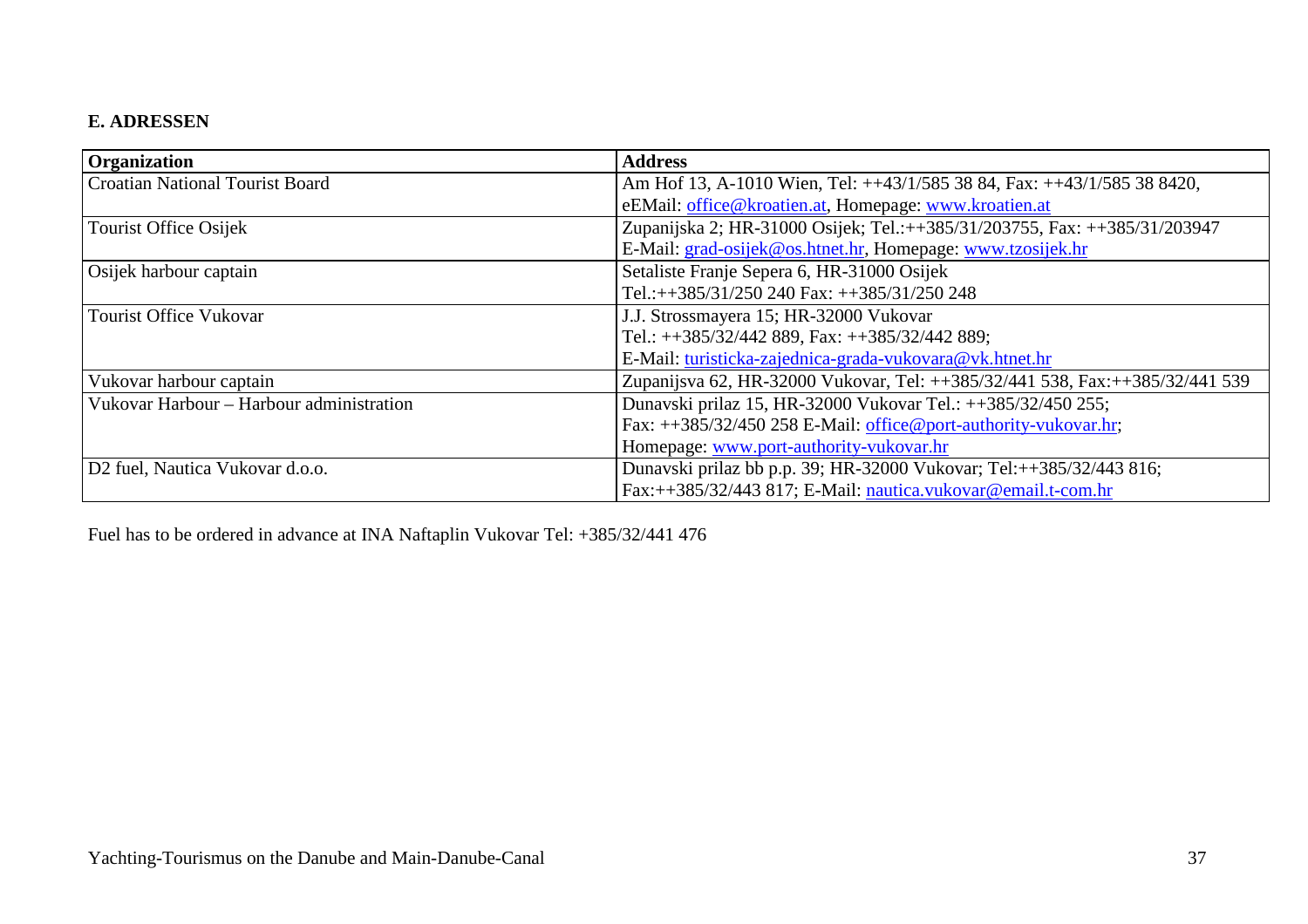# **S E R B I A**

#### ⇒ **VISAS / TRAVEL DOCUMENTS**

- For entry to Serbia, a passport or other ID document recognized under international agreements is required.

- Citizens of the EU states do not require a visa if their stay does not exceed 90 days.

- Further information under: http://www.mfa.gov.yu/Consularaffairs.htm

#### **A. BOATING LICENSES**

Foreign nationals in possession of appropriate documents issued by their country of origin, or having an International Certificate for Operators of Recreational Boats, may operate boats and yachts on the Danube. Boats and yachts must be in safe operating condition. According to the law of Serbia, the captain of a foreign yacht or boat is required to apply for a special certificate for cruising the Danube at the nearest harbor office. This certificate entitles the holder to sail freely and dock at all designated docking places. The certificate also contains a list of crew members and passengers including personal information from their passports (as per 2006).

#### **B. HARBOR OFFICES**

| Danube kilometre | Location        | <b>Contact</b>                                                |
|------------------|-----------------|---------------------------------------------------------------|
| km 1425          | Bezdan          | VHF channel 16, Tel.: ++381/25/81-958, Fax: ++381/25/772-956  |
| km 1255          | Novi Sad        | VHF channel 16, Tel.: ++381/21/26-684, Fax: ++381/21/8-457    |
| km 1170          | Belgrade        | VHF channel 16, Tel.: ++381/11/626-677, Fax: ++381/11/624-977 |
| $km$ 1154        | Pancevo         | VHF channel 16, Tel.: ++381/13/511-044                        |
| km 1116.2        | Smederevo       | VHF channel 16, Tel.: ++381/26/227-140                        |
| km 1059          | Veliko Gradište | VHF channel 16, Tel.: ++381/12/62-219, Fax: ++381/12/63-082   |
| km 933           | Kladovo         | VHF channel 16, Tel.: ++381/19/81-265                         |
| km 861           | Prahovo         | VHF channel 16, Tel.: ++381/19/524-026                        |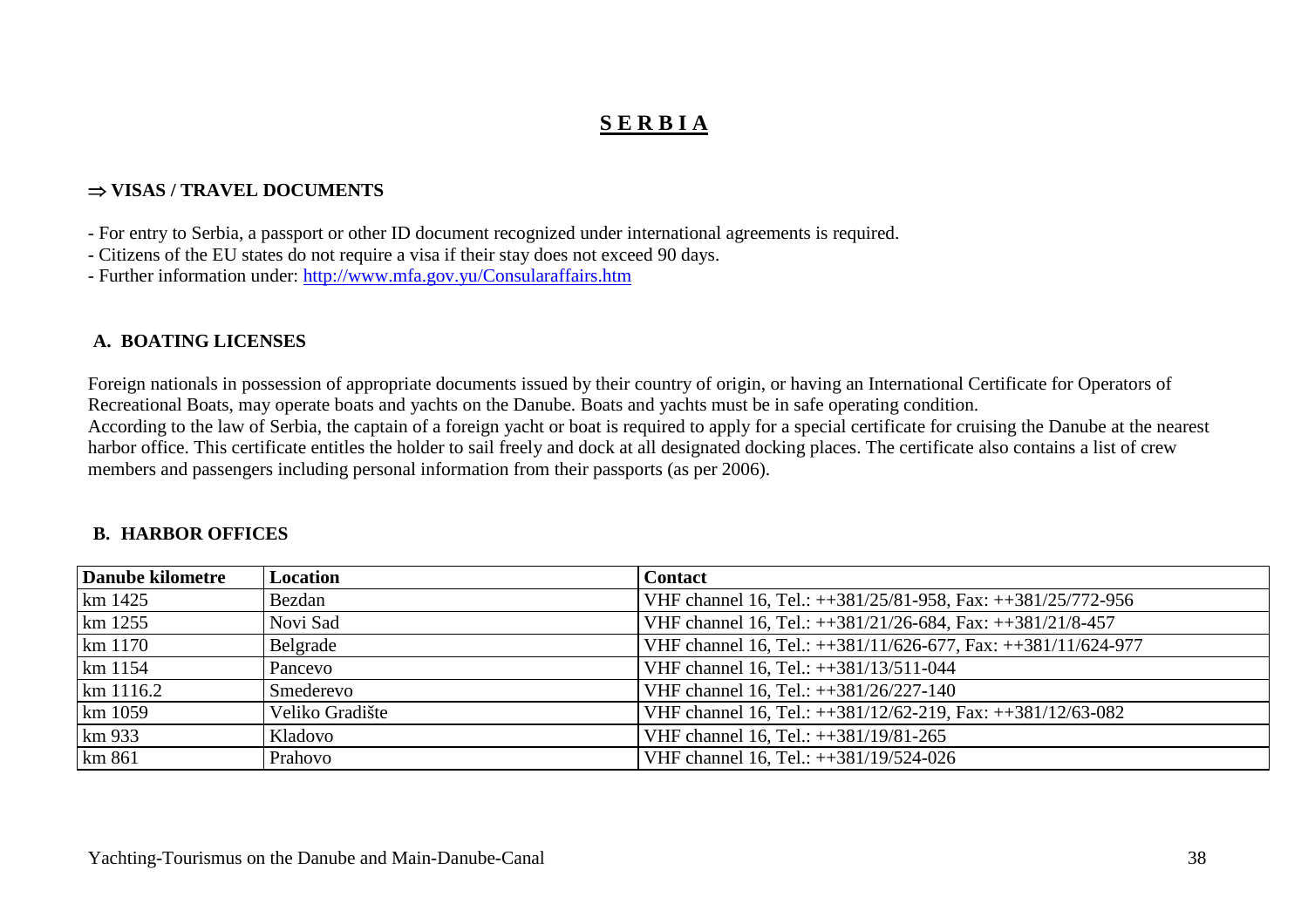#### **C. MARINAS FOR YACHTS, RECREATIONAL BOATS, DOCKING FACILITIES**

| <b>Danube kilometre</b> | <b>Type of facility</b>                                          | <b>Address</b>                                           |
|-------------------------|------------------------------------------------------------------|----------------------------------------------------------|
| km 1426.2 L             | Kamenko Gagrchin, DTD                                            | Staparski put b.b. 25000 Sombor                          |
|                         | Moorage, five guest berths, $(*)$                                | Tel: ++381 /25/81943                                     |
| km 1402.5 L             | Bucov Anglers' Club, guest docks, (*)                            | Dunavska 5, 25512 Apatin; Hafenmeister: Mihail Molnar,   |
|                         |                                                                  | Tel: ++381/637555948, E-Mail: info@marina-apatin.org.yu, |
|                         |                                                                  | Homepage: www.marina-apatin.org.yu                       |
| km 1319.0 L             | Riblja Charda restaurant, guests docks, (*)                      | Dunavska obala 5, 25260 Apatin                           |
|                         |                                                                  | Tel: ++381/25/774-557, ++381/63/509 - 987                |
| km 1298.7 L             | Saran-Tikvara Anglers' Club, guest docks (*)                     | Borisa Kidrica 20, 21429 Backo Novo Selo                 |
|                         |                                                                  | Tel: ++381/21/779-208                                    |
| km 1295.0 L             | Kalosh Charda restaurant, guest docks (*)                        | Brodarsko naselje br 4, 21400 Backa Palanka              |
|                         |                                                                  | Tel: $+381/21/741-263$ , : $+381/21/746-883$             |
| km 1263.5 L             | Kamenjar restaurant, guest docks, information center (*)         | Pristanisna zona b.b., 21400 Backa Palanka               |
|                         |                                                                  | Tel: ++381/21/743-969, : ++381/63/545-575                |
| km 1258.5 L             | Danubius Water Skiing Club, guest docks, restaurant (*)          | Bulevar Cara Lazara 55, 21000 Novi Sad                   |
|                         |                                                                  | Tel: ++381/21/468-409, ++381/64/3067-312                 |
|                         |                                                                  | E-Mail: markettours@nscable.net,                         |
|                         |                                                                  | Homepage: www.markettours.co.yu                          |
| km 1257.8 L             | Vojvodina Yacht Club, guest docks, services, restaurant (*)      | Ribarsko ostrvo b.b., 21000 Novi Sad                     |
|                         |                                                                  | Tel: $+381/21/468-196$ , : $+381/63/527-617$             |
|                         |                                                                  | E-Mail: redan@eunet.yu                                   |
| km 1258.0 L             | Liman Marina, docks for cabin cruisers and motorboats, services, | Suncani kej b.b., 21000 Novi Sad, Tel: ++381/21/364-370  |
|                         | restaurant, water and electricity connections (**)               |                                                          |
| km 1244.1 R             | Dunav Anglers' Club, guest docks, restaurant (*)                 | Suncani kej b.b., 21000 Novi Sad                         |
|                         |                                                                  | Tel: $+381/21/365-204$ , : $+381/64/80-43-028$           |
| km 1233.0 R             | Beska Motor Boat & Water Sports Club, guest docks, restaurant    | Dunavska b.b., 21205 Sremski Karlovci                    |
|                         |                                                                  | Tel: ++381/21/881-042, Tel: ++381/21/22-031              |
| km 1216.0 R             | Slankamen Motor Boat & Water Sports Club, guest docks (*)        | Tel: ++381/22/570-257, Tel: ++38/64/16-288-46            |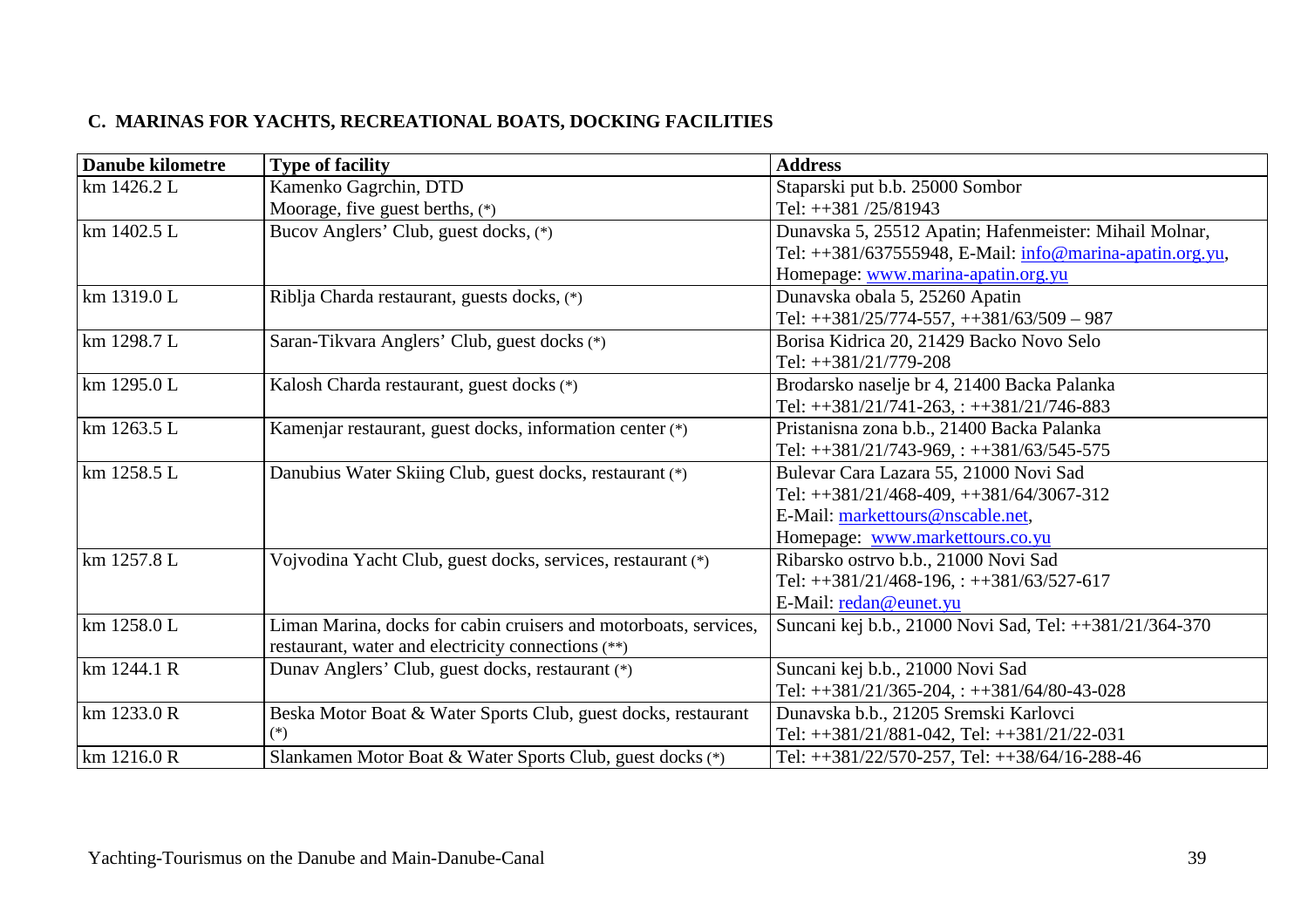| <b>Danube kilometre</b> | <b>Type of facility</b>                                             | <b>Address</b>                                             |
|-------------------------|---------------------------------------------------------------------|------------------------------------------------------------|
| km 1173.5 R             | Gardos Water Sports Club, guest docks, services, coffee shop (*)    | Kej oslobodjenja bb, 11080 Zemun                           |
|                         |                                                                     | Tel: $+381/11/191-352$ , : $+381/64/123-54-50$             |
| Km 1171,6 R             | NAUTICAL CENTER "BELGRADE"                                          | Kej oslobodjenja b.b. 11080 Zemun                          |
|                         | Kej oslobodjenja b.b. 11080 Zemun                                   | Tel: ++381/11/311 01 67, ++381/63/379 420                  |
|                         | Marina, guest docks, services, restaurant, water and electricity    | E-Mail: hondamarine@ptt.yu                                 |
|                         | connections                                                         |                                                            |
| km 1173.3 R             | Zemun Motor Boat Club, guest docks, restaurant, services (*)        | Kej oslobodjenja 29, 11080 Zemun                           |
|                         |                                                                     | Tel: $+381/11/617-275$ , : $+381/11/699-310$               |
| km 1172.5 R             | Dunav Anglers' Club, guest docks, restaurant, fuel -50 m. (*)       | Kej oslobodjenja 4a, 11080 Zemun                           |
|                         |                                                                     | Tel: ++381/11/107-539, : ++381/11/696-281                  |
| km 1172.3 R             | Zemun Yachting Club, docks for cabin cruisers and motorboats        | Kej oslobo enja 29a, 11080 Zemun                           |
|                         | $(**)$                                                              | Tel: $+381/11/307$ 52 00, $+381/63/204-207$                |
|                         |                                                                     | Tel: $+381/11/109-746$ , $+381/63/379-420$                 |
| km 1172.1 R             | Studio "S&M", sport boat marina, restaurant (**)                    | Tel: $+381/64/11-51-339$ , $+381/63/208-044$               |
| km 1171.8 R             | 4. Juli Club, docks for cabin cruisers and motorboats, restaurant,  | Kej oslobodjenja bb, 11080 Zemun                           |
|                         | services, slope with winch (**)                                     | Tel: ++381/63/80-850-00, : ++381/63/201-751                |
| km 1171.4 R             | Sv. Nikola restaurant, sport boat marina, guest docks, service (**) | Kej oslobodjenja 1a, 11080 Zemun                           |
|                         |                                                                     | Tel: $+381/11/32-45-122$ , : $+381/63/226-216$             |
| km 1170.0 R             | Dorcol I Motorboat Club, guest docks, restaurant (**)               | Vojvode Bojovica bb, 11000 Belgrade, Tel: ++381/11/633-779 |
| km 1169.0 R             | Stara Centrala Marina, docks for cabin cruisers and motorboats,     | Dunavski kej 31a, 11000 Belgrade Tel: ++381/11/639-436,    |
|                         | services, water and electricity connections (**)                    | $+1381/63/319-220$                                         |
| km 1164.1 R             | Karaburma Watersports Club, guest docks (*)                         | Visnjicki put bb, 11000 Belgrade, Tel: ++381/11/782-860,   |
|                         |                                                                     | $+381/11/634-035$ ,                                        |
| km 1164.0 R             | Ada Huja Marina, docks for cabin cruisers and motorboats,           | Visnjicka 109a, 11000 Belgrade, Tel: ++381/64/112-09-03    |
|                         | services, water and electricity connections, restaurant (**)        |                                                            |
| km 1163.0 R             | Galija mooring place, restaurant, fuel $-30$ m. $(*)$               | Visnjicka 115a, 11000 Belgrade                             |
| km $1154.0 L -$         | Heroj Marko Kulic Anglers' Club, guest docks, restaurant (*)        | Obala Tamisa bb, 26000 Pancevo, Tel: ++381/13/46-131,      |
| km 3.5 of riv. Tamis    |                                                                     | $+381/63/80-60-740$ ,                                      |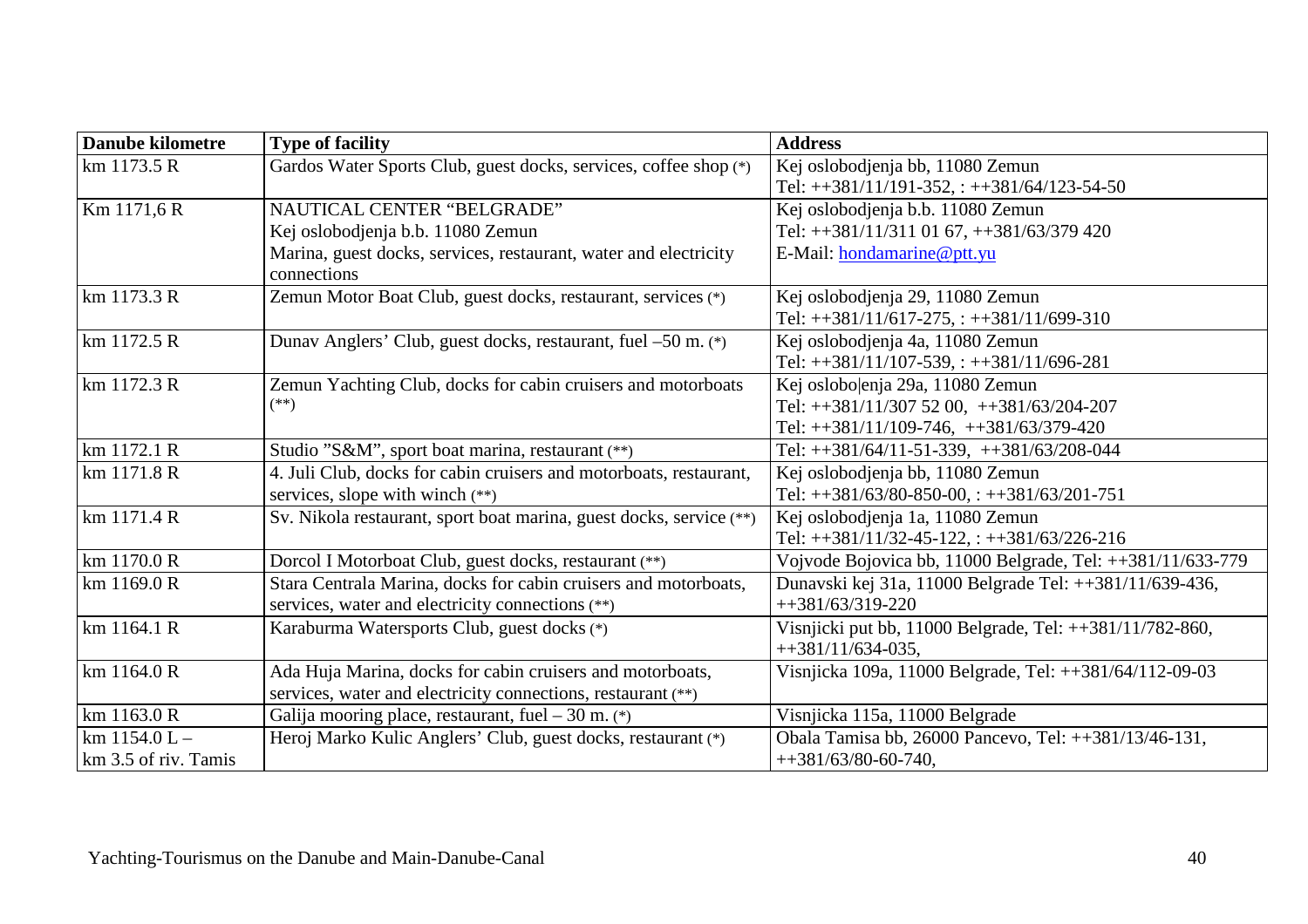| <b>Danube kilometre</b> | <b>Type of facility</b>                                           | <b>Address</b>                                         |
|-------------------------|-------------------------------------------------------------------|--------------------------------------------------------|
| km 1132.0 R             | Grocica Anglers' Club, guest docks (*)                            | Restoran "Jugovo", 11300 Smederevo                     |
| km 1121.0 R             | Jugovo mooring place, restaurant,                                 | Restoran "Srbija", 11300 Smederevo                     |
| km 1116.3 R             | Ship-restaurant "Srbija", mooring place                           | Tel: ++381/13/742-678, Fax: ++381/13/742-480           |
| km 1108.5 L             | Kovin mooring place, restaurant                                   | Tel: $+381/12/241-144$                                 |
| km 1094.8 R             | Kostoloac mooring place, Dunavac Yacht Club, restaurant           | Tel: ++381/12/72-152, Cara Lazara 1, 12209 Ram         |
| km 1077.0 R             | Lederata Restaurant, mooring place                                | Kralja Petra I 13, 12220 Veliko Gradište               |
|                         |                                                                   | Tel: ++381/12/61-089, ++381/12/62-219, VHF channel 16  |
| km 1062.0 R             | Srebrno Jezero mooring place, Gradistanac Yacht Club,             | Selo Pozezeno, Dunavska b.b., 12220 Veliko Gradište    |
|                         | restaurants, hotel (**)                                           | Tel: $\text{+}381/12/61-113$ , $\text{+}381/63/727-95$ |
| km 1054.5 R             | Alaske Zore restaurant, guest docks, services                     | Adam Komerc, C. Dušana bb, 12223 Golubac               |
|                         |                                                                   | Tel: $+381/12/79-185$ , $+381/63/252-472$              |
| km 1042.0 R             | Golubac mooring place, gas station with regular, super and diesel |                                                        |
|                         | gasoline, restaurant, hotel (**)                                  |                                                        |
| km 957.0 R              | Tekija mooring place                                              | Tel: ++381/19/81-265                                   |
| km 934.0 R              | Kladovo mooring place                                             | MZ Brza Palanka, 19323 Brza Palanka                    |
|                         |                                                                   | Tel: $++381/19/85-116$                                 |
| km 884.5 R              | Brza Palanka mooring place, restaurant                            | Restoran "Jugovo", 11300 Smederevo                     |

(\*) Dock space fee for motorboat/yacht: EUR 5-15 per day (as per 2006)

(\*\*) Dock space fee for motorboat/yacht: EUR 20-30 per day (as per 2006)

For all information about marinas and docking places, reservations, assistance with communications and navigation, supplies, contact:

- Yachting Center of Serbia, YBC, lokal VP82, 11070 Novi Beograd, Serbia e-mail: hondamarine@ptt.yu, Tel: ++381/11311 01 67, mobile: ++381/63/379-420
- NAUTUS, Resvaska 13-15, 11000 Belgrade, Serbia e-mail: turizam@pls.co.yu, Tel: ++381/11/32 34 042, ++381/63/379-420, website: www.donau-info.org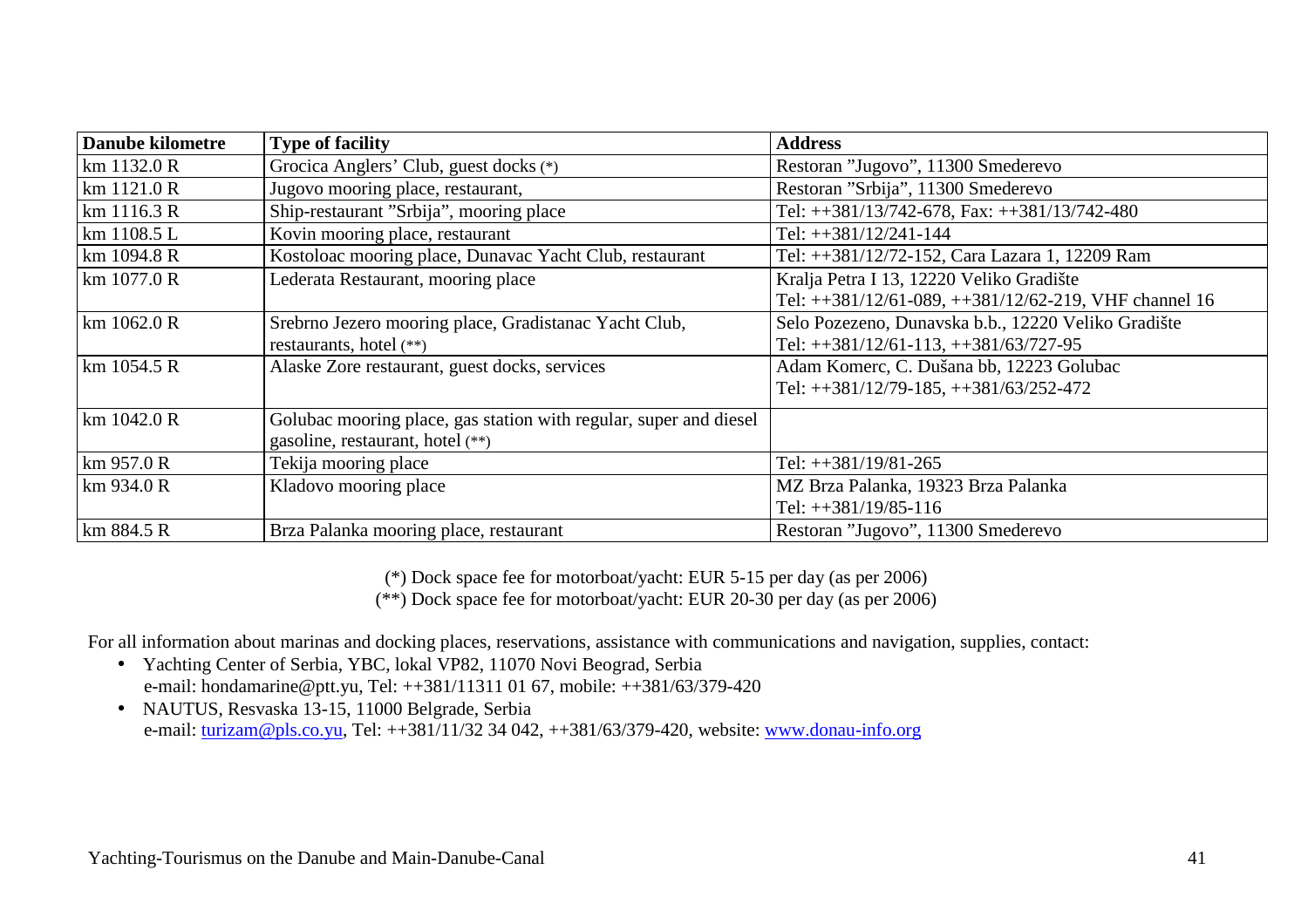#### **D. CAMPING AREAS**

| Danube kilometre       | <b>Type of facility</b>                 | <b>Address</b>                                             |
|------------------------|-----------------------------------------|------------------------------------------------------------|
| $\rm km 1403.5 L$      | Apatin: Turist restaurant, camping area | $Tel: ++381/25/773-600$                                    |
| $\mathrm{km}$ 1295.0 L | Kalosh Charda restaurant                | Pristanisna zona b.b., 21400 Backa Palanka                 |
|                        |                                         | $Tel: +381/21/743-969$ , : $+381/63/545-575$               |
| km 1236.4 R            | Ferijalci: Cortanovci                   | Tel: $+381/22/580-149$                                     |
| $\rm km 1172.5 R$      | Zemun: "Lido", camping, restaurant      | Tel: $+381/11/316-44-34$                                   |
| km 1062.0 R            | Srebrno jezero camping area             | $Tel: +381/12/61-089, +381/12/62-219$                      |
| $km$ 885.5 R           | Brza Palanka camping area, restaurant   | MZ Brza Palanka, 19323 Brza Palanka, Tel: ++381/19/85-116, |

#### **E. FURTHER INFORMATION**

The *Danube Atlas for Nautical Tourism* (Ger./Eng./Serb.), 2005. A guide for those sailing from 1433 km to 845.65 km of the Danube River; available from Sulina Publishers: Serbian Chamber of Commerce, Revaska 13-15, Belgrade, Tel: ++3811 11 33 00 971, e-mail: turizam@pks.co.yu, Co-Publisher: Borislav Vasić. Vitanovačka 7, Belgrade, Tel: ++381 63 379 420, e-mail: <u>hondamarina@ptt.yu</u>, Authors: Nebojša Matijašević, Boris Pasko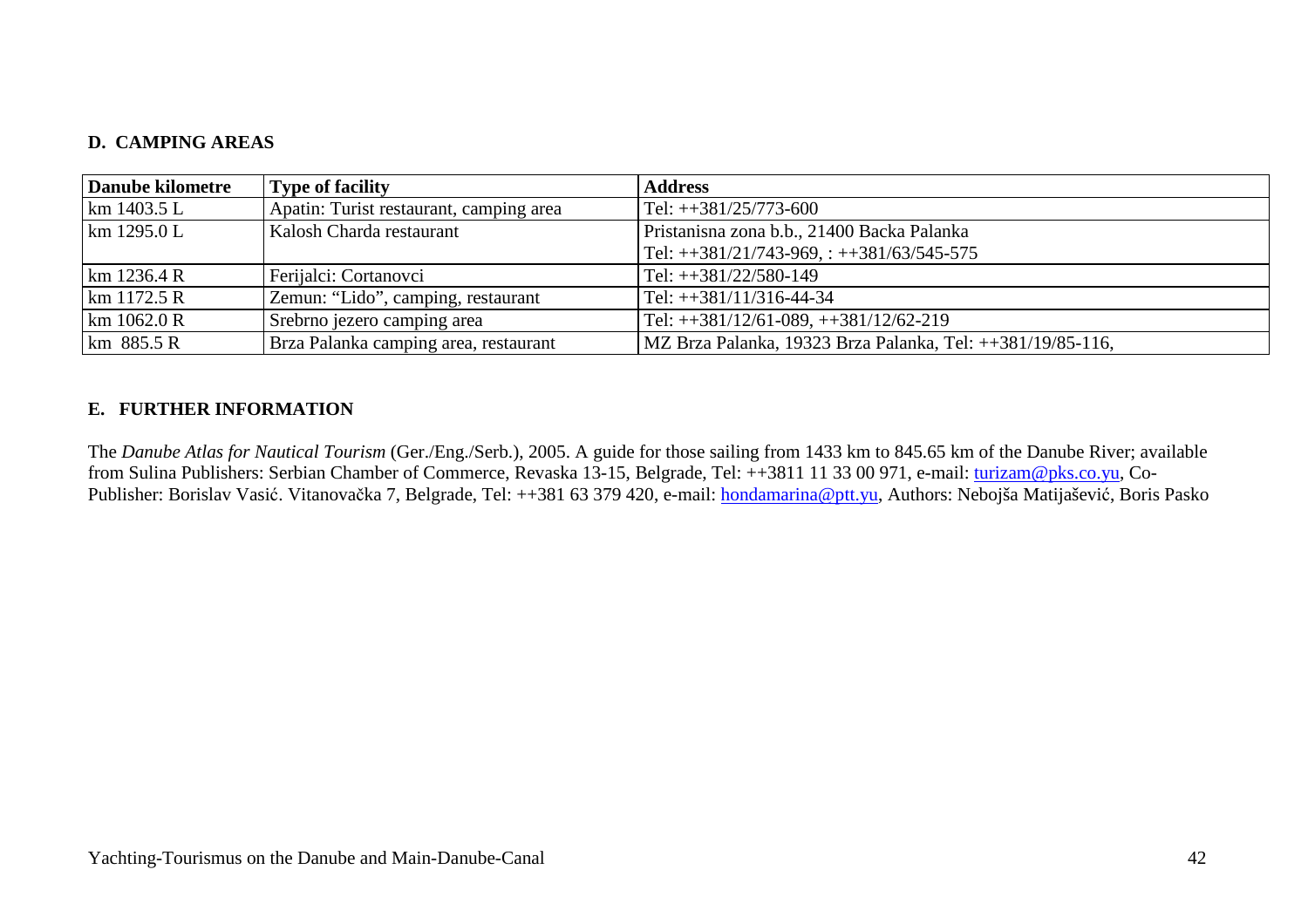# **I N F O R M A T I O N**

#### **A. BOOKS**

## **German:**

| <b>Title</b>                                         | <b>Remarks</b>                                                                                   |
|------------------------------------------------------|--------------------------------------------------------------------------------------------------|
| Die Donau. Von Kelheim bis zum Schwarzen Meer        | Melanie Haselhorst, Kenneth Dittman, Edition Maritim GmbH, 2008, ISBN 978-3-89225-586-4          |
| (Führer für Binnengewässer)                          | Hotline: +49 521 559 955                                                                         |
| Österreichisches, europäisches und internationales   | Univ.Doz. Prof. Mag. Dr. Gerhard Muzak, Verlag Österreich GmbH, 2004, ISBN 3-7046-4393-9         |
| Binnenschiffahrtsrecht                               |                                                                                                  |
| Donaufahrt. Wasserwanderführer für                   | Binnenschiffahrts-Verlag GmbH, Haus Rhein, Dammstrasse 15-17, D-47119 Duisburg; 1992             |
| Wassersporttreibende vom Schwarzwald bis zum         |                                                                                                  |
| Schwarzen Meer                                       |                                                                                                  |
| Die Donau und Nebenflüsse                            | DKV-Auslandsführer Band 9, Kanu Verlag, Postfach 10, D-47003 Duisburg, 2005                      |
| Die Donau. Guide für die Sportschiffahrt von Kelheim | Binnenschiffahrts-Verlag GmbH, Haus Rhein, Dammstrasse 15-17, D-47119 Duisburg; 1992             |
| bis Jochenstein                                      |                                                                                                  |
| Donau-Handbuch 1 (mit Main-Donau-Kanal, bis          | Maps, description of route, useful information;                                                  |
| Passau)                                              | Available from Deutschen-Segler-Verbands-Verlag Hamburg, Gründgensstrasse 18,                    |
| Donau-Handbuch 2 (Passau - Bratislava)               | D-22309 Hamburg                                                                                  |
| Donau-Handbuch 3 (Hainburg - Mohacs)                 |                                                                                                  |
| Die Donau - Handbuch für die Sportschiffahrt,        | Publisher: Motorboot-Sportverband für Österreich, Ketzergasse 30, A-1230 Vienna,                 |
| Knotzinger/Gibisch/Rössler                           | Tel: $++43/1/609444-0$ , Fax: -14;                                                               |
| Die Donau - Handbuch für die Sportschiffahrt Ungarn  | Publisher: Verein der Ungarischen Yachthäfen, Dunalorzo 3, H-2000 Szentendre;                    |
|                                                      | letzte Ausgabe 1993; deutsch/ ungarisch                                                          |
| Andrea Horn, Wyn Hoop:                               | Edition Maritim, Hamburg 1993                                                                    |
| Main - Main-Donau-Kanal Donau                        |                                                                                                  |
| Anton W. Dünser: Skipper's Donauperle                | Description of all harbours and docking facilities and infrastructure along the Austrian Sanube; |
|                                                      | Publisher: Yacht-Marina-Consulting Linz-Austria, Wiener Strasse 260, A-4020 Linz, 1994           |
| Rod Heikell: Die Donau. Flussführer von              | Edition Maritim, Hamburg 1993                                                                    |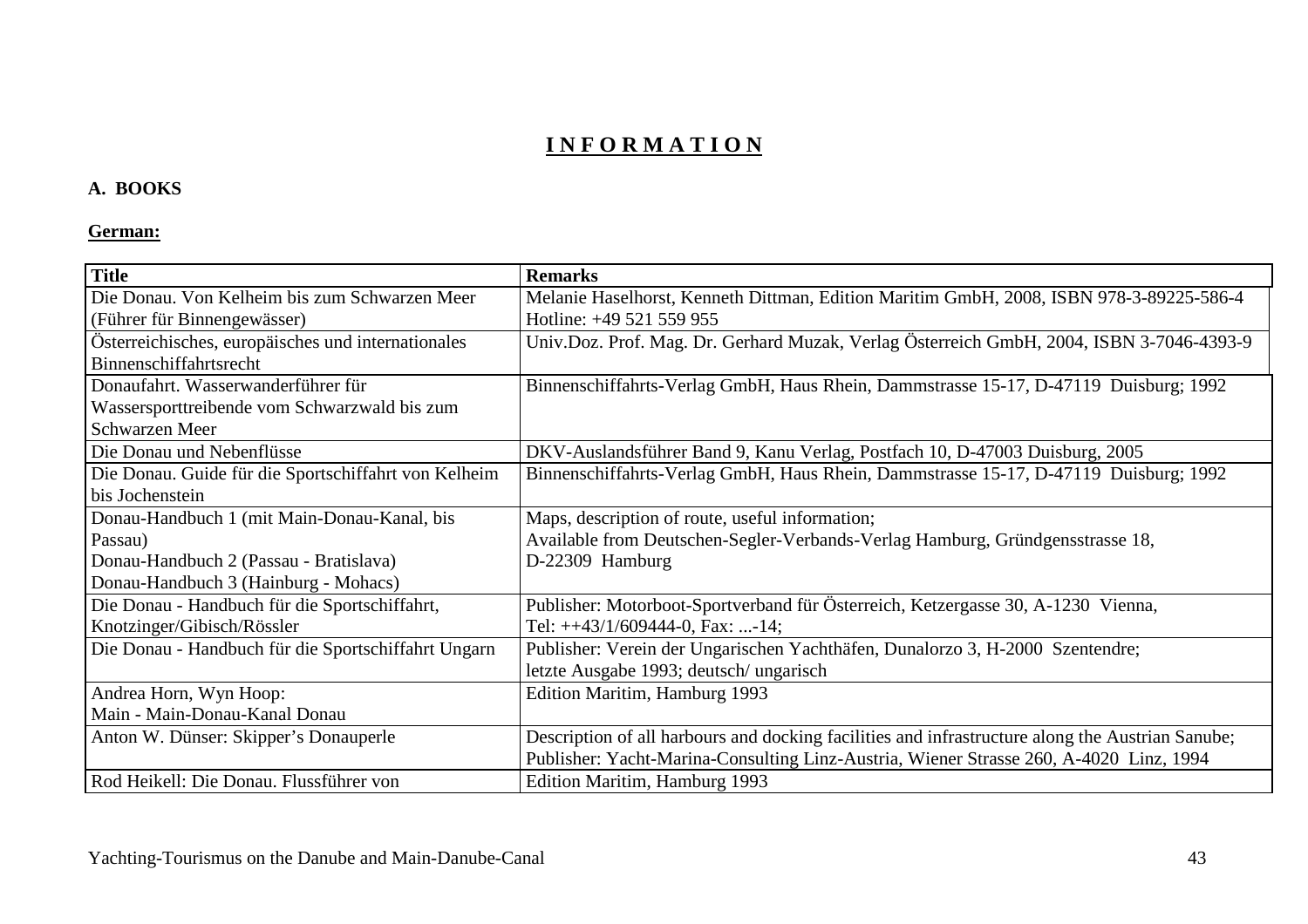| Donaueschingen bis zum Schwarzen Meer            |                                                                                       |
|--------------------------------------------------|---------------------------------------------------------------------------------------|
| Führer für den Binnenfahrtensport                | Publisher: Deutscher Motoryachtverband e.V., Vinckeufer 12-14, D-47119 Duisburg,      |
|                                                  | Tel: ++49/203/80958-0, Fax: -58; 10. 1998 edition                                     |
| Mit dem Boot durchs Donautal                     | 1994; zu beziehen bei Heinz Squarra, Odenwaldstrasse 7, D-64625 Bensheim              |
| Der oberösterreichische Donauraum -              | Werbegemeinschaft Donau OÖ, Hopfengasse 3, A-4020 Linz, Tel: ++43/732/772545, Fax: -4 |
| "Verführung" für Skipper                         |                                                                                       |
| "Enzyklopädie der europäischen Binnenschiffahrt" | Stichting Media Art Investigations, Haven 12-14, NL-9977 RZ Molenrij                  |
| auch als CD-ROM erhältlich                       | ISBN 90-806943-1-2                                                                    |
| Donauatlas für den Wassertourismus               | Serbian Chamber of Commerce; Borislav Vasic, Nebojsa Matijasevic, Boris Pasko; 2005   |

# **English:**

| Rod Heikell: The Danube - A River Guide         | Verlag Imray, Laurie, Norie & Wilson Ltd., England, 1991; available through Deutscher |
|-------------------------------------------------|---------------------------------------------------------------------------------------|
|                                                 | Motoryachtverband, Gründgensstrasse 18, D-22309 Hamburg                               |
| Patrick Leigh Fermor: Between the Woods and the | Penguin Books, Great Britain, 1986, ISBN 0 14 00.9430 X                               |
| Water,                                          | Penguin Books, Great Britain, 1977, ISBN 0 14 00.4947 9                               |
| A Time of Gifts                                 |                                                                                       |

#### **French:**

| $\sim$<br>Guide<br>bateliers<br>des »   | $\sim$ $\sim$ $\sim$ $\sim$<br>$\Omega$<br>06<br><b>ISBN</b><br>70.<br>3U<br>$\sim$ $\sim$<br>$\cdot$ $\cdot$<br>. |
|-----------------------------------------|--------------------------------------------------------------------------------------------------------------------|
| Budapest, 2001<br>Danube.<br>:ommission |                                                                                                                    |

# **Hungarian:**

| Sporthajósok kézikönyve a duna magyarországi    | Magyar Dunai Yachtkikötók Egyesülete           |
|-------------------------------------------------|------------------------------------------------|
| szakaszáról 2002                                | Association of Hungarian Danube Yacht Harbours |
| $(The Danube - Handbook 2002 for Recreational)$ | H-2000 Szentendre, Duna-korzó 3                |
| Boating, Hungary                                | Tel./Fax. 00-36-26-11707                       |
|                                                 | <b>ISBN 9630432633</b>                         |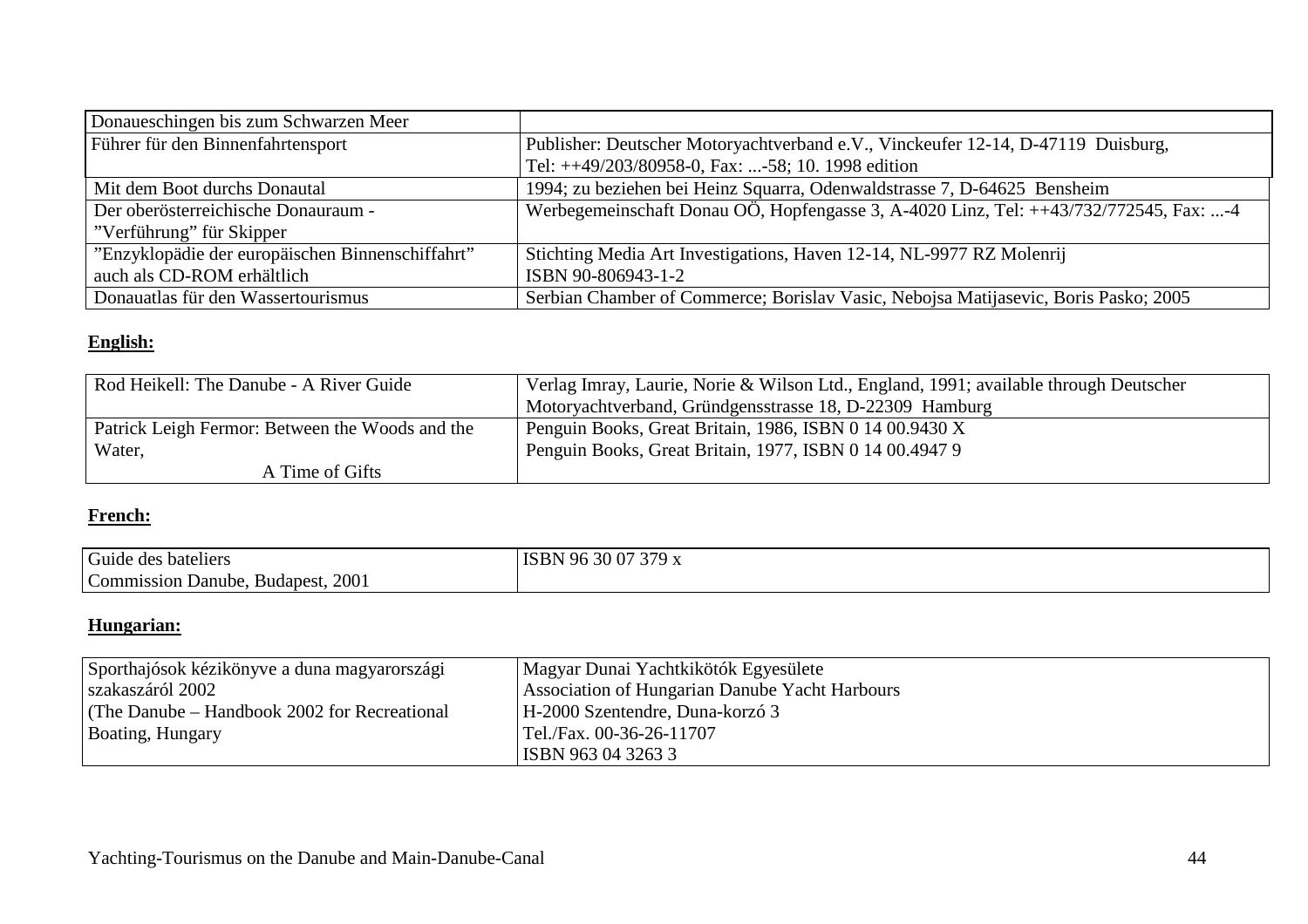#### **B. MAPS**

| <b>Title</b>                                        | <b>Remarks</b>                                                                               |
|-----------------------------------------------------|----------------------------------------------------------------------------------------------|
| Danube Atlas for nautical tourism                   | In Serbian, English and German                                                               |
| Donauatlas für den Wassertourismus                  | Serbian Chamber of Commerce; Borislav Vasic, Nebojsa Matijasevic, Boris Pasko; Belgrade 2005 |
| Atlas Dunava za nautički turizam                    |                                                                                              |
| (Guide for the Danube between river kilometre 1433) |                                                                                              |
| and 85.65 (from Sulina)                             |                                                                                              |
| Danube map issued by Danube Commission              | In Russian and French; several volumes; available from the Danube Commission in Budapest,    |
| (Kelheim - Sulina, scale: 1:10 000 and 1:25 000)    | Benczur utca 25, H-1068 Budapest, Tel: ++36/1/352183-7, Fax: -9, DT Atlas Verlag GmbH in     |
|                                                     | Duisburg, Tel: $++49/2066/34035$ , or at the Freytag & Berndt bookshop in Vienna, Tel:       |
|                                                     | $++43/1/53320$ 94-0, Fax: $++43/1/5338685$                                                   |
| Donaukarte (Overview map from Kelheim to the Black  | Binnenschiffahrts-Verlag GmbH, Haus Rhein, Dammstrasse 15, D-47119 Duisburg                  |
| Sea)                                                |                                                                                              |
| Donau 1 (Kelheim - Jochenstein, scale:1:25 000)     | Danube maps by. Pierre Verberght, Roekstraat 30, B-2170 Merksem, Belgium,                    |
| Donau 2 (Passau - Bratislava, scale: 1:33 000)      | Tel: ++32/3/6470285, Fax: ++32/3/6459974                                                     |
| Donau 3 (Bratislava - Dunaújváros, scale: 1:33 000) |                                                                                              |
| Donau 4 (Budapest - Bezdan, scale: 1:33 000)        |                                                                                              |
| Donau 5 (Bezdan - Belgrade)                         |                                                                                              |
| Donau 6 (Belgrade – Iron Gates 2)                   |                                                                                              |
| Donau 7 (Iron Gates 2 - Belene)                     |                                                                                              |
| Donau 8 (Belene - Constanta)                        |                                                                                              |
| Donau 9 (Cernavoda - Sulina)                        |                                                                                              |
| Hungarian water sports map for the Danube           | M 1:33 000; available from Verlag Cartographia, Hungarian Company for Surveying and          |
| (Esztergom - Dunaújváros, Dunaújváros - Mohács)     | Mapping, Bosnyakter 5, H-1149 Budapest                                                       |
| Petre Gastescu: The Danube Delta                    | Pentru Tineret (Romania) 1992                                                                |
| Verkehrskarte Donau, M 1:10 000                     | Publisher: Wasser- und Schiffahrtsdirektion Süd, Wörthstrasse 19, D-97082 Würzburg,          |
| (Kelheim - Straubing, Straubing - Jochenstein)      | Tel: ++49/931/4105-0, Fax: -380                                                              |